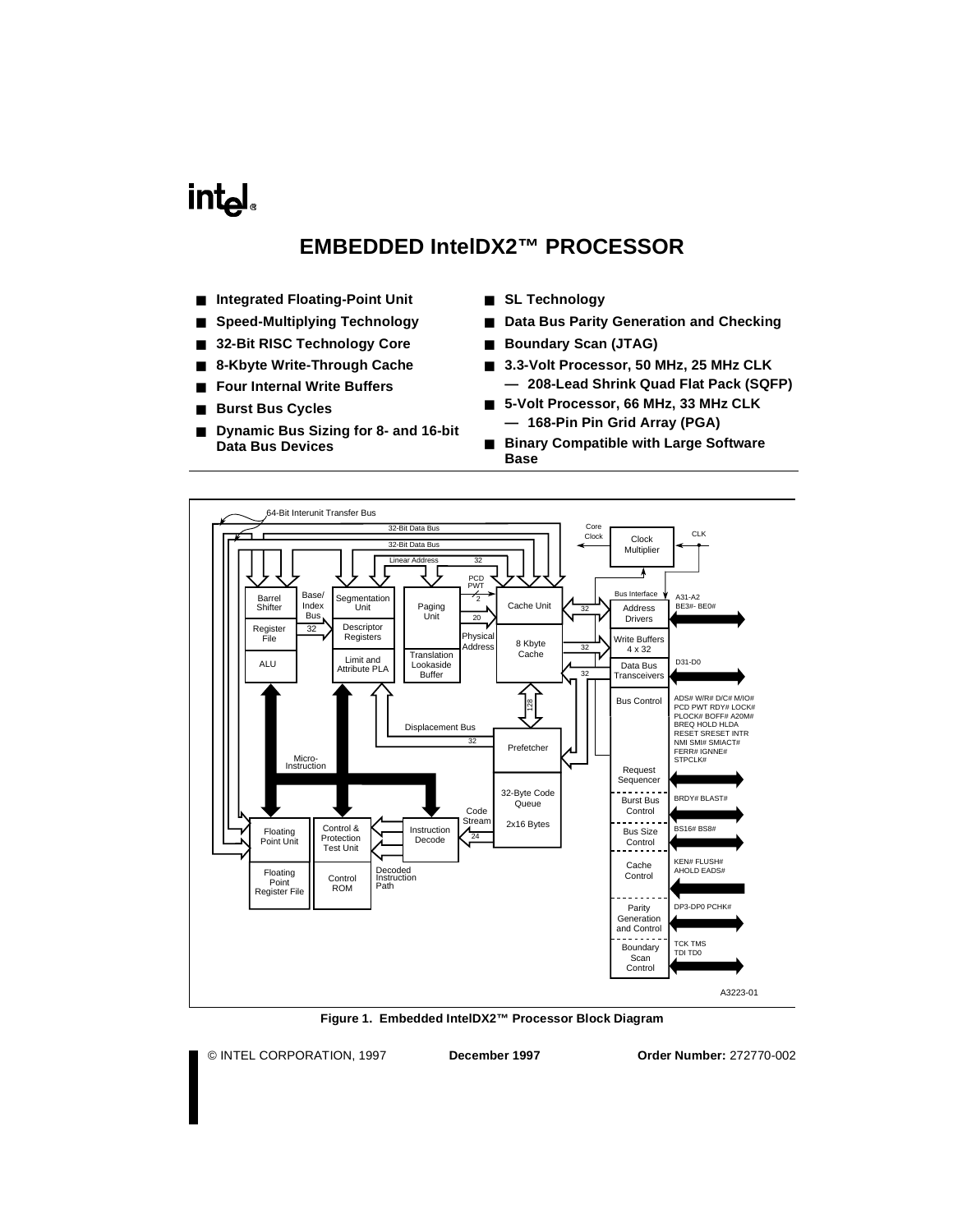Information in this document is provided in connection with Intel products. No license, express or implied, by estoppel or otherwise, to any intellectual property rights is granted by this document. Except as provided in Intel's Terms and Conditions of Sale for such products, Intel assumes no liability whatsoever, and Intel disclaims any express or implied warranty, relating to sale and/or use of Intel products including liability or warranties relating to fitness for a particular purpose, merchantability, or infringement of any patent, copyright or other intellectual property right. Intel products are not intended for use in medical, life saving, or life sustaining applications.

Intel may make changes to specifications and product descriptions at any time, without notice.

Designers must not rely on the absence or characteristics of any features or instructions marked "reserved" or "undefined." Intel reserves these for future definition and shall have no responsibility whatsoever for conflicts or incompatibilities arising from future changes to them.

The Embedded IntelDX2™ processor may contain design defects or errors known as errata which may cause the product to deviate from published specifications. Current characterized errata are available on request.

Contact your local Intel sales office or your distributor to obtain the latest specifications and before placing your product order.

Copies of documents which have an ordering number and are referenced in this document, or other Intel literature may be obtained by calling 1-800-548-4725 or by visiting Intel's website at http://www.intel.com.

Copyright © Intel Corporation, 1997

\*Third-party brands and names are the property of their respective owners.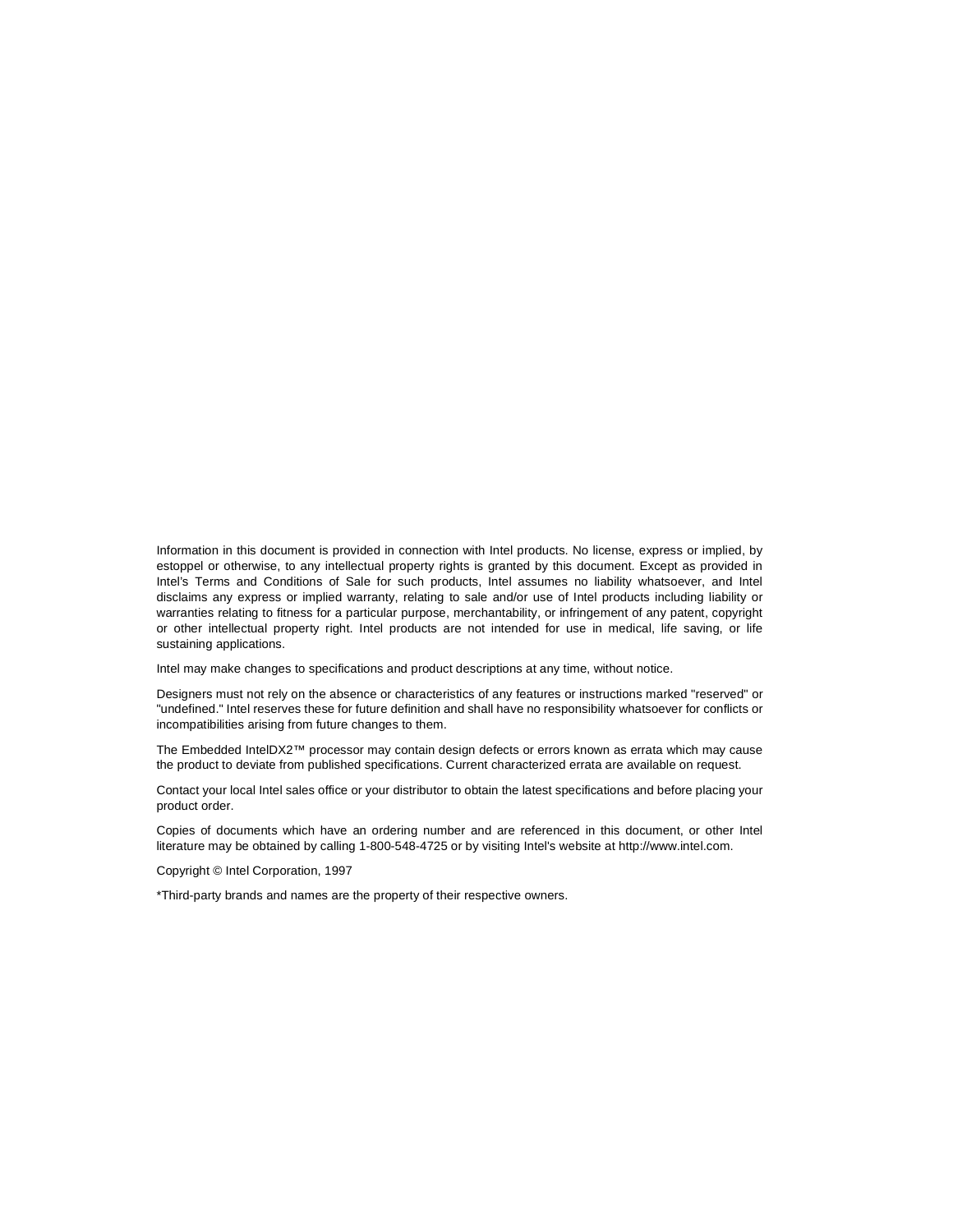# intel.

## **EMBEDDED IntelDX2™ PROCESSOR**

### **FIGURES**

| Figure 1.  |                                                                   |  |
|------------|-------------------------------------------------------------------|--|
| Figure 2.  | Package Diagram for 208-Lead SQFP Embedded IntelDX2™ Processor  4 |  |
| Figure 3.  |                                                                   |  |
| Figure 4.  |                                                                   |  |
| Figure 5.  |                                                                   |  |
| Figure 6.  |                                                                   |  |
| Figure 7.  |                                                                   |  |
| Figure 8.  |                                                                   |  |
| Figure 9.  |                                                                   |  |
| Figure 10. |                                                                   |  |
| Figure 11. |                                                                   |  |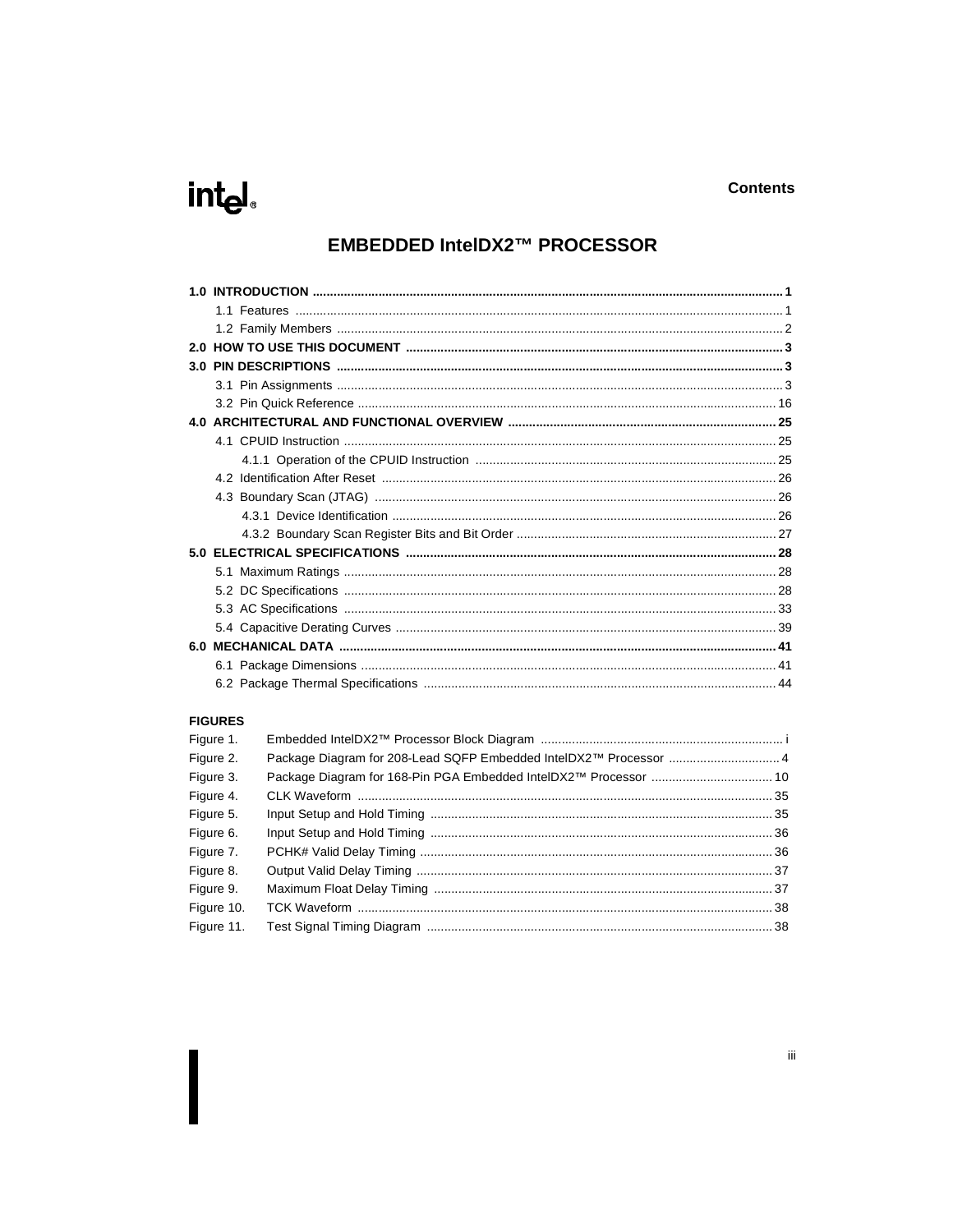## **Contents**

# intel.

| Figure 12. | Typical Loading Delay versus Load Capacitance under Worst-Case Conditions |  |
|------------|---------------------------------------------------------------------------|--|
| Figure 13. | Typical Loading Delay versus Load Capacitance under Worst-Case Conditions |  |
| Figure 14. | Typical Loading Delay versus Load Capacitance under                       |  |
| Figure 15. | Typical Loading Delay versus Load Capacitance under                       |  |
| Figure 16. |                                                                           |  |
| Figure 17. |                                                                           |  |

## **TABLES**

| Table 1.  |                                                                      |  |
|-----------|----------------------------------------------------------------------|--|
| Table 2.  |                                                                      |  |
| Table 3.  |                                                                      |  |
| Table 4.  |                                                                      |  |
| Table 5.  |                                                                      |  |
| Table 6.  |                                                                      |  |
| Table 7.  |                                                                      |  |
| Table 8.  |                                                                      |  |
| Table 9.  |                                                                      |  |
| Table 10. |                                                                      |  |
| Table 11. |                                                                      |  |
| Table 12. |                                                                      |  |
| Table 13. |                                                                      |  |
| Table 14. | Boundary Scan Component Identification Code (3.3 Volt Processor)  26 |  |
| Table 15. |                                                                      |  |
| Table 16. |                                                                      |  |
| Table 17. |                                                                      |  |
| Table 18. |                                                                      |  |
| Table 19. |                                                                      |  |
| Table 20. |                                                                      |  |
| Table 21. |                                                                      |  |
| Table 22. |                                                                      |  |
| Table 23. |                                                                      |  |
| Table 24. |                                                                      |  |
| Table 25. |                                                                      |  |
| Table 26. |                                                                      |  |
| Table 27. |                                                                      |  |
| Table 28. |                                                                      |  |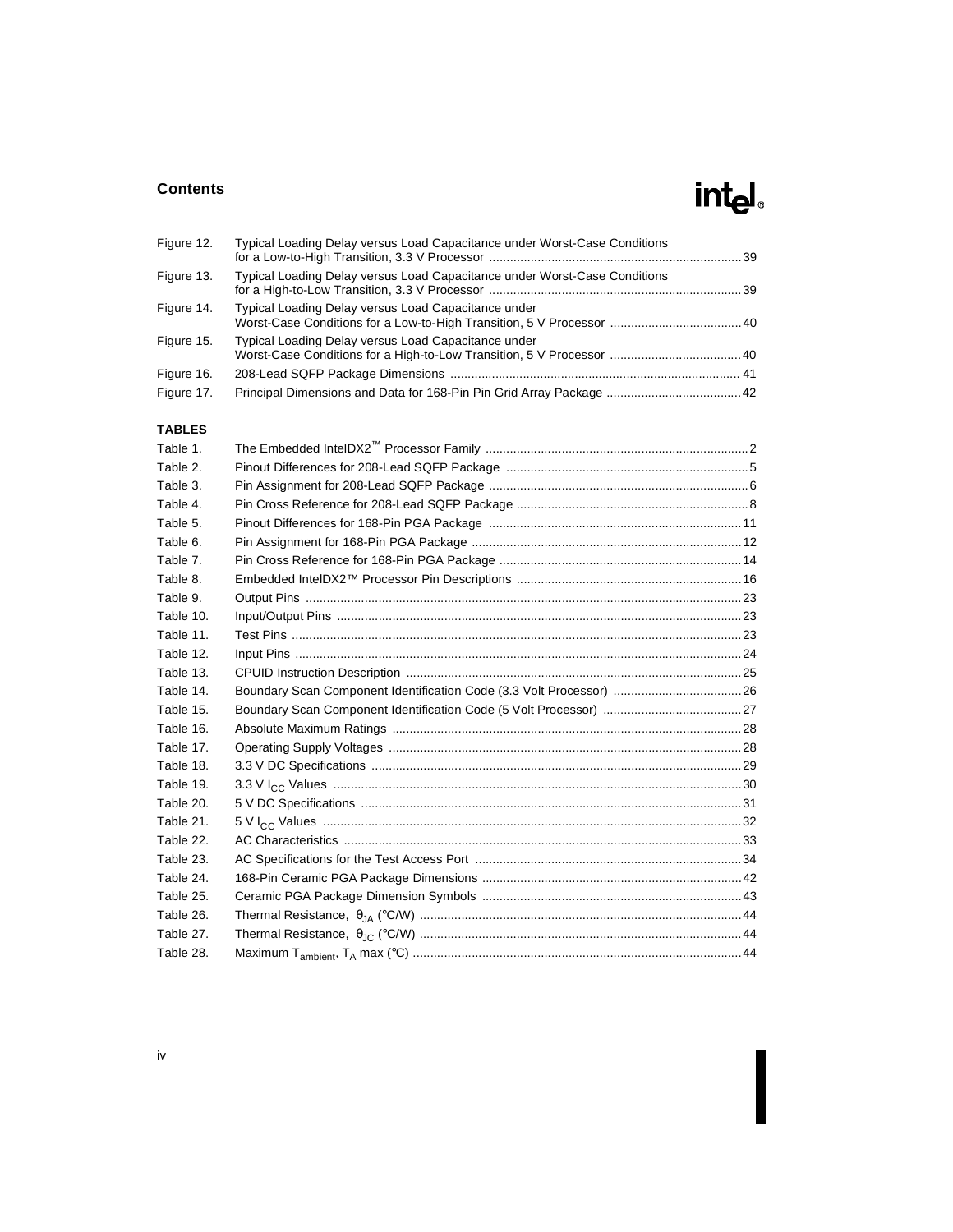## <span id="page-4-0"></span>intal.

## **1.0 INTRODUCTION**

The embedded IntelDX2™ processor provides high performance to 32-bit, embedded applications. Designed for applications that need a floating-point unit, the processor is ideal for embedded designs running DOS<sup>\*</sup>, Microsoft Windows<sup>\*</sup>, OS/2<sup>\*</sup>, or UNIX<sup>\*</sup> applications written for the Intel architecture. Projects can be completed quickly by utilizing the wide range of software tools, utilities, assemblers and compilers that are available for desktop computer systems. Also, developers can find advantages in using existing chipsets and peripheral components in their embedded designs.

The embedded IntelDX2 processor is binary compatible with the Intel386™ and earlier Intel processors. Compared with the Intel386 processor, it provides faster execution of many commonly-used instructions. It also provides the benefits of an integrated, 8-Kbyte, write-through cache for code and data. Its data bus can operate in burst mode which provides up to 106-Mbyte-per-second transfers for cache-line fills and instruction prefetches.

Intel's SL technology is incorporated in the embedded IntelDX2 processor. Utilizing Intel's System Management Mode (SMM), it enables designers to develop energy-efficient systems.

Two component packages are available. A 168-pin Pin Grid Array (PGA) is available for 5-Volt designs and a 208-lead Shrink Quad Flat Pack (SQFP) is available for 3.3-Volt designs.

The processor operates at twice the external-bus frequency. The 5 V processor operates up to 66 MHz (33-MHz CLK). The 3.3 V processor operates up to 50 MHz (25-MHz CLK).

## **1.1 Features**

The embedded IntelDX2 processor offers these features:

- **32-bit RISC-Technology Core** The embedded IntelDX2 processor performs a complete set of arithmetic and logical operations on 8-, 16-, and 32-bit data types using a full-width ALU and eight general purpose registers.
- **Single Cycle Execution** Many instructions execute in a single clock cycle.
- **Instruction Pipelining** Overlapped instruction fetching, decoding, address translation and execution.
- **On-Chip Floating-Point Unit**  Intel486™ processors support the 32-, 64-, and 80-bit formats specified in IEEE standard 754. The unit is binary compatible with the 8087, Intel287™, Intel387™ coprocessors, and Intel OverDrive® processor.
- **On-Chip Cache with Cache Consistency Support** — An 8-Kbyte, write-through, internal cache is used for both data and instructions. Cache hits provide zero wait-state access times for data within the cache. Bus activity is tracked to detect alterations in the memory represented by the internal cache. The internal cache can be invalidated or flushed so that an external cache controller can maintain cache consistency.
- **External Cache Control** Write-back and flush controls for an external cache are provided so the processor can maintain cache consistency.
- **On-Chip Memory Management Unit** Address management and memory space protection mechanisms maintain the integrity of memory in a multitasking and virtual memory environment. Both memory segmentation and paging are supported.
- **Burst Cycles** Burst transfers allow a new double-word to be read from memory on each bus clock cycle. This capability is especially useful for instruction prefetch and for filling the internal cache.
- **Write Buffers** The processor contains four write buffers to enhance the performance of consecutive writes to memory. The processor can continue internal operations after a write to these buffers, without waiting for the write to be completed on the external bus.
- **Bus Backoff** When another bus master needs control of the bus during a processor initiated bus cycle, the embedded IntelDX2 processor floats its bus signals, then restarts the cycle when the bus becomes available again.
- **Instruction Restart** Programs can continue execution following an exception generated by an unsuccessful attempt to access memory. This feature is important for supporting demand-paged virtual memory applications.
- **Dynamic Bus Sizing** External controllers can dynamically alter the effective width of the data bus. Bus widths of 8, 16, or 32 bits can be used.

<sup>\*</sup> Other brands and names are the property of their respective owners.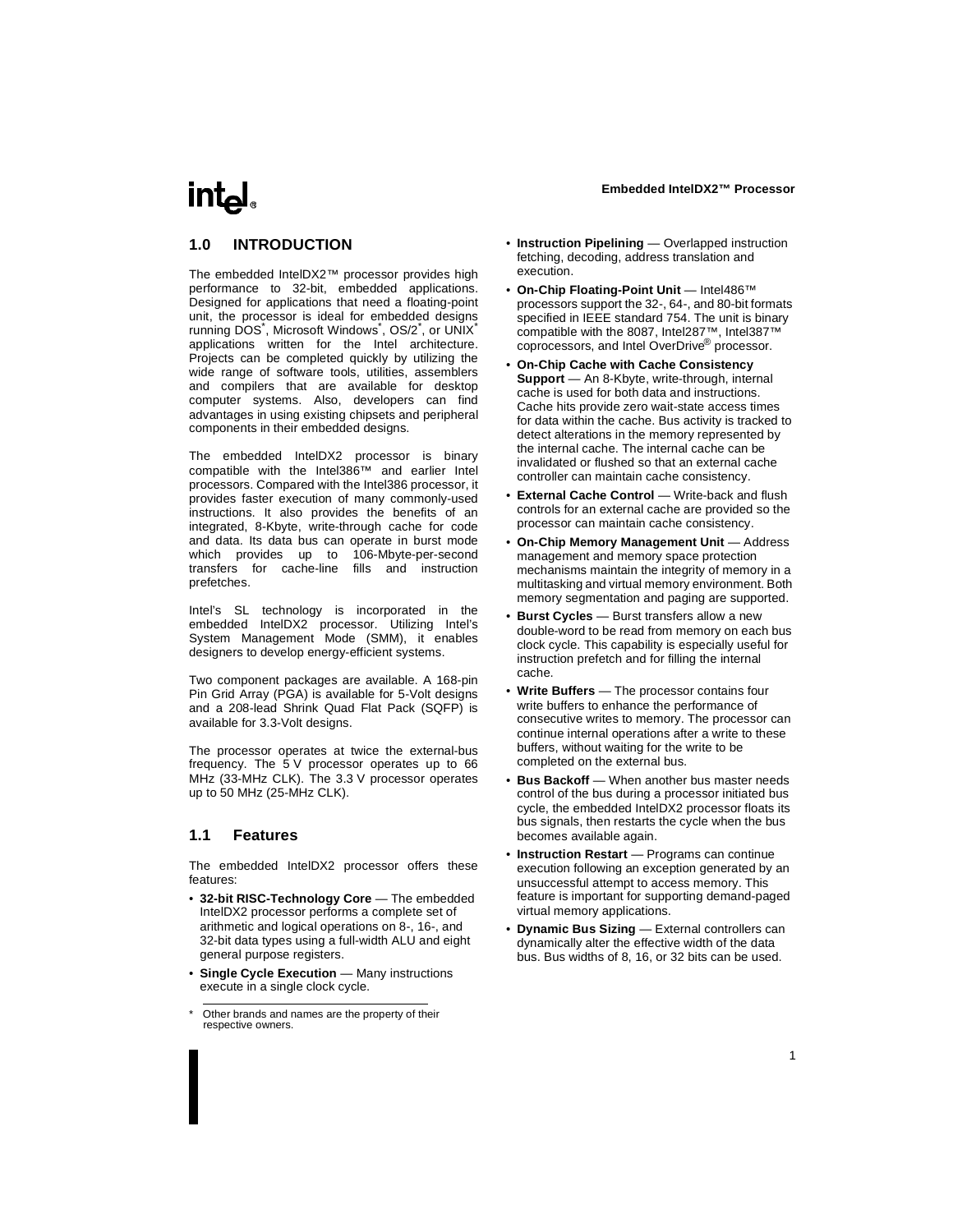

<span id="page-5-0"></span>• **Boundary Scan (JTAG)** — Boundary Scan provides in-circuit testing of components on printed circuit boards. The Intel Boundary Scan implementation conforms with the IEEE Standard Test Access Port and Boundary Scan Architecture.

Intel's SL technology provides these features:

- **Intel System Management Mode (SMM)**  A unique Intel architecture operating mode provides a dedicated special purpose interrupt and address space that can be used to implement intelligent power management and other enhanced functions in a manner that is completely transparent to the operating system and applications software.
- **I/O Restart** An I/O instruction interrupted by a System Management Interrupt (SMI#) can automatically be restarted following the execution of the RSM instruction.
- **Stop Clock** The embedded IntelDX2 processor has a stop clock control mechanism that provides two low-power states: a Stop Grant state (20–45 mA typical, depending on input clock frequency) and a Stop Clock state (~100-200 µA typical, with input clock frequency of 0 MHz).
- Auto **HALT Power Down** After the execution of a HALT instruction, the embedded IntelDX2 processor issues a normal Halt bus cycle and the clock input to the processor core is automatically stopped, causing the processor to enter the Auto HALT Power Down state (20–45 mA typical, depending on input clock frequency).
- **Auto Idle Power Down**  This function allows the processor to reduce the core frequency to the bus frequency when both the core and bus are idle. Auto Idle Power Down is software transparent and does not affect processor performance. Auto Idle Power Down provides an average power savings of 10% and is only applicable to clock multiplied processors.

## **1.2 Family Members**

Table 1 shows the embedded IntelDX2 processors and briefly describes their characteristics.

| <b>Product</b> | <b>Supply Voltage</b><br>$V_{CC}$ | Maximum<br><b>Processor</b><br>Frequency | Maximum<br><b>External Bus</b><br>Frequency | Package       |
|----------------|-----------------------------------|------------------------------------------|---------------------------------------------|---------------|
| SB80486DX2SC50 | 3.3V                              | 50 MHz                                   | $25$ MHz                                    | 208-Lead SQFP |
| A80486DX2SA66  | 5.0V                              | 66 MHz                                   | 33 MHz                                      | 168-Pin PGA   |

**Table 1. The Embedded IntelDX2™ Processor Family**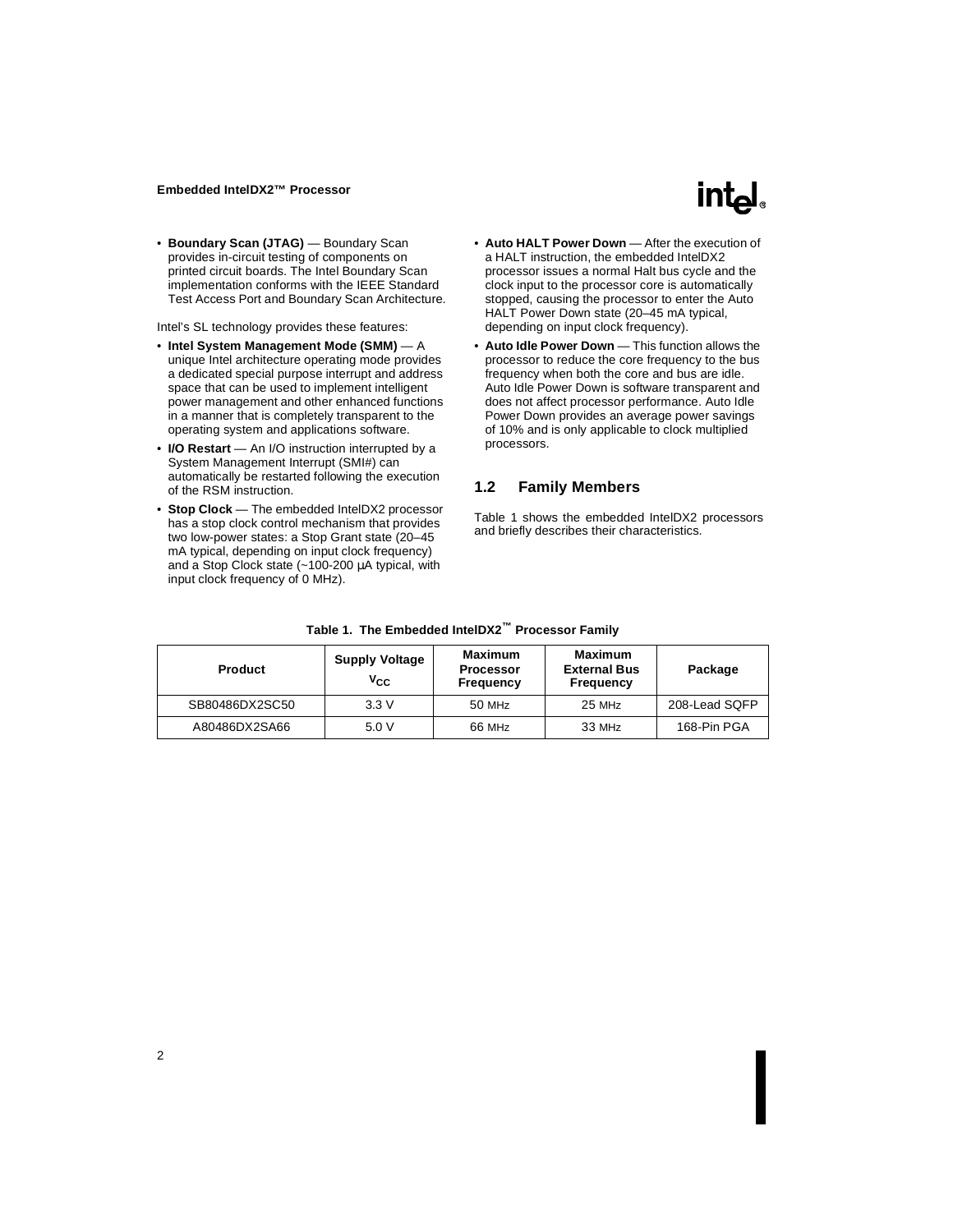# <span id="page-6-0"></span>intیl

## **2.0 HOW TO USE THIS DOCUMENT**

For a complete set of documentation related to the embedded IntelDX2 processor, use this document in conjunction with the following reference documents:

- Embedded Intel486™ Processor Family Developer's Manual — Order No. 273021
- Embedded Intel486™ Processor Hardware Reference Manual — Order No. 273025
- Intel486 Microprocessor Family Programmer's Reference Manual — Order No. 240486
- Intel Application Note AP-485 Intel Processor Identification with the CPUID Instruction — Order No. 241618

The information in the reference documents for the IntelDX2 processor applies to the embedded IntelDX2 processor. Some of the IntelDX2 processor information is duplicated in this document to minimize the dependence on the reference documents.

## **3.0 PIN DESCRIPTIONS**

### **3.1 Pin Assignments**

The following figures and tables show the pin assignments of each package type for the embedded IntelDX2 processor. Tables are provided showing the pin differences between the embedded IntelDX2 processor and other embedded Intel486 processor products.

208-Lead SQFP - Quad Flat Pack

- • [Figure 2, Package Diagram for 208-Lead SQFP](#page-7-0)  [Embedded IntelDX2™ Processor \(pg. 4\)](#page-7-0)
- • [Table 2, Pinout Differences for 208-Lead SQFP](#page-8-0)  [Package \(pg. 5\)](#page-8-0)
- • [Table 3, Pin Assignment for 208-Lead SQFP](#page-9-0)  [Package \(pg. 6\)](#page-9-0)
- • [Table 4, Pin Cross Reference for 208-Lead SQFP](#page-11-0)  [Package \(pg. 8\)](#page-11-0)

168-Pin PGA - Pin Grid Array

- • [Figure 3, Package Diagram for 168-Pin PGA](#page-13-0)  [Embedded IntelDX2™ Processor \(pg. 10\)](#page-13-0)
- • [Table 5, Pinout Differences for 168-Pin PGA](#page-14-0)  [Package \(pg. 11\)](#page-14-0)
- • [Table 6, Pin Assignment for 168-Pin PGA](#page-15-0)  [Package \(pg. 12\)](#page-15-0)
- • [Table 7, Pin Cross Reference for 168-Pin PGA](#page-17-0)  [Package \(pg. 14\)](#page-17-0)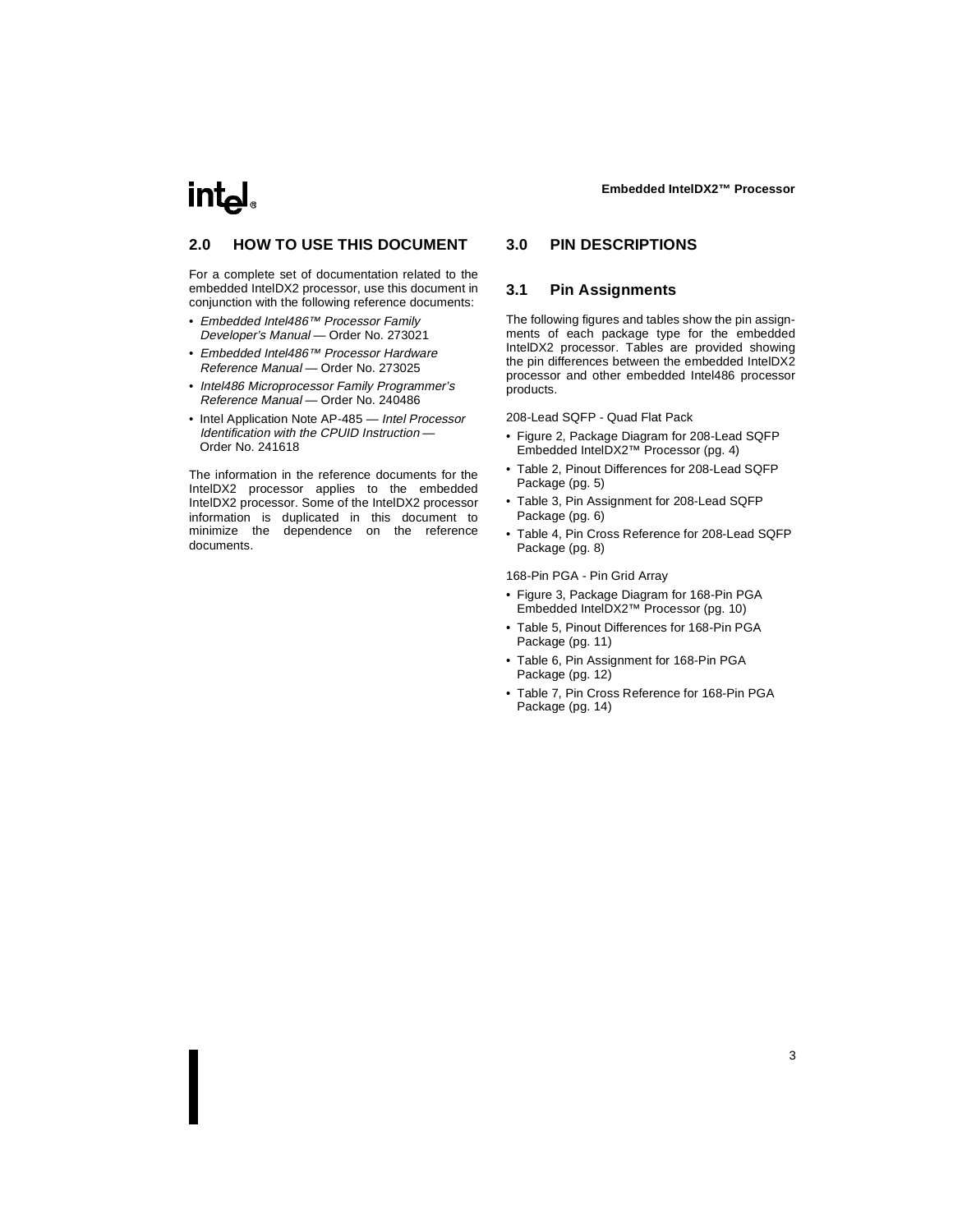

<span id="page-7-0"></span>

**Figure 2. Package Diagram for 208-Lead SQFP Embedded IntelDX2™ Processor**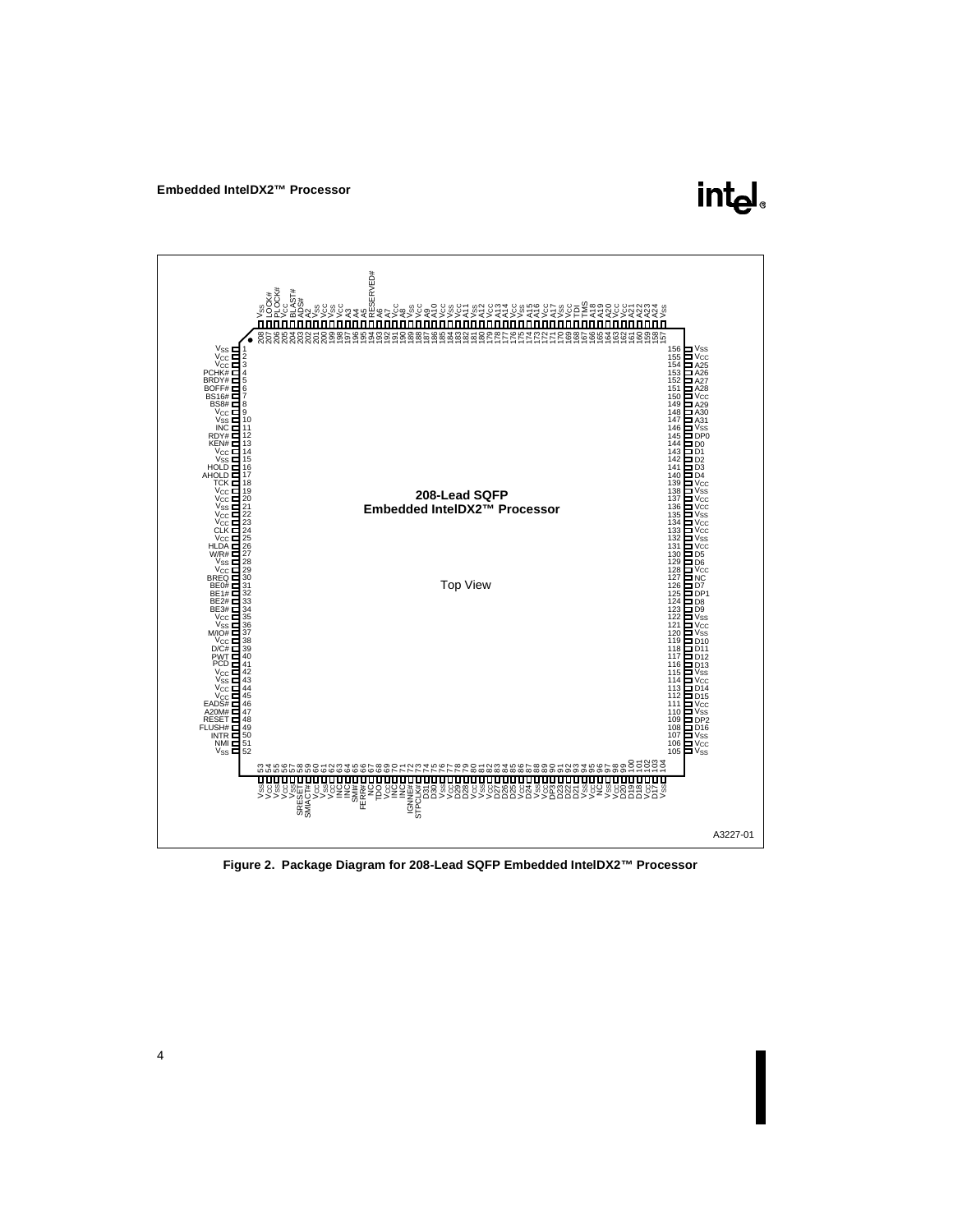<span id="page-8-0"></span>

| Pin# | <b>Embedded</b><br>Intel486™ SX<br><b>Processor</b> | <b>Embedded</b><br>IntelDX2™<br><b>Processor</b> | <b>Embedded Write-Back</b><br>Enhanced IntelDX4™<br><b>Processor</b> |
|------|-----------------------------------------------------|--------------------------------------------------|----------------------------------------------------------------------|
| 3    | $V_{\rm CC}$                                        | $V_{\rm CC}$                                     | V <sub>CC5</sub>                                                     |
| 11   | INC <sup>2</sup>                                    | <b>INC</b>                                       | <b>CLKMUL</b>                                                        |
| 63   | <b>INC</b>                                          | <b>INC</b>                                       | HITM#                                                                |
| 64   | <b>INC</b>                                          | <b>INC</b>                                       | WB/WT#                                                               |
| 66   | <b>INC</b>                                          | FERR#                                            | FERR#                                                                |
| 70   | <b>INC</b>                                          | <b>INC</b>                                       | CACHE#                                                               |
| 71   | <b>INC</b>                                          | <b>INC</b>                                       | <b>INV</b>                                                           |
| 72   | <b>INC</b>                                          | IGNNE#                                           | IGNNE#                                                               |

#### **Table 2. Pinout Differences for 208-Lead SQFP Package**

#### **NOTES:**

1. This pin location is for the  $V_{CC5}$  pin on the embedded IntelDX4 processor. For compatibility with 3.3V processors that have 5V-tolerant input buffers (i.e., embedded IntelDX4 processors), this pin should be connected to a V<sub>CC</sub> trace, not to the  $V_{CC}$  plane.

2. INC. Internal No Connect. These pins are not connected to any internal pad in the embedded IntelDX2 processor. However, new signals are defined for the location of the INC pins in the embedded IntelDX4 processor. One system design can accommodate any one of these processors provided the purpose of each INC pin is understood before it is used.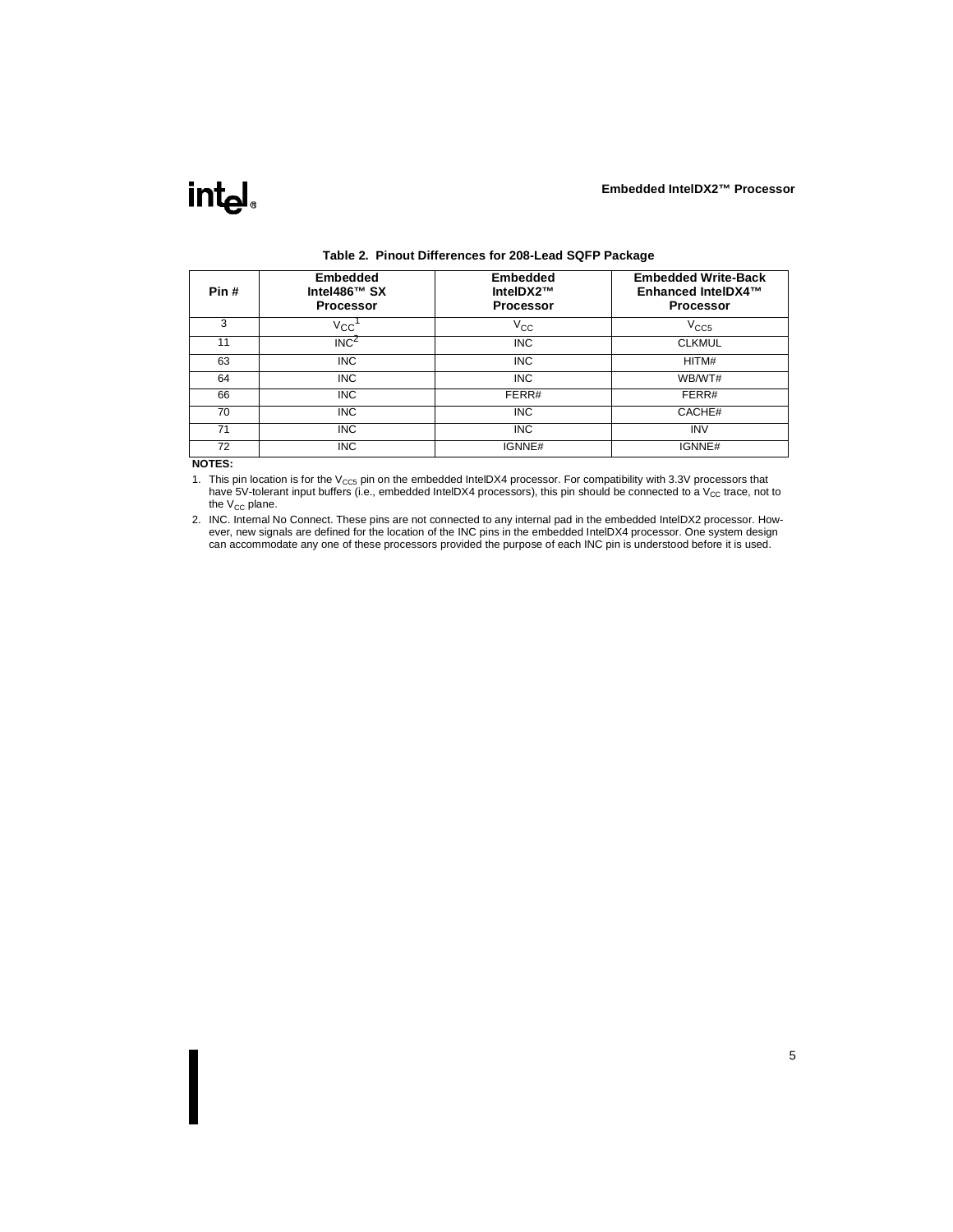

<span id="page-9-0"></span>

| Pin#                    | <b>Description</b>                        | Pin# | <b>Description</b>               | Pin# | <b>Description</b>         | Pin# | <b>Description</b>         |
|-------------------------|-------------------------------------------|------|----------------------------------|------|----------------------------|------|----------------------------|
| 1                       | $\rm V_{SS}$                              | 53   | $V_{SS}$                         | 105  | $V_{SS}$                   | 157  | $V_{SS}$                   |
| $\overline{2}$          | $\mathrm{v_{cc}}$                         | 54   | $V_{\rm CC}$                     | 106  | $V_{\rm CC}$               | 158  | A24                        |
| 3                       | $v_{\rm CC}$ <sup>1</sup>                 | 55   | $V_{SS}$                         | 107  | $\mathrm{V}_{\mathrm{SS}}$ | 159  | A23                        |
| $\overline{\mathbf{4}}$ | PCHK#                                     | 56   | $V_{\rm CC}$                     | 108  | D <sub>16</sub>            | 160  | A22                        |
| 5                       | BRDY#                                     | 57   | $V_{SS}$                         | 109  | DP <sub>2</sub>            | 161  | A21                        |
| 6                       | BOFF#                                     | 58   | SRESET                           | 110  | $V_{SS}$                   | 162  | $V_{\rm CC}$               |
| $\overline{\mathbf{7}}$ | <b>BS16#</b>                              | 59   | SMIACT#                          | 111  | $V_{\rm CC}$               | 163  | $V_{\rm CC}$               |
| 8                       | <b>BS8#</b>                               | 60   |                                  | 112  | D <sub>15</sub>            | 164  | A20                        |
| 9                       |                                           | 61   | $V_{\rm CC}$                     | 113  | D <sub>14</sub>            | 165  | A19                        |
| 10                      | $V_{\rm CC}$                              | 62   | $V_{SS}$                         |      |                            |      |                            |
|                         | <b>V<sub>SS</sub></b><br>INC <sup>2</sup> |      | $V_{\rm CC}$<br>INC <sup>2</sup> | 114  | $V_{\rm CC}$               | 166  | A18                        |
| 11                      |                                           | 63   | INC <sup>2</sup>                 | 115  | $V_{SS}$                   | 167  | <b>TMS</b>                 |
| 12                      | RDY#                                      | 64   | SMI#                             | 116  | D13                        | 168  | TDI                        |
| 13                      | KEN#                                      | 65   |                                  | 117  | D12                        | 169  | $V_{\rm CC}$               |
| 14                      | $V_{\text{CC}}$                           | 66   | FERR#<br>NC <sup>3</sup>         | 118  | D11                        | 170  | V <sub>SS</sub>            |
| 15                      | $V_{SS}$                                  | 67   |                                  | 119  | D <sub>10</sub>            | 171  | A17                        |
| 16                      | <b>HOLD</b>                               | 68   | <b>TDO</b>                       | 120  | $\mathrm{V}_{\mathrm{SS}}$ | 172  | $V_{\rm CC}$               |
| 17                      | AHOLD                                     | 69   | $V_{CC}$                         | 121  | $V_{\rm CC}$               | 173  | A16                        |
| 18                      | <b>TCK</b>                                | 70   | INC <sup>2</sup>                 | 122  | $V_{SS}$                   | 174  | A15                        |
| 19                      | $\mathrm{v_{CC}}$                         | 71   | INC <sup>2</sup>                 | 123  | D <sub>9</sub>             | 175  | $\mathrm{V}_{\mathrm{SS}}$ |
| 20                      | $\mathrm{v_{CC}}$                         | 72   | IGNNE#                           | 124  | D <sub>8</sub>             | 176  | $V_{\rm CC}$               |
| 21                      | $\rm V_{SS}$                              | 73   | STPCLK#                          | 125  | DP <sub>1</sub>            | 177  | A14                        |
| 22                      | $\mathrm{v_{CC}}$                         | 74   | D31                              | 126  | D7                         | 178  | A13                        |
| 23                      | $V_{\text{CC}}$                           | 75   | D30                              | 127  | NC <sup>3</sup>            | 179  | $\rm v_{\rm CC}$           |
| 24                      | <b>CLK</b>                                | 76   | $\rm V_{SS}$                     | 128  | $V_{\rm CC}$               | 180  | A12                        |
| 25                      | $V_{\text{CC}}$                           | 77   | $V_{\rm CC}$                     | 129  | D <sub>6</sub>             | 181  | $\mathrm{V}_{\mathrm{SS}}$ |
| 26                      | <b>HLDA</b>                               | 78   | D <sub>29</sub>                  | 130  | D <sub>5</sub>             | 182  | A11                        |
| 27                      | $\textsf{W/R}\#$                          | 79   | D28                              | 131  | $V_{\rm CC}$               | 183  | $V_{\rm CC}$               |
| 28                      | $V_{SS}$                                  | 80   | $V_{\rm CC}$                     | 132  | $V_{SS}$                   | 184  | $V_{SS}$                   |
| 29                      | $V_{CC}$                                  | 81   | $\mathrm{V}_{\mathrm{SS}}$       | 133  | $V_{\rm CC}$               | 185  | $V_{\rm CC}$               |
| 30                      | <b>BREQ</b>                               | 82   | $\mathrm{v_{CC}}$                | 134  | $V_{\rm CC}$               | 186  | A10                        |
| 31                      | BE0#                                      | 83   | D <sub>27</sub>                  | 135  | $V_{SS}$                   | 187  | A9                         |
| 32                      | <b>BE1#</b>                               | 84   | D <sub>26</sub>                  | 136  | $\mathrm{v_{CC}}$          | 188  | $V_{\text{CC}}$            |
| 33                      | <b>BE2#</b>                               | 85   | D <sub>25</sub>                  | 137  | $V_{\rm CC}$               | 189  | $V_{SS}$                   |
| 34                      | BE3#                                      | 86   | $V_{\rm CC}$                     | 138  | $V_{SS}$                   | 190  | A8                         |
| 35                      | $V_{\rm CC}$                              | 87   | D <sub>24</sub>                  | 139  | $V_{\rm CC}$               | 191  | $V_{\rm CC}$               |

**Table 3. Pin Assignment for 208-Lead SQFP Package** (Sheet 1 of 2)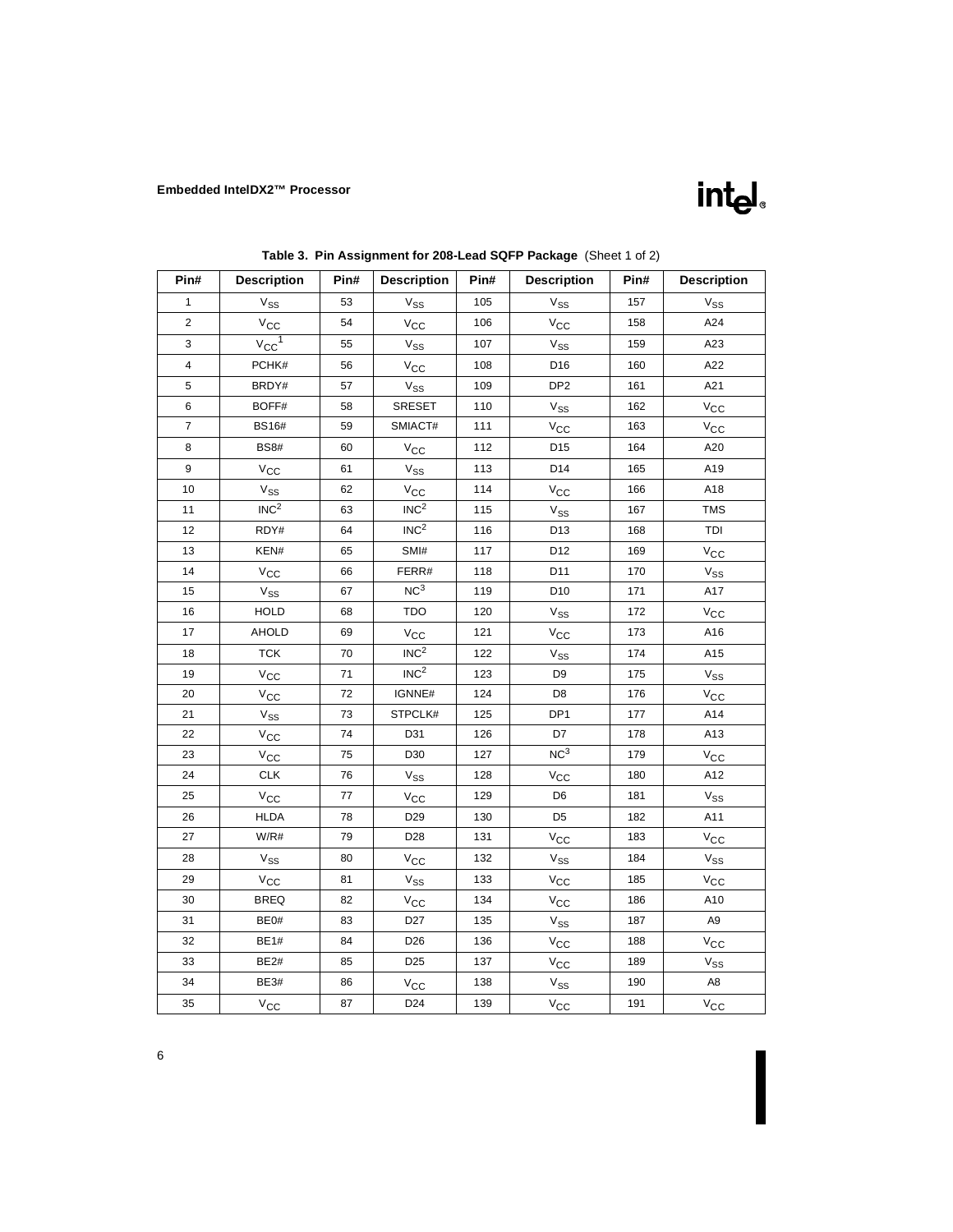## <span id="page-10-0"></span>int<sub>e</sub>l

| Pin# | <b>Description</b> | Pin# | <b>Description</b> | Pin# | <b>Description</b> | Pin# | <b>Description</b> |
|------|--------------------|------|--------------------|------|--------------------|------|--------------------|
| 36   | $V_{SS}$           | 88   | $V_{SS}$           | 140  | D <sub>4</sub>     | 192  | A7                 |
| 37   | M/IO#              | 89   | $V_{\rm CC}$       | 141  | D <sub>3</sub>     | 193  | A <sub>6</sub>     |
| 38   | $V_{\rm CC}$       | 90   | DP3                | 142  | D <sub>2</sub>     | 194  | RESERVED#          |
| 39   | D/C#               | 91   | D <sub>23</sub>    | 143  | D <sub>1</sub>     | 195  | A <sub>5</sub>     |
| 40   | <b>PWT</b>         | 92   | D <sub>22</sub>    | 144  | D <sub>0</sub>     | 196  | A4                 |
| 41   | <b>PCD</b>         | 93   | D <sub>21</sub>    | 145  | DP <sub>0</sub>    | 197  | A <sub>3</sub>     |
| 42   | $V_{\rm CC}$       | 94   | $V_{SS}$           | 146  | $V_{SS}$           | 198  | $V_{\rm CC}$       |
| 43   | $V_{SS}$           | 95   | $V_{\rm CC}$       | 147  | A31                | 199  | $V_{SS}$           |
| 44   | $V_{\rm CC}$       | 96   | NC <sup>3</sup>    | 148  | A30                | 200  | $V_{CC}$           |
| 45   | $V_{\rm CC}$       | 97   | $V_{SS}$           | 149  | A29                | 201  | $V_{SS}$           |
| 46   | EADS#              | 98   | $V_{\rm CC}$       | 150  | $V_{\rm CC}$       | 202  | A <sub>2</sub>     |
| 47   | A20M#              | 99   | D <sub>20</sub>    | 151  | A28                | 203  | ADS#               |
| 48   | <b>RESET</b>       | 100  | D19                | 152  | A27                | 204  | BLAST#             |
| 49   | FLUSH#             | 101  | D18                | 153  | A26                | 205  | $V_{CC}$           |
| 50   | <b>INTR</b>        | 102  | $V_{\rm CC}$       | 154  | A25                | 206  | PLOCK#             |
| 51   | <b>NMI</b>         | 103  | D17                | 155  | $V_{\rm CC}$       | 207  | LOCK#              |
| 52   | $V_{SS}$           | 104  | $V_{SS}$           | 156  | $V_{SS}$           | 208  | $V_{SS}$           |

**Table 3. Pin Assignment for 208-Lead SQFP Package** (Sheet 2 of 2)

#### **NOTES:**

1. This pin location is for the  $V_{CC5}$  pin on the embedded IntelDX4 processor. For compatibility with 3.3V processors that have 5V-tolerant input buffers (i.e., embedded IntelDX4 processors), this pin should be connected to a V<sub>CC</sub> trace, not to the V<sub>CC</sub> plane.

2. INC. Internal No Connect. These pins are not connected to any internal pad in the embedded IntelDX2 processors. However, signals are defined for the location of the INC pins in the IntelDX4 processor. One system design can accommodate any one of these processors provided the purpose of each INC pin is understood before it is used.

3. NC. Do Not Connect. These pins should always remain unconnected. Connection of NC pins to  $V_{CC}$ , or  $V_{SS}$  or to any other signal can result in component malfunction or incompatibility with future steppings of the Intel486 processors.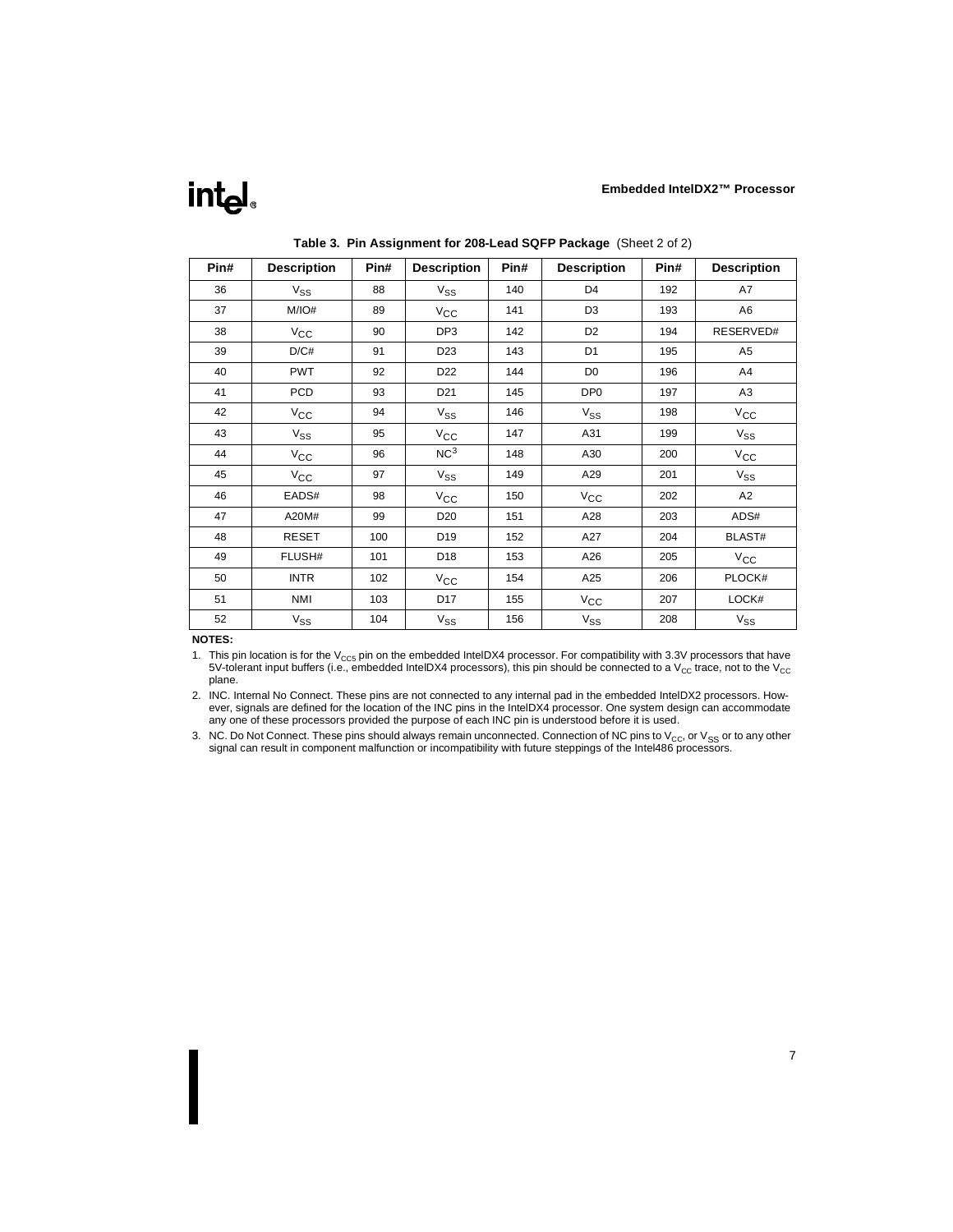

<span id="page-11-0"></span>

| <b>Address</b>  | Pin # | Data             | Pin#             | Control         | Pin #           | ΝC  | INC             | $\mathsf{v}_{\mathsf{cc}}$ | $V_{SS}$        |
|-----------------|-------|------------------|------------------|-----------------|-----------------|-----|-----------------|----------------------------|-----------------|
| $\overline{A2}$ | 202   | $\overline{D0}$  | 144              | A20M#           | 47              | 67  | 11              | 2                          | 1               |
| A3              | 197   | D <sub>1</sub>   | 143              | ADS#            | 203             | 96  | 63              | 3                          | $\overline{10}$ |
| A4              | 196   | D <sub>2</sub>   | 142              | <b>AHOLD</b>    | 17              | 127 | 64              | 9                          | 15              |
| $\overline{A5}$ | 195   | $\overline{D3}$  | 141              | BE0#            | 31              |     | 70              | 14                         | 21              |
| A <sub>6</sub>  | 193   | $\overline{D4}$  | 140              | <b>BE1#</b>     | $\overline{32}$ |     | $\overline{71}$ | 19                         | $\overline{28}$ |
| A7              | 192   | $\overline{D5}$  | 130              | <b>BE2#</b>     | 33              |     |                 | 20                         | 36              |
| A8              | 190   | D <sub>6</sub>   | 129              | <b>BE3#</b>     | 34              |     |                 | 22                         | 43              |
| A <sub>9</sub>  | 187   | D7               | 126              | <b>BLAST#</b>   | 204             |     |                 | 23                         | 52              |
| A10             | 186   | D <sub>8</sub>   | 124              | BOFF#           | $6\overline{6}$ |     |                 | 25                         | 53              |
| A11             | 182   | D <sub>9</sub>   | $\overline{123}$ | BRDY#           | $\overline{5}$  |     |                 | 29                         | 55              |
| A12             | 180   | D <sub>10</sub>  | 119              | <b>BREQ</b>     | 30              |     |                 | 35                         | $\overline{57}$ |
| A13             | 178   | D11              | 118              | <b>BS16#</b>    | $\overline{7}$  |     |                 | 38                         | 61              |
| A14             | 177   | D12              | 117              | <b>BS8#</b>     | 8               |     |                 | 42                         | 76              |
| A15             | 174   | $\overline{D13}$ | 116              | CLK             | $\overline{24}$ |     |                 | 44                         | 81              |
| A16             | 173   | $\overline{D14}$ | 113              | D/C#            | $\overline{39}$ |     |                 | 45                         | $\overline{88}$ |
| A17             | 171   | D <sub>15</sub>  | 112              | DP <sub>0</sub> | 145             |     |                 | 54                         | 94              |
| A18             | 166   | D16              | 108              | DP <sub>1</sub> | 125             |     |                 | 56                         | $\overline{97}$ |
| A19             | 165   | D17              | 103              | DP <sub>2</sub> | 109             |     |                 | 60                         | 104             |
| A20             | 164   | $\overline{D18}$ | 101              | DP3             | 90              |     |                 | 62                         | 105             |
| A21             | 161   | D19              | 100              | EADS#           | 46              |     |                 | 69                         | 107             |
| A22             | 160   | D <sub>20</sub>  | 99               | FERR#           | 66              |     |                 | 77                         | 110             |
| A23             | 159   | D21              | 93               | FLUSH#          | 49              |     |                 | 80                         | 115             |
| A24             | 158   | D22              | 92               | <b>HLDA</b>     | 26              |     |                 | 82                         | 120             |
| A25             | 154   | $\overline{D23}$ | 91               | <b>HOLD</b>     | 16              |     |                 | 86                         | 122             |
| A26             | 153   | $\overline{D24}$ | $\overline{87}$  | IGNNE#          | $\overline{72}$ |     |                 | 89                         | 132             |
| A27             | 152   | D <sub>25</sub>  | 85               | <b>INTR</b>     | 50              |     |                 | 95                         | 135             |
| A28             | 151   | D <sub>26</sub>  | 84               | KEN#            | 13              |     |                 | 98                         | 138             |
| A29             | 149   | D27              | 83               | LOCK#           | 207             |     |                 | 102                        | 146             |
| A30             | 148   | D28              | 79               | M/IO#           | 37              |     |                 | 106                        | 156             |
| A31             | 147   | D <sub>29</sub>  | $\overline{78}$  | <b>NMI</b>      | 51              |     |                 | 111                        | 157             |
|                 |       | D30              | $\overline{75}$  | <b>PCD</b>      | 41              |     |                 | 114                        | 170             |
|                 |       | D31              | 74               | PCHK#           | $\overline{4}$  |     |                 | 121                        | 175             |
|                 |       |                  |                  | PLOCK#          | 206             |     |                 | 128                        | 181             |
|                 |       |                  |                  | <b>PWT</b>      | 40              |     |                 | 131                        | 184             |
|                 |       |                  |                  | RDY#            | $\overline{12}$ |     |                 | 133                        | 189             |
|                 |       |                  |                  | RESERVED#       | 194             |     |                 |                            |                 |
|                 |       |                  |                  | <b>RESET</b>    | 48              |     |                 |                            |                 |
|                 |       |                  |                  | SMI#            | 65              |     |                 | 134                        | 199             |
|                 |       |                  |                  | SMIACT#         | 59              |     |                 | 136                        | 201             |

## **Table 4. Pin Cross Reference for 208-Lead SQFP Package** (Sheet 1 of 2)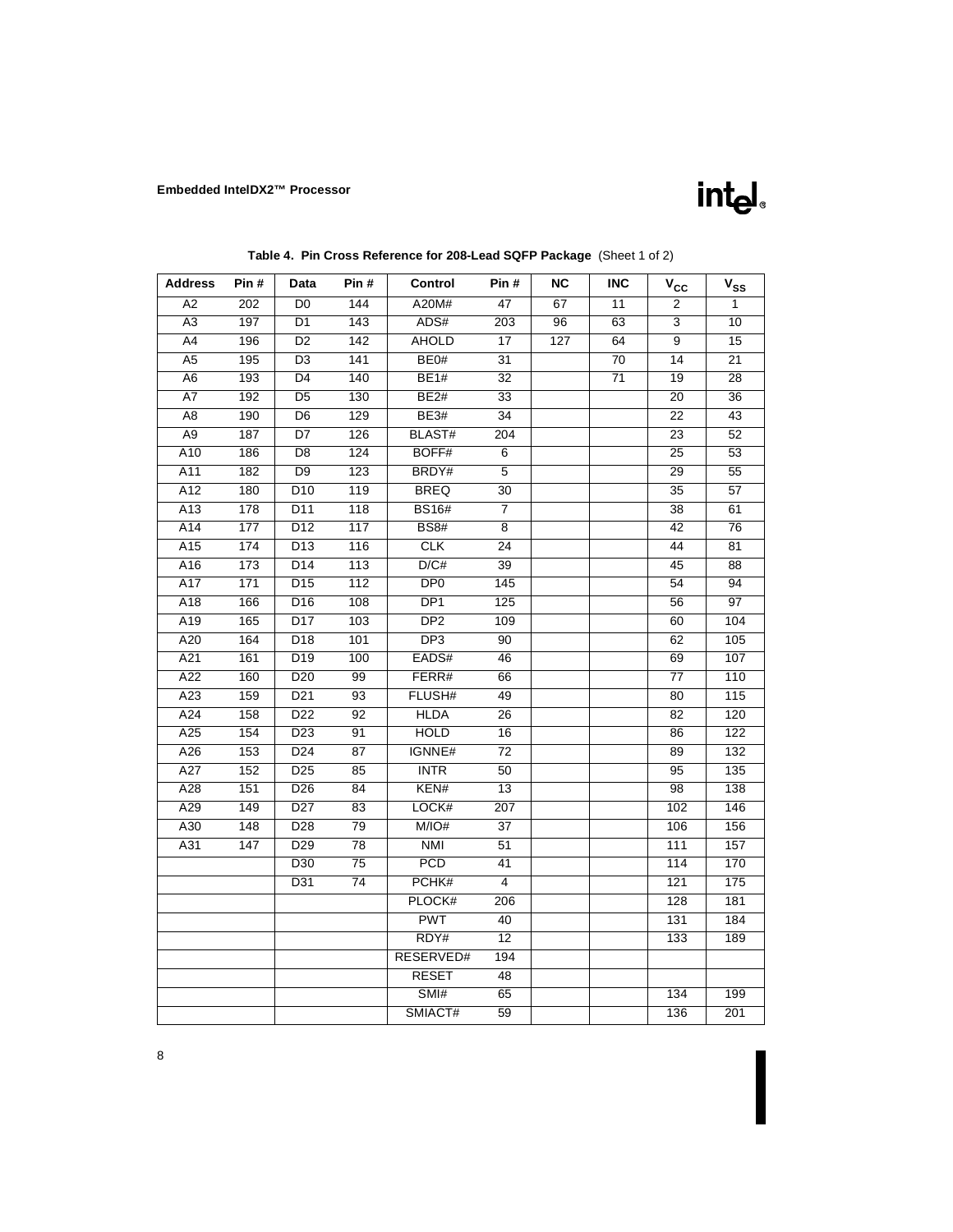## intel.

| <b>Address</b> | Pin# | Data | Pin# | Control       | Pin#            | <b>NC</b> | <b>INC</b> | $V_{CC}$ | $V_{SS}$ |
|----------------|------|------|------|---------------|-----------------|-----------|------------|----------|----------|
|                |      |      |      | <b>SRESET</b> | 58              |           |            | 137      | 208      |
|                |      |      |      | STPCLK#       | $\overline{73}$ |           |            | 139      |          |
|                |      |      |      | <b>TCK</b>    | $\overline{18}$ |           |            | 150      |          |
|                |      |      |      | TDI           | 168             |           |            | 155      |          |
|                |      |      |      | <b>TDO</b>    | 68              |           |            | 162      |          |
|                |      |      |      | <b>TMS</b>    | 167             |           |            | 163      |          |
|                |      |      |      | W/R#          | $\overline{27}$ |           |            | 169      |          |
|                |      |      |      |               |                 |           |            | 172      |          |
|                |      |      |      |               |                 |           |            | 176      |          |
|                |      |      |      |               |                 |           |            | 179      |          |
|                |      |      |      |               |                 |           |            | 183      |          |
|                |      |      |      |               |                 |           |            | 185      |          |
|                |      |      |      |               |                 |           |            | 188      |          |
|                |      |      |      |               |                 |           |            | 191      |          |
|                |      |      |      |               |                 |           |            | 198      |          |
|                |      |      |      |               |                 |           |            | 200      |          |
|                |      |      |      |               |                 |           |            | 205      |          |

### **Table 4. Pin Cross Reference for 208-Lead SQFP Package** (Sheet 2 of 2)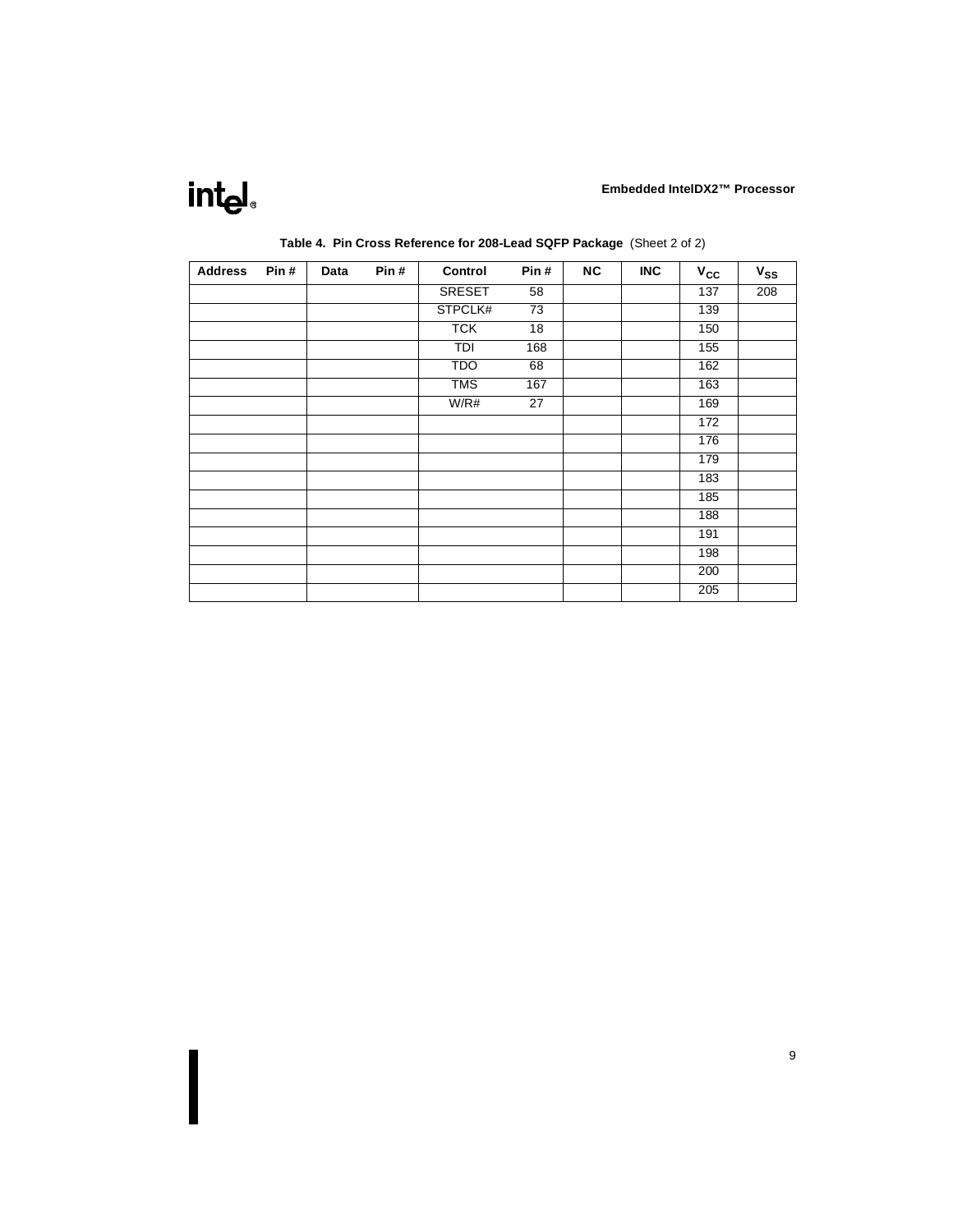

<span id="page-13-0"></span>

**Figure 3. Package Diagram for 168-Pin PGA Embedded IntelDX2™ Processor**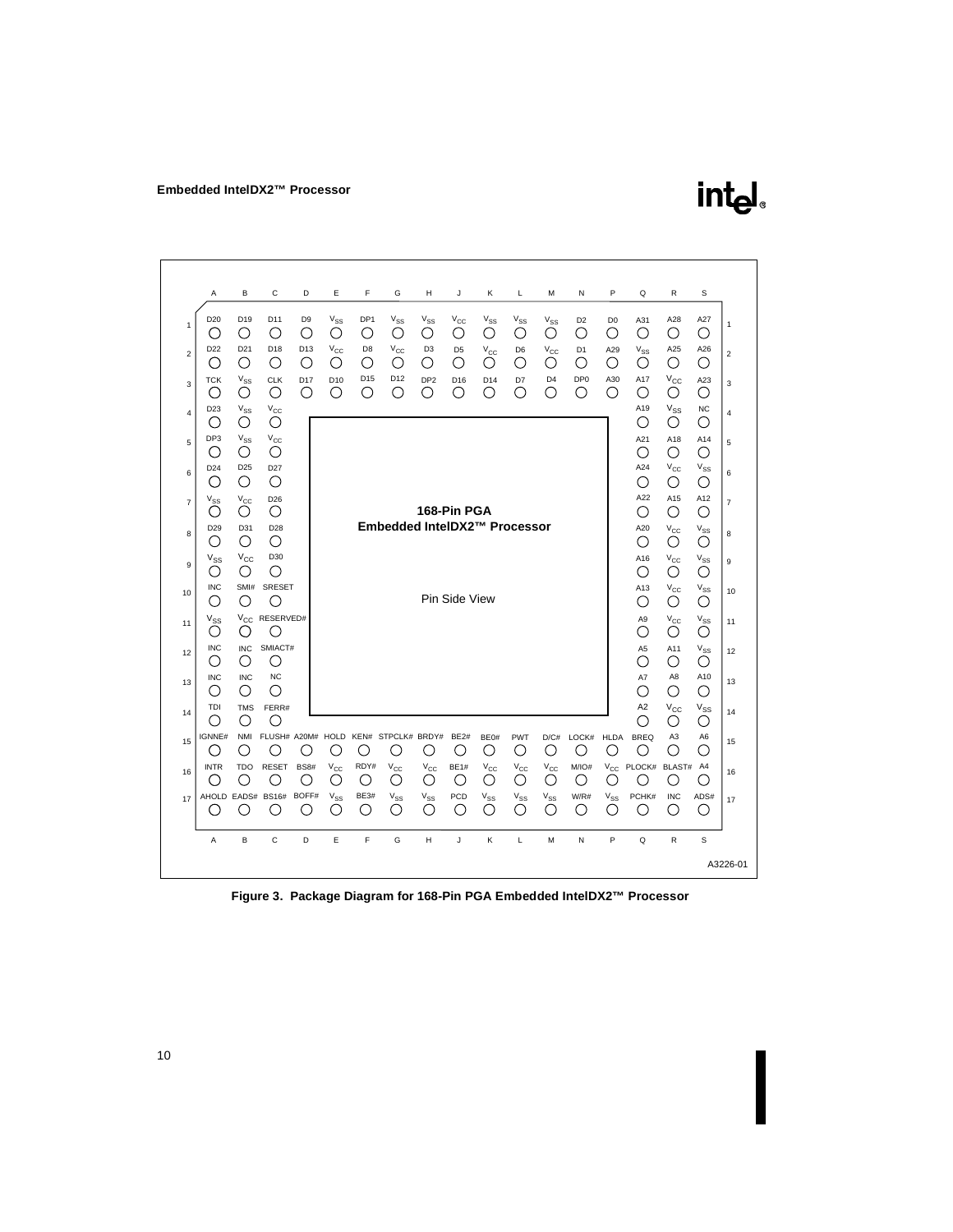<span id="page-14-0"></span>

| Pin#           | Embedded IntelDX2™ Processor | <b>Embedded Write-Back Enhanced</b><br>IntelDX4™ Processor |
|----------------|------------------------------|------------------------------------------------------------|
| A10            | <b>INC</b>                   | <b>INV</b>                                                 |
| A12            | <b>INC</b>                   | HITM#                                                      |
| <b>B12</b>     | <b>INC</b>                   | CACHE#                                                     |
| <b>B13</b>     | <b>INC</b>                   | WB/WT#                                                     |
| J1             | $\rm V_{CC}$                 | V <sub>CC5</sub>                                           |
| <b>R17</b>     | <b>INC</b>                   | <b>CLKMUL</b>                                              |
| S <sub>4</sub> | NC.                          | VOLDET                                                     |

### **Table 5. Pinout Differences for 168-Pin PGA Package**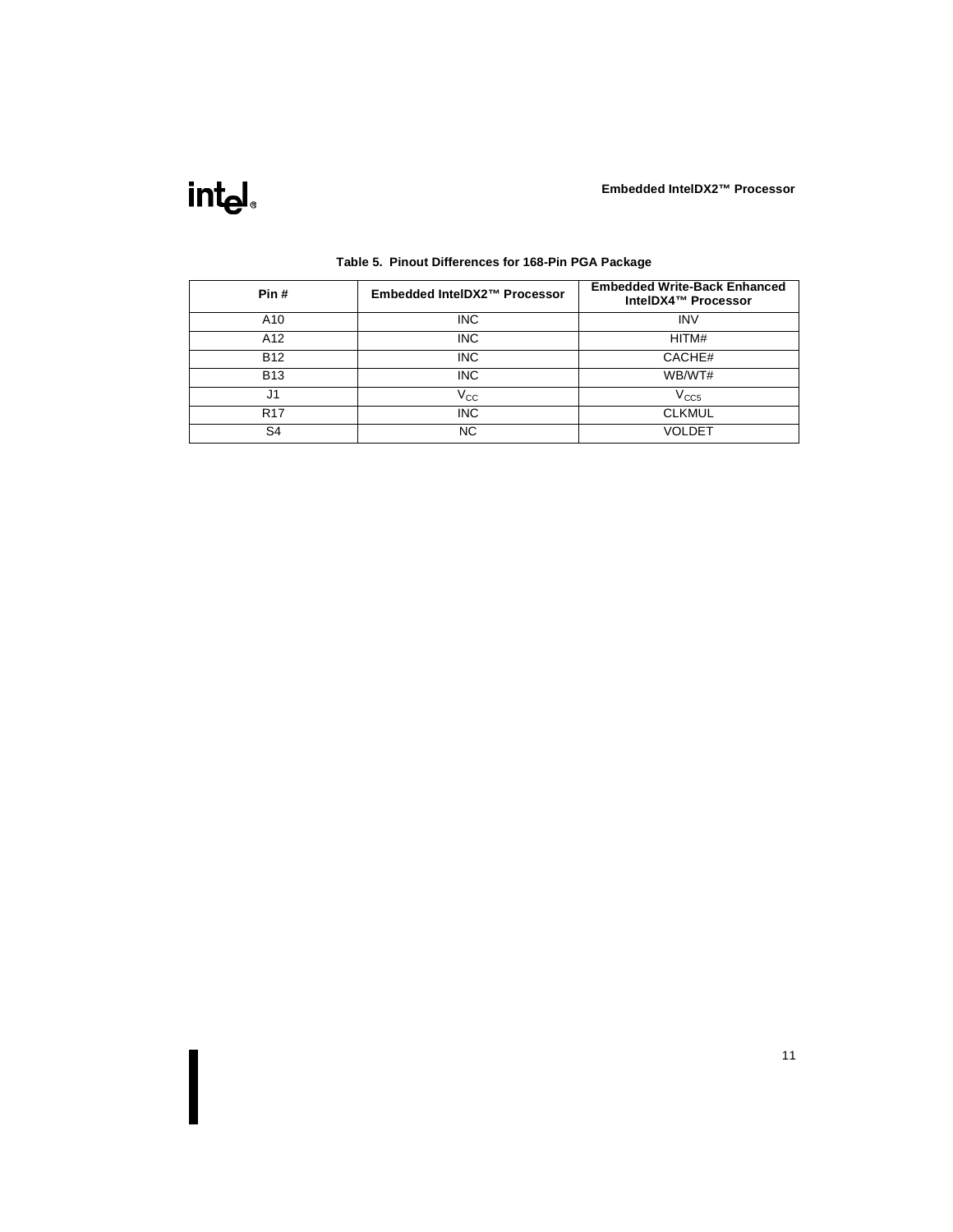<span id="page-15-0"></span>

| Pin #          | <b>Description</b> | Pin#            | <b>Description</b>         | Pin#            | <b>Description</b> |
|----------------|--------------------|-----------------|----------------------------|-----------------|--------------------|
| A1             | D <sub>20</sub>    | D <sub>17</sub> | BOFF#                      | P <sub>2</sub>  | A29                |
| A2             | D <sub>22</sub>    | E1              | $V_{SS}$                   | P <sub>3</sub>  | A30                |
| A3             | <b>TCK</b>         | E <sub>2</sub>  | $V_{\rm CC}$               | P <sub>15</sub> | <b>HLDA</b>        |
| A4             | D <sub>23</sub>    | E <sub>3</sub>  | D <sub>10</sub>            | P <sub>16</sub> | $V_{\rm CC}$       |
| A <sub>5</sub> | DP3                | E15             | <b>HOLD</b>                | P <sub>17</sub> | $V_{SS}$           |
| A6             | D <sub>24</sub>    | E16             | $V_{\rm CC}$               | Q1              | A31                |
| A7             | $V_{SS}$           | E17             | $V_{SS}$                   | Q2              | $V_{SS}$           |
| A8             | D <sub>29</sub>    | F <sub>1</sub>  | DP <sub>1</sub>            | Q3              | A17                |
| A9             | $V_{SS}$           | F <sub>2</sub>  | D <sub>8</sub>             | Q4              | A19                |
| A10            | INC <sup>1</sup>   | F <sub>3</sub>  | D <sub>15</sub>            | Q5              | A21                |
| A11            | $V_{SS}$           | F <sub>15</sub> | KEN#                       | Q6              | A24                |
| A12            | INC <sup>1</sup>   | F16             | RDY#                       | Q7              | A22                |
| A13            | INC <sup>1</sup>   | F17             | <b>BE3#</b>                | Q8              | A20                |
| A14            | TDI                | G <sub>1</sub>  | $V_{SS}$                   | Q9              | A16                |
| A15            | IGNNE#             | G <sub>2</sub>  | $V_{\rm CC}$               | Q10             | A13                |
| A16            | <b>INTR</b>        | G <sub>3</sub>  | D <sub>12</sub>            | Q11             | A9                 |
| A17            | AHOLD              | G15             | STPCLK#                    | Q12             | A <sub>5</sub>     |
| <b>B1</b>      | D19                | G16             | $V_{\rm CC}$               | Q13             | A7                 |
| B <sub>2</sub> | D <sub>21</sub>    | G17             | $\mathrm{V}_{\mathrm{SS}}$ | Q14             | A <sub>2</sub>     |
| B <sub>3</sub> | $V_{SS}$           | H1              | $V_{SS}$                   | Q15             | <b>BREQ</b>        |
| <b>B4</b>      | $V_{SS}$           | H <sub>2</sub>  | D <sub>3</sub>             | Q16             | PLOCK#             |
| B <sub>5</sub> | $V_{SS}$           | H <sub>3</sub>  | DP <sub>2</sub>            | Q17             | PCHK#              |
| B6             | D <sub>25</sub>    | H15             | BRDY#                      | R <sub>1</sub>  | A28                |
| B7             | $V_{\rm CC}$       | H <sub>16</sub> | $V_{\rm CC}$               | R <sub>2</sub>  | A25                |
| B <sub>8</sub> | D31                | H17             | $V_{SS}$                   | R <sub>3</sub>  | $V_{\rm CC}$       |
| B <sub>9</sub> | $V_{\rm CC}$       | J1              | $V_{\rm CC}$               | R4              | $V_{SS}$           |
| <b>B10</b>     | SMI#               | J2              | D <sub>5</sub>             | R <sub>5</sub>  | A18                |
| <b>B11</b>     | $V_{\rm CC}$       | JЗ              | D16                        | R <sub>6</sub>  | $V_{\rm CC}$       |
| <b>B12</b>     | INC <sup>1</sup>   | J15             | <b>BE2#</b>                | R7              | A15                |
| <b>B13</b>     | INC <sup>1</sup>   | J16             | <b>BE1#</b>                | R <sub>8</sub>  | $V_{\text{CC}}$    |
| <b>B14</b>     | <b>TMS</b>         | J17             | <b>PCD</b>                 | R <sub>9</sub>  | $V_{\rm CC}$       |
| <b>B15</b>     | <b>NMI</b>         | K1              | $V_{SS}$                   | R <sub>10</sub> | $V_{\rm CC}$       |

intel.

B16 | TDO | K2 | V<sub>CC</sub> | R11 | V<sub>CC</sub>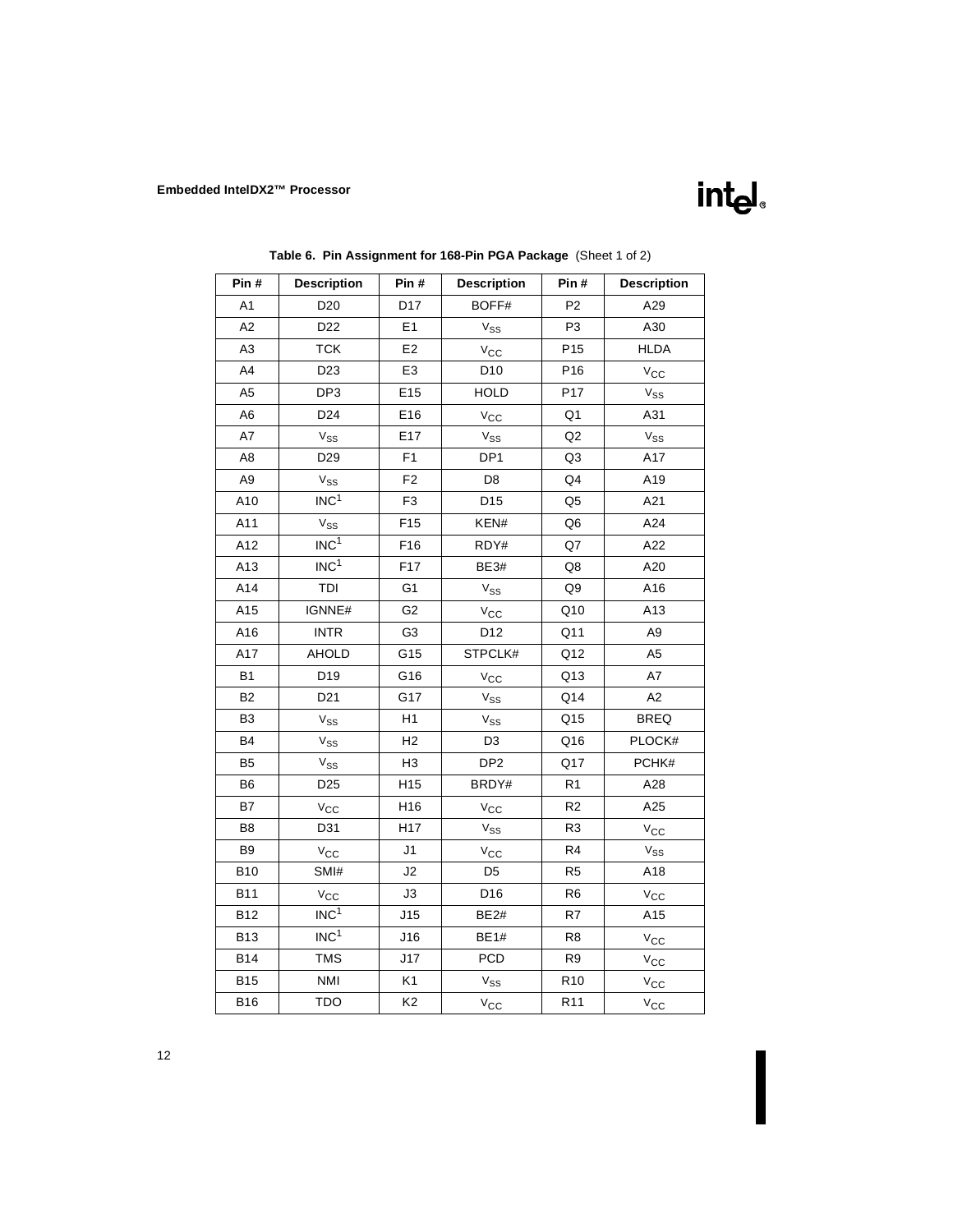<span id="page-16-0"></span>

| Pin#            | <b>Description</b> | Pin#            | <b>Description</b> | Pin#            | <b>Description</b>         |
|-----------------|--------------------|-----------------|--------------------|-----------------|----------------------------|
| <b>B17</b>      | EADS#              | K3              | D <sub>14</sub>    | R <sub>12</sub> | A11                        |
| C <sub>1</sub>  | D <sub>11</sub>    | K <sub>15</sub> | BE0#               | R <sub>13</sub> | A <sub>8</sub>             |
| C <sub>2</sub>  | D <sub>18</sub>    | K16             | $V_{\rm CC}$       | R <sub>14</sub> | $V_{\rm CC}$               |
| C <sub>3</sub>  | <b>CLK</b>         | K17             | $V_{SS}$           | R <sub>15</sub> | A3                         |
| C <sub>4</sub>  | $V_{\rm CC}$       | L1              | $V_{SS}$           | R <sub>16</sub> | <b>BLAST#</b>              |
| C <sub>5</sub>  | $V_{\rm CC}$       | L2              | D <sub>6</sub>     | R <sub>17</sub> | INC <sup>1</sup>           |
| C6              | D <sub>27</sub>    | L <sub>3</sub>  | D7                 | S <sub>1</sub>  | A27                        |
| C7              | D <sub>26</sub>    | L15             | <b>PWT</b>         | S <sub>2</sub>  | A26                        |
| C8              | D <sub>28</sub>    | L <sub>16</sub> | $V_{\rm CC}$       | S <sub>3</sub>  | A23                        |
| C <sub>9</sub>  | D <sub>30</sub>    | L17             | $V_{SS}$           | S <sub>4</sub>  | $NC^2$                     |
| C <sub>10</sub> | <b>SRESET</b>      | M <sub>1</sub>  | $V_{SS}$           | S <sub>5</sub>  | A14                        |
| C <sub>11</sub> | RESERVED#          | M <sub>2</sub>  | $V_{\rm CC}$       | S <sub>6</sub>  | $V_{SS}$                   |
| C <sub>12</sub> | SMIACT#            | M3              | D4                 | S7              | A12                        |
| C13             | NC <sup>2</sup>    | M15             | D/C#               | S <sub>8</sub>  | $V_{SS}$                   |
| C <sub>14</sub> | FERR#              | M16             | $V_{\rm CC}$       | S <sub>9</sub>  | $\mathrm{V}_{\mathrm{SS}}$ |
| C <sub>15</sub> | FLUSH#             | M17             | $V_{SS}$           | S <sub>10</sub> | $V_{SS}$                   |
| C16             | <b>RESET</b>       | N <sub>1</sub>  | D <sub>2</sub>     | S11             | $\mathrm{V}_{\mathrm{SS}}$ |
| C <sub>17</sub> | <b>BS16#</b>       | N <sub>2</sub>  | D <sub>1</sub>     | S <sub>12</sub> | $\mathrm{V}_{\mathrm{SS}}$ |
| D <sub>1</sub>  | D <sub>9</sub>     | N3              | DP <sub>0</sub>    | S13             | A10                        |
| D <sub>2</sub>  | D <sub>13</sub>    | N <sub>15</sub> | LOCK#              | S14             | $\mathrm{V}_{\mathrm{SS}}$ |
| D <sub>3</sub>  | D17                | N <sub>16</sub> | M/IO#              | S <sub>15</sub> | A <sub>6</sub>             |
| D <sub>15</sub> | A20M#              | <b>N17</b>      | W/R#               | S16             | A4                         |
| D <sub>16</sub> | <b>BS8#</b>        | P1              | D <sub>0</sub>     | S17             | ADS#                       |

**Table 6. Pin Assignment for 168-Pin PGA Package** (Sheet 2 of 2)

#### **NOTES:**

1. INC. Internal No Connect. These pins are not connected to any internal pad in the embedded IntelDX2 processors. However, signals are defined for the location of the INC pins in the IntelDX4 processor. One system design can accommodate any one of these processors provided the purpose of each INC pin is understood before it is used.

2. NC. Do Not Connect. These pins should always remain unconnected. Connection of NC pins to  $\rm V_{CC}$ , or  $\rm V_{SS}$  or to any other signal can result in component malfunction or incompatibility with future steppings of the Intel486 processors.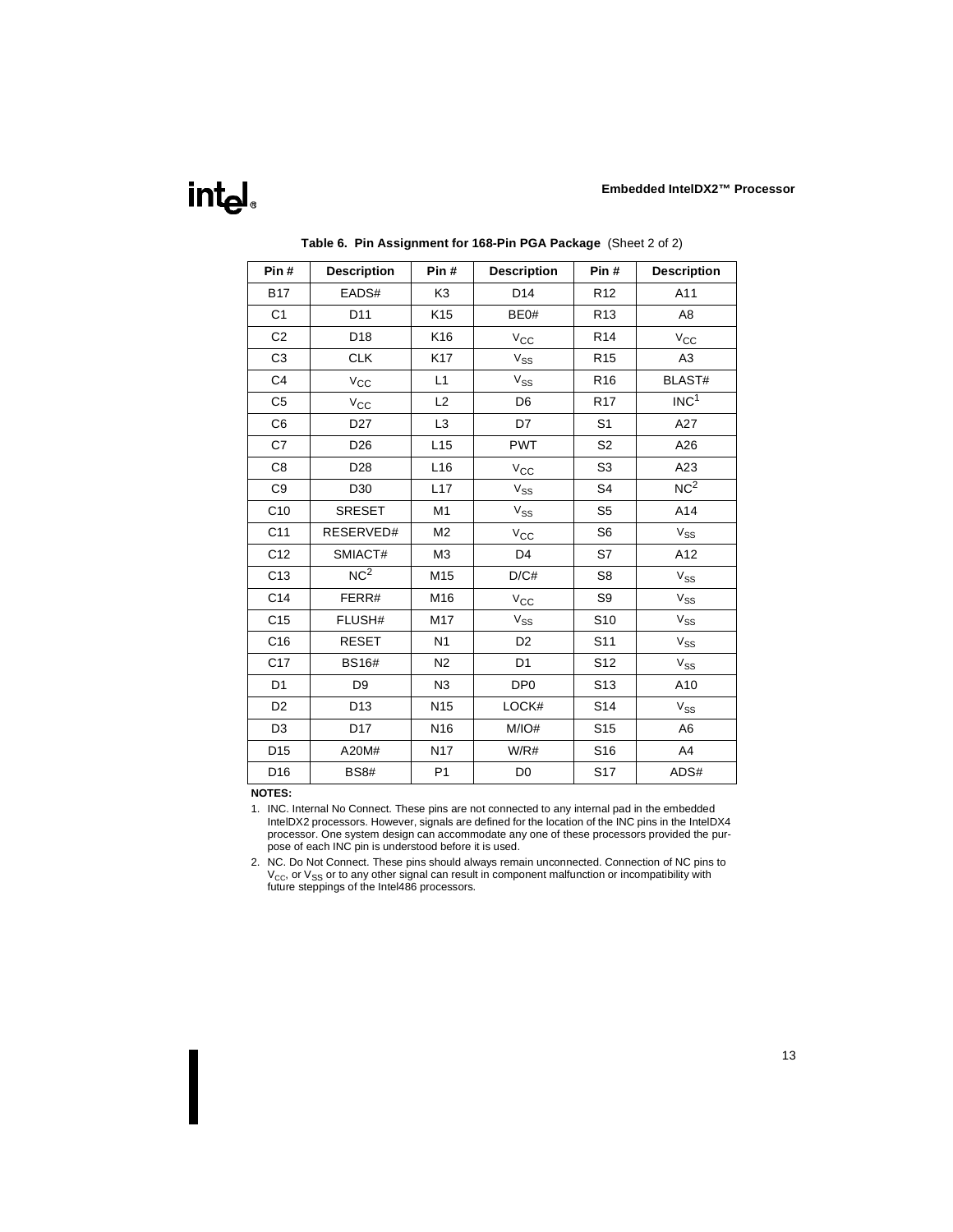

| Table 7. Pin Cross Reference for 168-Pin PGA Package (Sheet 1 of 2) |  |  |  |  |
|---------------------------------------------------------------------|--|--|--|--|
|---------------------------------------------------------------------|--|--|--|--|

<span id="page-17-0"></span>

| <b>Address</b>   | Pin#                     | Data            | Pin#                     | Control          | Pin #            | <b>NC</b>      | <b>INC</b> | Vcc              | Vss                      |
|------------------|--------------------------|-----------------|--------------------------|------------------|------------------|----------------|------------|------------------|--------------------------|
| A <sub>2</sub>   | Q14                      | D <sub>0</sub>  | $\overline{P1}$          | A20M#            | D <sub>15</sub>  | C13            | A10        | B7               | A7                       |
| A3               | R <sub>15</sub>          | D1              | N <sub>2</sub>           | ADS#             | S <sub>17</sub>  | S <sub>4</sub> | A12        | B <sub>9</sub>   | A9                       |
| A4               | S <sub>16</sub>          | D <sub>2</sub>  | N <sub>1</sub>           | <b>AHOLD</b>     | A17              |                | A13        | <b>B11</b>       | A11                      |
| A <sub>5</sub>   | Q12                      | D <sub>3</sub>  | H <sub>2</sub>           | BE <sub>0#</sub> | K <sub>15</sub>  |                | <b>B12</b> | C <sub>4</sub>   | B <sub>3</sub>           |
| A6               | S <sub>15</sub>          | $\overline{D4}$ | $\overline{\mathsf{M}3}$ | BE1#             | J16              |                | <b>B13</b> | $\overline{C5}$  | $\overline{B4}$          |
| $\overline{A7}$  | Q13                      | $\overline{D5}$ | J2                       | BE2#             | J15              |                | <b>R17</b> | E2               | $\overline{B5}$          |
| A <sub>8</sub>   | R13                      | D <sub>6</sub>  | L2                       | BE3#             | F17              |                |            | E16              | E1                       |
| $\overline{A9}$  | $\overline{Q11}$         | $\overline{D7}$ | $\overline{\mathsf{L3}}$ | <b>BLAST#</b>    | R16              |                |            | G <sub>2</sub>   | E17                      |
| A10              | $\overline{S13}$         | $\overline{D8}$ | F2                       | BOFF#            | D17              |                |            | G16              | $\overline{G1}$          |
| A11              | R12                      | $\overline{D9}$ | $\overline{D1}$          | BRDY#            | H15              |                |            | H <sub>16</sub>  | $\overline{G17}$         |
| A12              | S7                       | D <sub>10</sub> | E <sub>3</sub>           | <b>BREQ</b>      | Q15              |                |            | J1               | H1                       |
| A13              | Q10                      | D11             | C <sub>1</sub>           | <b>BS16#</b>     | C <sub>17</sub>  |                |            | K <sub>2</sub>   | H17                      |
| A14              | S <sub>5</sub>           | D <sub>12</sub> | G <sub>3</sub>           | <b>BS8#</b>      | D <sub>16</sub>  |                |            | K <sub>16</sub>  | K <sub>1</sub>           |
| A15              | R7                       | D <sub>13</sub> | $\overline{D2}$          | <b>CLK</b>       | C3               |                |            | L16              | K <sub>17</sub>          |
| A16              | Q9                       | D14             | K3                       | D/C#             | M15              |                |            | M <sub>2</sub>   | L1                       |
| A17              | Q3                       | D <sub>15</sub> | F3                       | DP <sub>0</sub>  | $\overline{N3}$  |                |            | M16              | L17                      |
| A18              | R <sub>5</sub>           | D <sub>16</sub> | $\overline{J3}$          | DP <sub>1</sub>  | F1               |                |            | P <sub>16</sub>  | M1                       |
| A19              | $\overline{Q4}$          | D17             | $\overline{D3}$          | DP <sub>2</sub>  | $\overline{H}$   |                |            | R3               | M17                      |
| A20              | Q8                       | D <sub>18</sub> | C <sub>2</sub>           | DP <sub>3</sub>  | A <sub>5</sub>   |                |            | R <sub>6</sub>   | P17                      |
| A21              | Q <sub>5</sub>           | D19             | $\overline{B1}$          | EADS#            | $\overline{B17}$ |                |            | $\overline{R8}$  | $\overline{Q}$           |
| A22              | Q7                       | D <sub>20</sub> | A1                       | FERR#            | $\overline{C14}$ |                |            | R <sub>9</sub>   | $\overline{R4}$          |
| $\overline{A23}$ | $\overline{\mathsf{S}3}$ | D21             | $\overline{B2}$          | FLUSH#           | C <sub>15</sub>  |                |            | $\overline{R10}$ | $\overline{\mathsf{S6}}$ |
| A24              | Q <sub>6</sub>           | D <sub>22</sub> | A <sub>2</sub>           | <b>HLDA</b>      | P15              |                |            | R <sub>11</sub>  | S8                       |
| A25              | $\overline{R2}$          | D23             | A4                       | <b>HOLD</b>      | E15              |                |            | R <sub>14</sub>  | $\overline{S9}$          |
| A26              | S <sub>2</sub>           | D <sub>24</sub> | A6                       | IGNNE#           | A15              |                |            |                  | S <sub>10</sub>          |
| A27              | $\overline{S1}$          | D <sub>25</sub> | B <sub>6</sub>           | <b>INTR</b>      | A16              |                |            |                  | S11                      |
| A28              | R <sub>1</sub>           | D <sub>26</sub> | C7                       | KEN#             | F <sub>15</sub>  |                |            |                  | S <sub>12</sub>          |
| A29              | P <sub>2</sub>           | D <sub>27</sub> | C <sub>6</sub>           | LOCK#            | N <sub>15</sub>  |                |            |                  | S <sub>14</sub>          |
| A30              | P3                       | D <sub>28</sub> | C8                       | M/IO#            | N <sub>16</sub>  |                |            |                  |                          |
| A31              | Q1                       | D <sub>29</sub> | A8                       | <b>NMI</b>       | <b>B15</b>       |                |            |                  |                          |
|                  |                          | D30             | C9                       | <b>PCD</b>       | J17              |                |            |                  |                          |
|                  |                          | D31             | B <sub>8</sub>           | PCHK#            | Q17              |                |            |                  |                          |
|                  |                          |                 |                          | PLOCK#           | Q16              |                |            |                  |                          |
|                  |                          |                 |                          | <b>PWT</b>       | L15              |                |            |                  |                          |
|                  |                          |                 |                          | RDY#             | F16              |                |            |                  |                          |
|                  |                          |                 |                          | <b>RESERVED#</b> | C <sub>11</sub>  |                |            |                  |                          |
|                  |                          |                 |                          | <b>RESET</b>     | C16              |                |            |                  |                          |
|                  |                          |                 |                          | SMI#             | <b>B10</b>       |                |            |                  |                          |
|                  |                          |                 |                          | SMIACT#          | $\overline{C12}$ |                |            |                  |                          |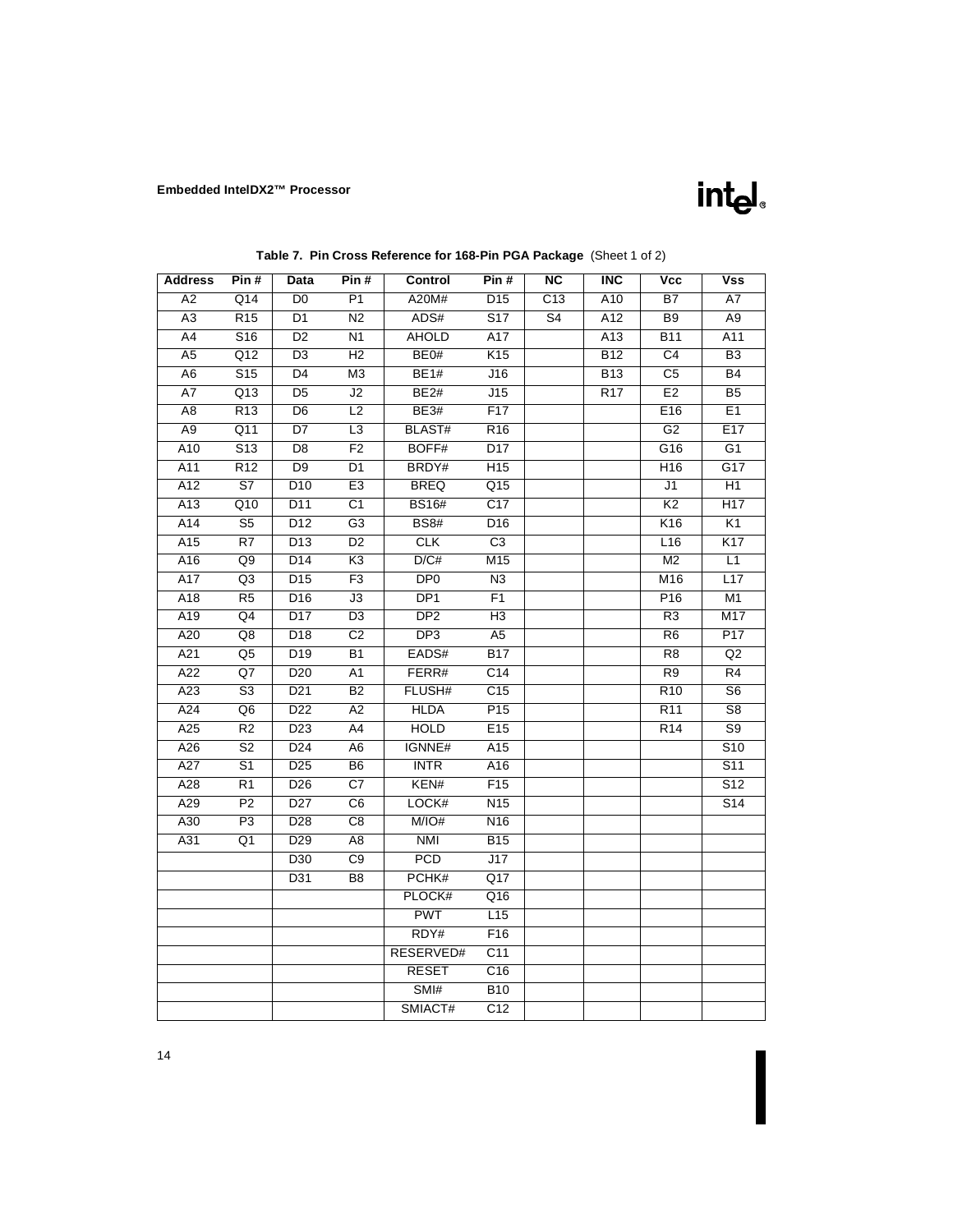# intel.

| <b>Address</b> | Pin# | Data | Pin# | Control       | Pin#            | <b>NC</b> | <b>INC</b> | <b>Vcc</b> | <b>Vss</b> |
|----------------|------|------|------|---------------|-----------------|-----------|------------|------------|------------|
|                |      |      |      | <b>SRESET</b> | C10             |           |            |            |            |
|                |      |      |      | STPCLK#       | G15             |           |            |            |            |
|                |      |      |      | <b>TCK</b>    | A3              |           |            |            |            |
|                |      |      |      | TDI           | A14             |           |            |            |            |
|                |      |      |      | <b>TDO</b>    | <b>B16</b>      |           |            |            |            |
|                |      |      |      | <b>TMS</b>    | <b>B14</b>      |           |            |            |            |
|                |      |      |      | W/R#          | N <sub>17</sub> |           |            |            |            |

### **Table 7. Pin Cross Reference for 168-Pin PGA Package** (Sheet 2 of 2)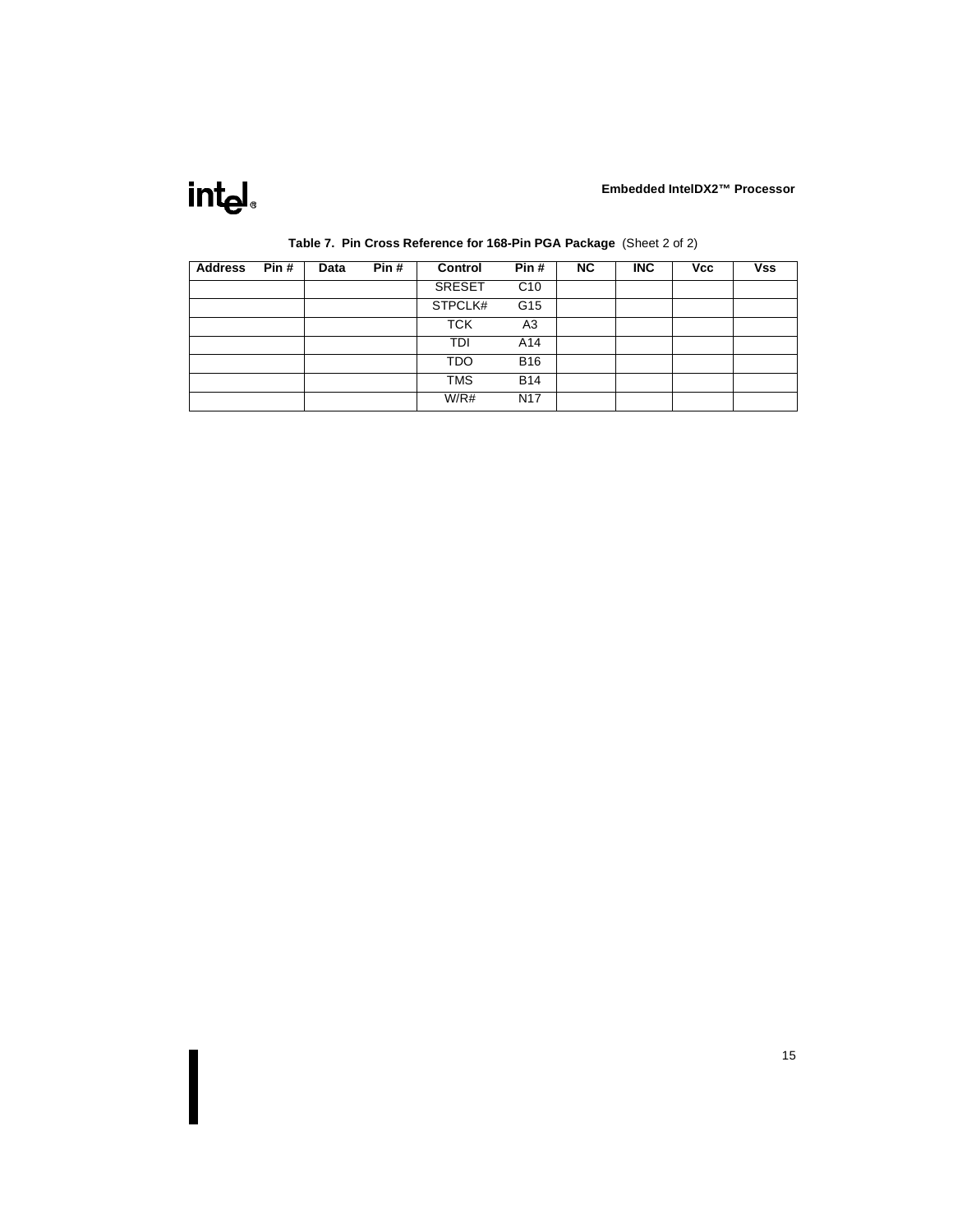### <span id="page-19-0"></span>**3.2 Pin Quick Reference**

The following is a brief pin description. For detailed signal descriptions refer to Appendix A, "Signal Descriptions," in the *Embedded Intel486™ Processor Family Developer's Manual,* order No. 273021.

| Symbol             | <b>Type</b>            | <b>Name and Function</b>                                                                                                                                                                                                                                                                                                                                                                                                                                                                                                                                                                                |
|--------------------|------------------------|---------------------------------------------------------------------------------------------------------------------------------------------------------------------------------------------------------------------------------------------------------------------------------------------------------------------------------------------------------------------------------------------------------------------------------------------------------------------------------------------------------------------------------------------------------------------------------------------------------|
| <b>CLK</b>         |                        | Clock provides the fundamental timing and internal operating frequency for the<br>embedded IntelDX2 processor. All external timing parameters are specified with<br>respect to the rising edge of CLK.                                                                                                                                                                                                                                                                                                                                                                                                  |
| <b>ADDRESS BUS</b> |                        |                                                                                                                                                                                                                                                                                                                                                                                                                                                                                                                                                                                                         |
| A31-A4             | $\mathsf{U}\mathsf{O}$ | Address Lines A31–A2, together with the byte enable signals, BE3#–BE0#,                                                                                                                                                                                                                                                                                                                                                                                                                                                                                                                                 |
| $A3 - A2$          | $\circ$                | define the physical area of memory or input/output space accessed. Address<br>lines A31-A4 are used to drive addresses into the embedded IntelDX2 processor<br>to perform cache line invalidation. Input signals must meet setup and hold times<br>$t_{22}$ and $t_{23}$ . A31-A2 are not driven during bus or address hold.                                                                                                                                                                                                                                                                            |
| <b>BE3#</b>        | O                      | <b>Byte Enable</b> signals indicate active bytes during read and write cycles. During                                                                                                                                                                                                                                                                                                                                                                                                                                                                                                                   |
| <b>BE2#</b>        | O                      | the first cycle of a cache fill, the external system should assume that all byte<br>enables are active. BE3#-BE0# are active LOW and are not driven during bus                                                                                                                                                                                                                                                                                                                                                                                                                                          |
| <b>BE1#</b>        | O                      | hold.                                                                                                                                                                                                                                                                                                                                                                                                                                                                                                                                                                                                   |
| BE0#               | O                      | BE3# applies to D31-D24<br>BE2# applies to D23-D16<br>BE1# applies to D15-D8<br>BE0# applies to D7-D0                                                                                                                                                                                                                                                                                                                                                                                                                                                                                                   |
| <b>DATA BUS</b>    |                        |                                                                                                                                                                                                                                                                                                                                                                                                                                                                                                                                                                                                         |
| D31-D0             | $\mathsf{U}\mathsf{O}$ | <b>Data Lines.</b> D7-D0 define the least significant byte of the data bus; D31-D24<br>define the most significant byte of the data bus. These signals must meet setup<br>and hold times $t_{22}$ and $t_{23}$ for proper operation on reads. These pins are driven<br>during the second and subsequent clocks of write cycles.                                                                                                                                                                                                                                                                         |
| <b>DATA PARITY</b> |                        |                                                                                                                                                                                                                                                                                                                                                                                                                                                                                                                                                                                                         |
| DP3-DP0            | $\mathsf{U}\mathsf{O}$ | There is one <b>Data Parity</b> pin for each byte of the data bus. Data parity is<br>generated on all write data cycles with the same timing as the data driven by the<br>embedded IntelDX2 processor. Even parity information must be driven back into<br>the processor on the data parity pins with the same timing as read information to<br>ensure that the correct parity check status is indicated by the embedded IntelDX2<br>processor. The signals read on these pins do not affect program execution.<br>Input signals must meet setup and hold times $t_{22}$ and $t_{23}$ . DP3-DP0 must be |
|                    |                        | connected to $V_{CC}$ through a pull-up resistor in systems that do not use parity.<br>DP3-DP0 are active HIGH and are driven during the second and subsequent<br>clocks of write cycles.                                                                                                                                                                                                                                                                                                                                                                                                               |
| PCHK#              | O                      | <b>Parity Status</b> is driven on the PCHK# pin the clock after ready for read<br>operations. The parity status is for data sampled at the end of the previous clock.<br>A parity error is indicated by PCHK# being LOW. Parity status is only checked for<br>enabled bytes as indicated by the byte enable and bus size signals. PCHK# is<br>valid only in the clock immediately after read data is returned to the processor. At<br>all other times PCHK# is inactive (HIGH). PCHK# is never floated.                                                                                                 |

#### **Table 8. Embedded IntelDX2™ Processor Pin Descriptions** (Sheet 1 of 7)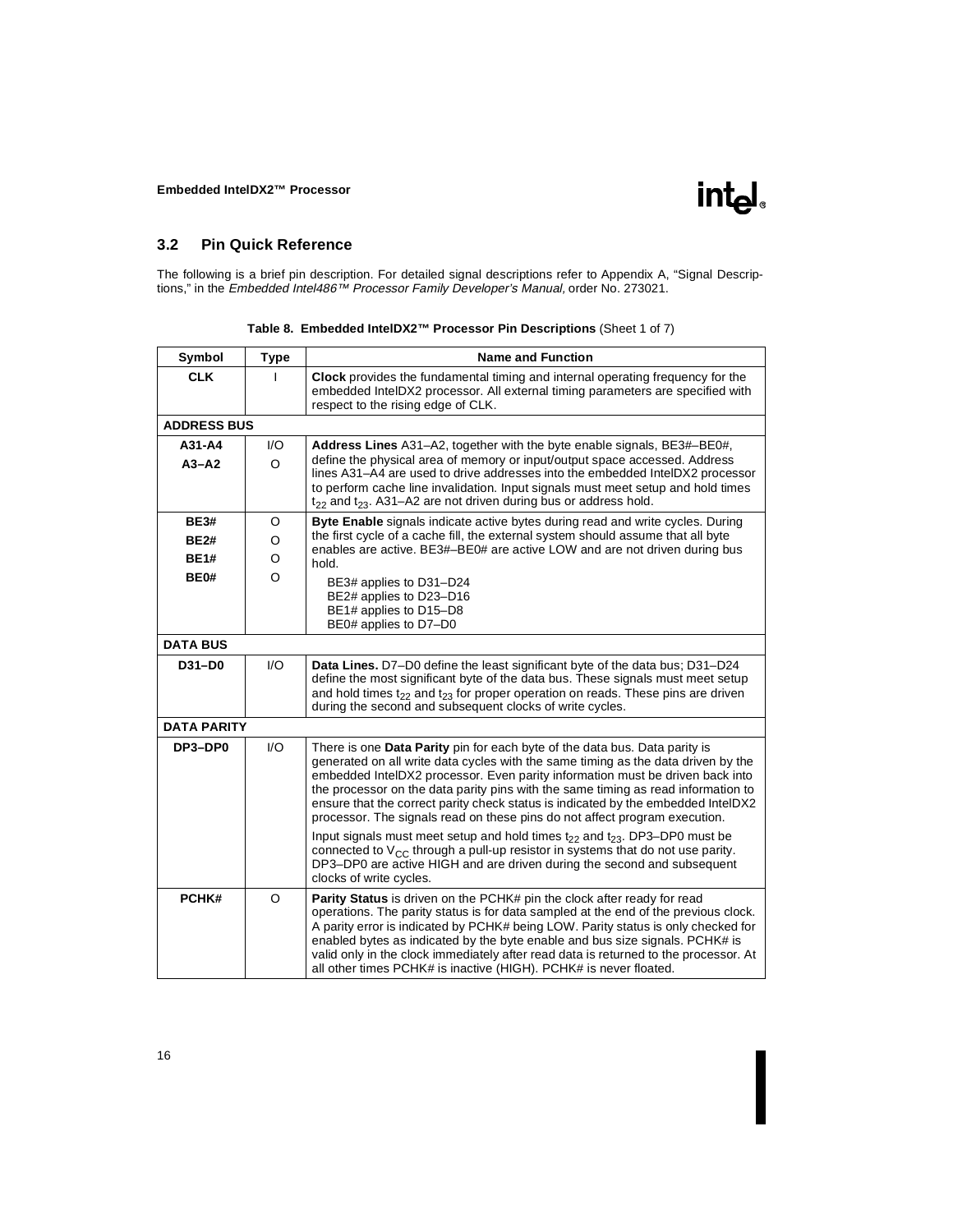## intel.

| Symbol                      | Type |                                                                                                                                                                                                                                                                                                                                                                                                                                                                                                                                            |                           |      |      | <b>Name and Function</b>   |                                                                                                                                                                                                                                                        |
|-----------------------------|------|--------------------------------------------------------------------------------------------------------------------------------------------------------------------------------------------------------------------------------------------------------------------------------------------------------------------------------------------------------------------------------------------------------------------------------------------------------------------------------------------------------------------------------------------|---------------------------|------|------|----------------------------|--------------------------------------------------------------------------------------------------------------------------------------------------------------------------------------------------------------------------------------------------------|
| <b>BUS CYCLE DEFINITION</b> |      |                                                                                                                                                                                                                                                                                                                                                                                                                                                                                                                                            |                           |      |      |                            |                                                                                                                                                                                                                                                        |
| M/IO#                       | O    |                                                                                                                                                                                                                                                                                                                                                                                                                                                                                                                                            |                           |      |      |                            | Memory/Input-Output, Data/Control and Write/Read lines are the primary bus                                                                                                                                                                             |
| D/C#                        | O    |                                                                                                                                                                                                                                                                                                                                                                                                                                                                                                                                            |                           |      |      |                            | definition signals. These signals are driven valid as the ADS# signal is asserted.                                                                                                                                                                     |
| W/R#                        | O    | M/IO#                                                                                                                                                                                                                                                                                                                                                                                                                                                                                                                                      | D/C#                      | W/R# |      | <b>Bus Cycle Initiated</b> |                                                                                                                                                                                                                                                        |
|                             |      | $\Omega$                                                                                                                                                                                                                                                                                                                                                                                                                                                                                                                                   | $\mathbf{0}$              | 0    |      | Interrupt Acknowledge      |                                                                                                                                                                                                                                                        |
|                             |      | $\Omega$                                                                                                                                                                                                                                                                                                                                                                                                                                                                                                                                   | $\mathbf{0}$              | 1    |      |                            | HALT/Special Cycle (see details below)                                                                                                                                                                                                                 |
|                             |      | $\Omega$                                                                                                                                                                                                                                                                                                                                                                                                                                                                                                                                   | 1                         | 0    |      | I/O Read                   |                                                                                                                                                                                                                                                        |
|                             |      | 0                                                                                                                                                                                                                                                                                                                                                                                                                                                                                                                                          | 1                         | 1    |      | I/O Write                  |                                                                                                                                                                                                                                                        |
|                             |      | 1                                                                                                                                                                                                                                                                                                                                                                                                                                                                                                                                          | $\Omega$                  | 0    |      | Code Read                  |                                                                                                                                                                                                                                                        |
|                             |      | 1                                                                                                                                                                                                                                                                                                                                                                                                                                                                                                                                          | 0                         | 1    |      | Reserved                   |                                                                                                                                                                                                                                                        |
|                             |      | 1                                                                                                                                                                                                                                                                                                                                                                                                                                                                                                                                          | 1                         | 0    |      | Memory Read                |                                                                                                                                                                                                                                                        |
|                             |      | 1                                                                                                                                                                                                                                                                                                                                                                                                                                                                                                                                          | 1                         | 1    |      | <b>Memory Write</b>        |                                                                                                                                                                                                                                                        |
|                             |      |                                                                                                                                                                                                                                                                                                                                                                                                                                                                                                                                            | <b>HALT/Special Cycle</b> |      |      |                            |                                                                                                                                                                                                                                                        |
|                             |      | <b>Cycle Name</b>                                                                                                                                                                                                                                                                                                                                                                                                                                                                                                                          |                           |      |      | <b>BE3# - BE0#</b>         | A4-A2                                                                                                                                                                                                                                                  |
|                             |      | Shutdown                                                                                                                                                                                                                                                                                                                                                                                                                                                                                                                                   |                           |      | 1110 |                            | 000                                                                                                                                                                                                                                                    |
|                             |      | <b>HALT</b>                                                                                                                                                                                                                                                                                                                                                                                                                                                                                                                                |                           |      | 1011 |                            | 000                                                                                                                                                                                                                                                    |
|                             |      |                                                                                                                                                                                                                                                                                                                                                                                                                                                                                                                                            | Stop Grant bus cycle      |      | 1011 |                            | 100                                                                                                                                                                                                                                                    |
| LOCK#                       | O    | <b>Bus Lock</b> indicates that the current bus cycle is locked. The embedded IntelDX2<br>processor does not allow a bus hold when LOCK# is asserted (address holds are<br>allowed). LOCK# goes active in the first clock of the first locked bus cycle and<br>goes inactive after the last clock of the last locked bus cycle. The last locked cycle<br>ends when Ready is returned. LOCK# is active LOW and not driven during bus<br>hold. Locked read cycles are not transformed into cache fill cycles when KEN# is<br>returned active. |                           |      |      |                            |                                                                                                                                                                                                                                                        |
| PLOCK#                      | O    | <b>Pseudo-Lock</b> indicates that the current bus transaction requires more than one<br>bus cycle to complete. For the embedded IntelDX2 processor, examples of such<br>operations are segment table descriptor reads (64 bits) and cache line fills (128<br>bits). For Intel486 processors with on-chip Floating-Point Unit, floating-point long<br>reads and writes (64 bits) also require more than one bus cycle to complete.<br>The embedded IntelDX2 processor drives PLOCK# active until the addresses for                          |                           |      |      |                            |                                                                                                                                                                                                                                                        |
|                             |      | the last bus cycle of the transaction are driven, regardless of whether RDY# or<br>BRDY# have been returned.                                                                                                                                                                                                                                                                                                                                                                                                                               |                           |      |      |                            |                                                                                                                                                                                                                                                        |
|                             |      | Normally PLOCK# and BLAST# are inverse of each other. However, during the<br>first bus cycle of a 64-bit floating-point write (for Intel486 processors with on-chip<br>Floating-Point Unit) both PLOCK# and BLAST# are asserted.                                                                                                                                                                                                                                                                                                           |                           |      |      |                            |                                                                                                                                                                                                                                                        |
|                             |      | PLOCK# is a function of the BS8#, BS16# and KEN# inputs. PLOCK# should be<br>sampled only in the clock in which Ready is returned. PLOCK# is active LOW and<br>is not driven during bus hold.                                                                                                                                                                                                                                                                                                                                              |                           |      |      |                            |                                                                                                                                                                                                                                                        |
| <b>BUS CONTROL</b>          |      |                                                                                                                                                                                                                                                                                                                                                                                                                                                                                                                                            |                           |      |      |                            |                                                                                                                                                                                                                                                        |
| <b>ADS#</b>                 | O    |                                                                                                                                                                                                                                                                                                                                                                                                                                                                                                                                            | driven during bus hold.   |      |      |                            | Address Status output indicates that a valid bus cycle definition and address are<br>available on the cycle definition lines and address bus. ADS# is driven active in<br>the same clock in which the addresses are driven. ADS# is active LOW and not |

## **Table 8. Embedded IntelDX2™ Processor Pin Descriptions** (Sheet 2 of 7)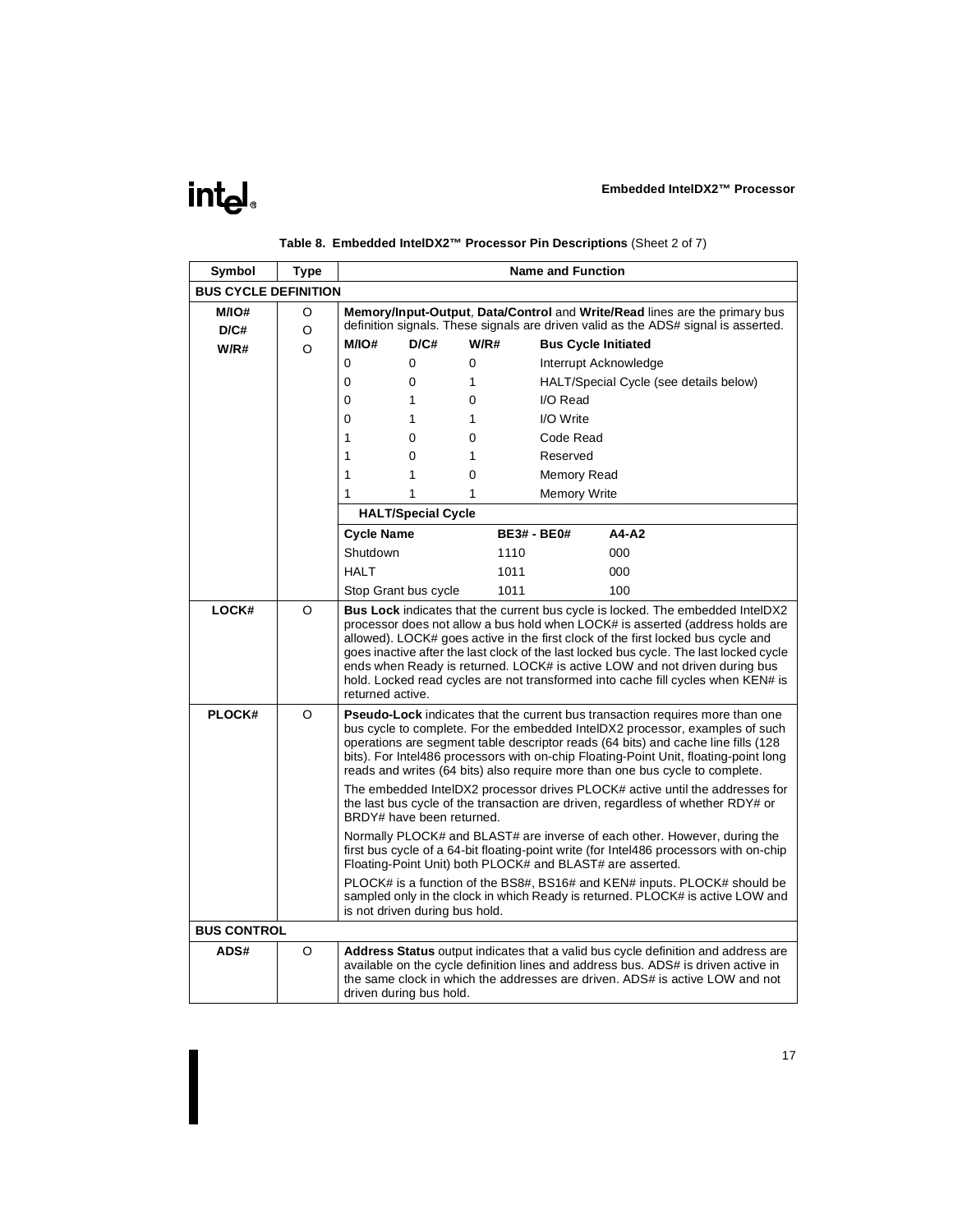| Table 8. Embedded IntelDX2™ Processor Pin Descriptions (Sheet 3 of 7) |  |
|-----------------------------------------------------------------------|--|
|                                                                       |  |

| Symbol               | <b>Type</b>  | <b>Name and Function</b>                                                                                                                                                                                                                                                                                                                                                                                                                                                                                                                                                                                                                                                  |
|----------------------|--------------|---------------------------------------------------------------------------------------------------------------------------------------------------------------------------------------------------------------------------------------------------------------------------------------------------------------------------------------------------------------------------------------------------------------------------------------------------------------------------------------------------------------------------------------------------------------------------------------------------------------------------------------------------------------------------|
| RDY#                 |              | <b>Non-burst Ready</b> input indicates that the current bus cycle is complete. RDY#<br>indicates that the external system has presented valid data on the data pins in<br>response to a read or that the external system has accepted data from the<br>embedded IntelDX2 processor in response to a write. RDY# is ignored when the<br>bus is idle and at the end of the first clock of the bus cycle.                                                                                                                                                                                                                                                                    |
|                      |              | RDY# is active during address hold. Data can be returned to the embedded<br>IntelDX2 processor while AHOLD is active.                                                                                                                                                                                                                                                                                                                                                                                                                                                                                                                                                     |
|                      |              | RDY# is active LOW and is not provided with an internal pull-up resistor. RDY#<br>must satisfy setup and hold times $t_{16}$ and $t_{17}$ for proper chip operation.                                                                                                                                                                                                                                                                                                                                                                                                                                                                                                      |
| <b>BURST CONTROL</b> |              |                                                                                                                                                                                                                                                                                                                                                                                                                                                                                                                                                                                                                                                                           |
| BRDY#                | T            | <b>Burst Ready</b> input performs the same function during a burst cycle that RDY#<br>performs during a non-burst cycle. BRDY# indicates that the external system has<br>presented valid data in response to a read or that the external system has<br>accepted data in response to a write. BRDY# is ignored when the bus is idle and<br>at the end of the first clock in a bus cycle.                                                                                                                                                                                                                                                                                   |
|                      |              | BRDY# is sampled in the second and subsequent clocks of a burst cycle. Data<br>presented on the data bus is strobed into the embedded IntelDX2 processor<br>when BRDY# is sampled active. If RDY# is returned simultaneously with BRDY#,<br>BRDY# is ignored and the burst cycle is prematurely aborted.                                                                                                                                                                                                                                                                                                                                                                  |
|                      |              | BRDY# is active LOW and is provided with a small pull-up resistor. BRDY# must<br>satisfy the setup and hold times $t_{16}$ and $t_{17}$ .                                                                                                                                                                                                                                                                                                                                                                                                                                                                                                                                 |
| <b>BLAST#</b>        | O            | <b>Burst Last</b> signal indicates that the next time BRDY# is returned, the burst bus<br>cycle is complete. BLAST# is active for both burst and non-burst bus cycles.<br>BLAST# is active LOW and is not driven during bus hold.                                                                                                                                                                                                                                                                                                                                                                                                                                         |
| <b>INTERRUPTS</b>    |              |                                                                                                                                                                                                                                                                                                                                                                                                                                                                                                                                                                                                                                                                           |
| <b>RESET</b>         | T            | <b>Reset</b> input forces the embedded IntelDX2 processor to begin execution at a<br>known state. The processor cannot begin executing instructions until at least<br>1 ms after $V_{CC}$ , and CLK have reached their proper DC and AC specifications.<br>The RESET pin must remain active during this time to ensure proper processor<br>operation. However, for warm resets, RESET should remain active for at least 15<br>CLK periods. RESET is active HIGH. RESET is asynchronous but must meet<br>setup and hold times $t_{20}$ and $t_{21}$ for recognition in any specific clock.                                                                                 |
| <b>INTR</b>          | $\mathbf{I}$ | <b>Maskable Interrupt</b> indicates that an external interrupt has been generated.<br>When the internal interrupt flag is set in EFLAGS, active interrupt processing is<br>initiated. The embedded IntelDX2 processor generates two locked interrupt<br>acknowledge bus cycles in response to the INTR pin going active. INTR must<br>remain active until the interrupt acknowledges have been performed to ensure<br>processor recognition of the interrupt.<br>INTR is active HIGH and is not provided with an internal pull-down resistor. INTR<br>is asynchronous, but must meet setup and hold times $t_{20}$ and $t_{21}$ for recognition in<br>any specific clock. |
| <b>NMI</b>           | T            | Non-Maskable Interrupt request signal indicates that an external non-maskable<br>interrupt has been generated. NMI is rising-edge sensitive and must be held LOW<br>for at least four CLK periods before this rising edge. NMI is not provided with an<br>internal pull-down resistor. NMI is asynchronous, but must meet setup and hold<br>times $t_{20}$ and $t_{21}$ for recognition in any specific clock.                                                                                                                                                                                                                                                            |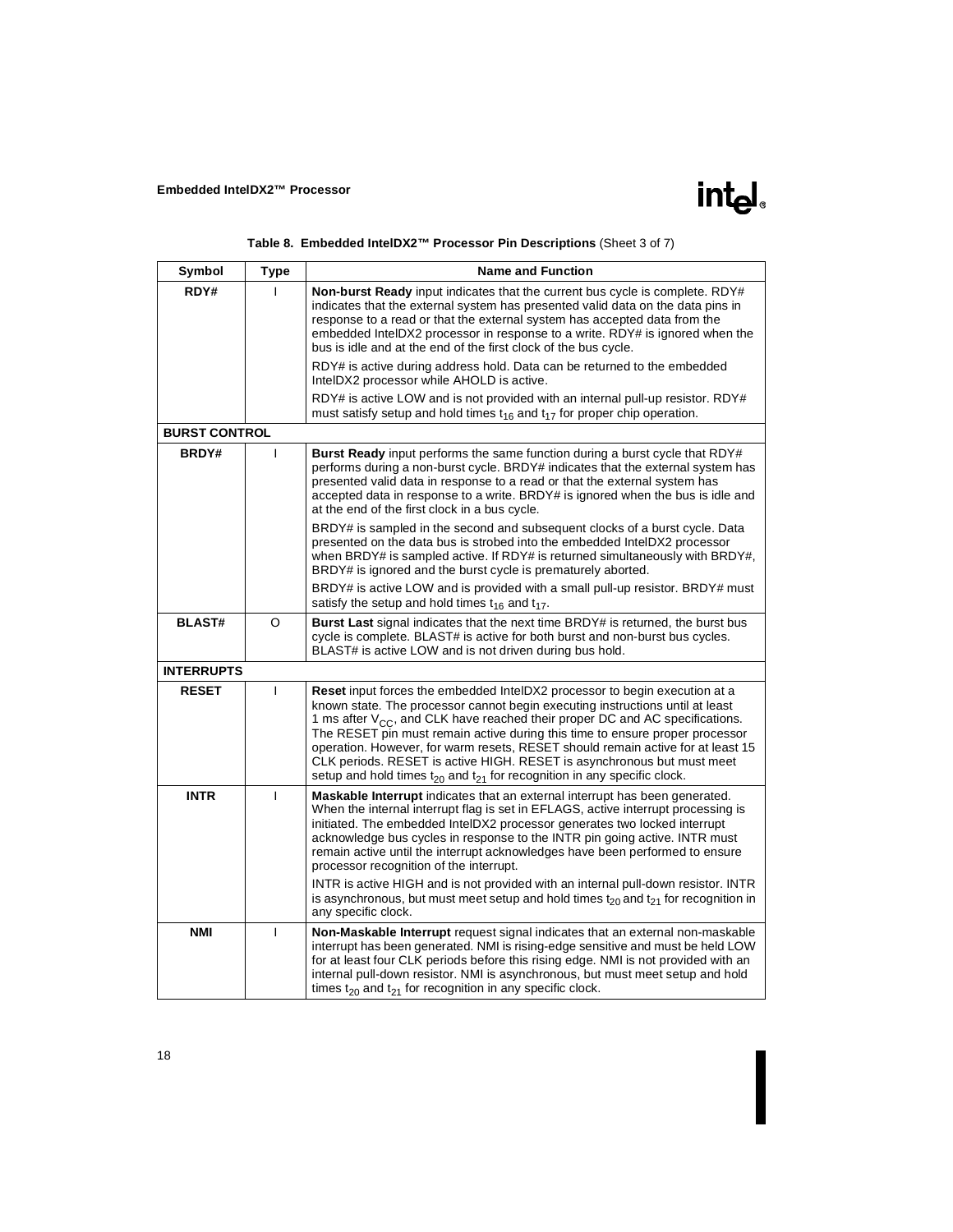|  | Table 8. Embedded IntelDX2™ Processor Pin Descriptions (Sheet 4 of 7) |  |  |  |
|--|-----------------------------------------------------------------------|--|--|--|
|--|-----------------------------------------------------------------------|--|--|--|

| Symbol                 | <b>Type</b>  | <b>Name and Function</b>                                                                                                                                                                                                                                                                                                                                                                                                                                                                                                                                                                                                                                                                                                                                                                       |
|------------------------|--------------|------------------------------------------------------------------------------------------------------------------------------------------------------------------------------------------------------------------------------------------------------------------------------------------------------------------------------------------------------------------------------------------------------------------------------------------------------------------------------------------------------------------------------------------------------------------------------------------------------------------------------------------------------------------------------------------------------------------------------------------------------------------------------------------------|
| <b>SRESET</b>          |              | <b>Soft Reset</b> pin duplicates all functionality of the RESET pin except that the<br>SMBASE register retains its previous value. For soft resets, SRESET must<br>remain active for at least 15 CLK periods. SRESET is active HIGH. SRESET is<br>asynchronous but must meet setup and hold times $t_{20}$ and $t_{21}$ for recognition in<br>any specific clock.                                                                                                                                                                                                                                                                                                                                                                                                                              |
| SMI#                   | $\mathbf{I}$ | System Management Interrupt input invokes System Management Mode<br>(SMM). SMI# is a falling-edge triggered signal which forces the embedded<br>IntelDX2 processor into SMM at the completion of the current instruction. SMI# is<br>recognized on an instruction boundary and at each iteration for repeat string<br>instructions. SMI# does not break LOCKed bus cycles and cannot interrupt a<br>currently executing SMM. The embedded IntelDX2 processor latches the falling<br>edge of one pending SMI# signal while it is executing an existing SMI#. The<br>nested SMI# is not recognized until after the execution of a Resume (RSM)<br>instruction.                                                                                                                                   |
| SMIACT#                | O            | System Management Interrupt Active, an active LOW output, indicates that the<br>embedded IntelDX2 processor is operating in SMM. It is asserted when the<br>processor begins to execute the SMI# state save sequence and remains active<br>LOW until the processor executes the last state restore cycle out of SMRAM.                                                                                                                                                                                                                                                                                                                                                                                                                                                                         |
| <b>STPCLK#</b>         | $\mathbf{I}$ | Stop Clock Request input signal indicates a request was made to turn off or<br>change the CLK input frequency. When the embedded IntelDX2 processor<br>recognizes a STPCLK#, it stops execution on the next instruction boundary<br>(unless superseded by a higher priority interrupt), empties all internal pipelines<br>and write buffers, and generates a Stop Grant bus cycle. STPCLK# is active<br>LOW. Though STPCLK# has an internal pull-up resistor, an external 10-K $\Omega$ pull-<br>up resistor is needed if the STPCLK# pin is unused. STPCLK# is an<br>asynchronous signal, but must remain active until the embedded IntelDX2<br>processor issues the Stop Grant bus cycle. STPCLK# may be de-asserted at<br>any time after the processor has issued the Stop Grant bus cycle. |
| <b>BUS ARBITRATION</b> |              |                                                                                                                                                                                                                                                                                                                                                                                                                                                                                                                                                                                                                                                                                                                                                                                                |
| <b>BREQ</b>            | O            | <b>Bus Request</b> signal indicates that the embedded IntelDX2 processor has<br>internally generated a bus request. BREQ is generated whether or not the<br>processor is driving the bus. BREQ is active HIGH and is never floated.                                                                                                                                                                                                                                                                                                                                                                                                                                                                                                                                                            |
| <b>HOLD</b>            | $\mathbf{I}$ | <b>Bus Hold Request</b> allows another bus master complete control of the embedded<br>IntelDX2 processor bus. In response to HOLD going active, the processor floats<br>most of its output and input/output pins. HLDA is asserted after completing the<br>current bus cycle, burst cycle or sequence of locked cycles. The embedded<br>IntelDX2 processor remains in this state until HOLD is de-asserted. HOLD is<br>active HIGH and is not provided with an internal pull-down resistor. HOLD must<br>satisfy setup and hold times $t_{18}$ and $t_{19}$ for proper operation.                                                                                                                                                                                                              |
| <b>HLDA</b>            | O            | Hold Acknowledge goes active in response to a hold request presented on the<br>HOLD pin. HLDA indicates that the embedded IntelDX2 processor has given the<br>bus to another local bus master. HLDA is driven active in the same clock that the<br>processor floats its bus. HLDA is driven inactive when leaving bus hold. HLDA is<br>active HIGH and remains driven during bus hold.                                                                                                                                                                                                                                                                                                                                                                                                         |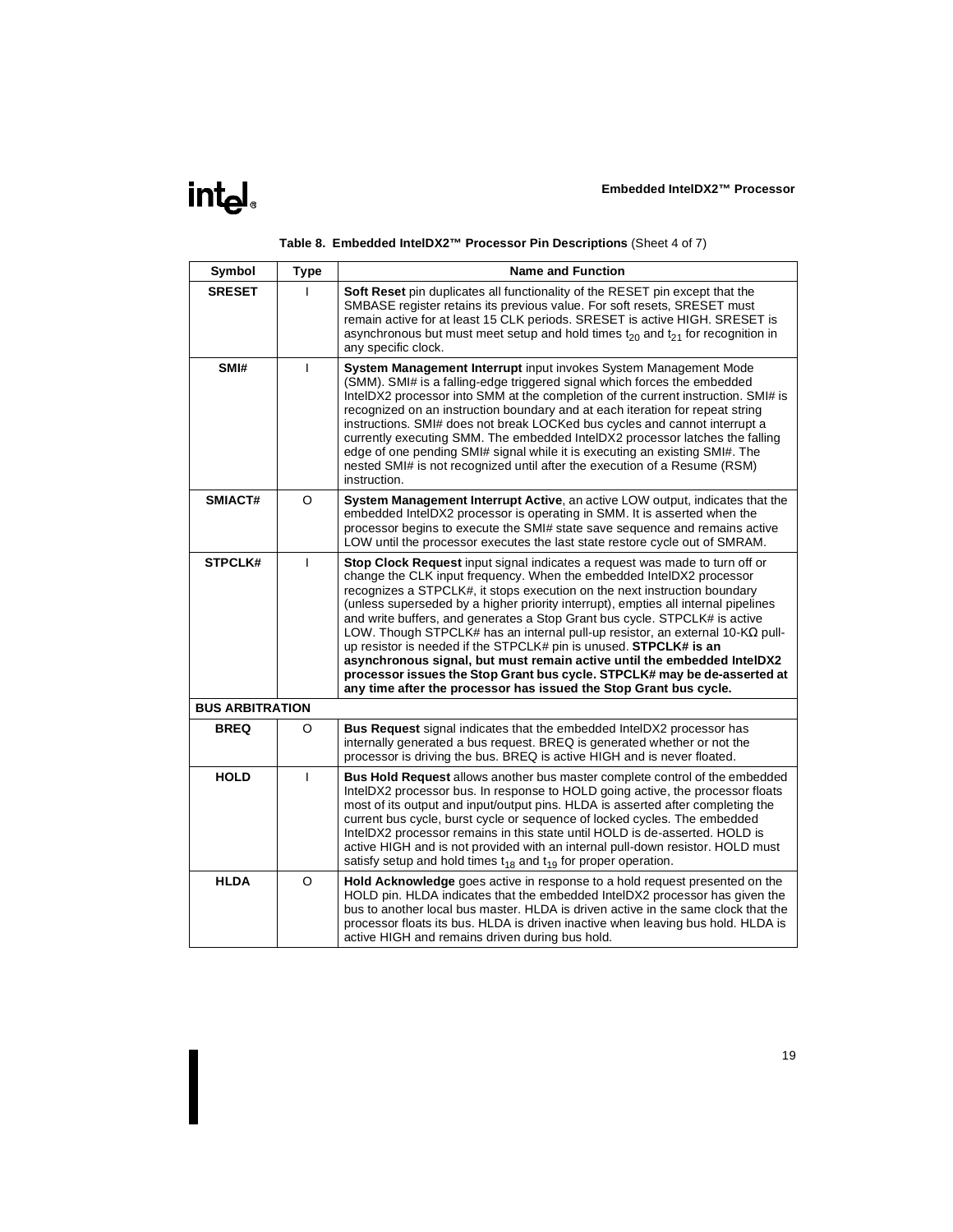| Table 8. Embedded IntelDX2™ Processor Pin Descriptions (Sheet 5 of 7) |  |  |  |  |  |
|-----------------------------------------------------------------------|--|--|--|--|--|
|-----------------------------------------------------------------------|--|--|--|--|--|

| Symbol                    | <b>Type</b>  | <b>Name and Function</b>                                                                                                                                                                                                                                                                                                                                                                                                                                                                                                                                                                                                            |
|---------------------------|--------------|-------------------------------------------------------------------------------------------------------------------------------------------------------------------------------------------------------------------------------------------------------------------------------------------------------------------------------------------------------------------------------------------------------------------------------------------------------------------------------------------------------------------------------------------------------------------------------------------------------------------------------------|
| <b>BOFF#</b>              |              | <b>Backoff</b> input forces the embedded IntelDX2 processor to float its bus in the next<br>clock. The processor floats all pins normally floated during bus hold but HLDA is<br>not asserted in response to BOFF#. BOFF# has higher priority than RDY# or<br>BRDY#; if both are returned in the same clock, BOFF# takes effect. The<br>embedded IntelDX2 processor remains in bus hold until BOFF# is negated. If a<br>bus cycle is in progress when BOFF# is asserted the cycle is restarted. BOFF# is<br>active LOW and must meet setup and hold times $t_{18}$ and $t_{19}$ for proper operation.                               |
| <b>CACHE INVALIDATION</b> |              |                                                                                                                                                                                                                                                                                                                                                                                                                                                                                                                                                                                                                                     |
| <b>AHOLD</b>              | $\mathbf{I}$ | Address Hold request allows another bus master access to the embedded<br>IntelDX2 processor's address bus for a cache invalidation cycle. The processor<br>stops driving its address bus in the clock following AHOLD going active. Only the<br>address bus is floated during address hold, the remainder of the bus remains<br>active. AHOLD is active HIGH and is provided with a small internal pull-down<br>resistor. For proper operation, AHOLD must meet setup and hold times $t_{18}$ and<br>$t_{19}$                                                                                                                       |
| EADS#                     | $\mathbf{I}$ | <b>External Address</b> - This signal indicates that a <i>valid</i> external address has been<br>driven onto the embedded IntelDX2 processor address pins. This address is used<br>to perform an internal cache invalidation cycle. EADS# is active LOW and is<br>provided with an internal pull-up resistor. EADS# must satisfy setup and hold<br>times $t_{12}$ and $t_{13}$ for proper operation.                                                                                                                                                                                                                                |
| <b>CACHE CONTROL</b>      |              |                                                                                                                                                                                                                                                                                                                                                                                                                                                                                                                                                                                                                                     |
| KEN#                      | I.           | Cache Enable pin is used to determine whether the current cycle is cacheable.<br>When the embedded IntelDX2 processor generates a cycle that can be cached<br>and KEN# is active one clock before RDY# or BRDY# during the first transfer of<br>the cycle, the cycle becomes a cache line fill cycle. Returning KEN# active one<br>clock before RDY# during the last read in the cache line fill causes the line to be<br>placed in the on-chip cache. KEN# is active LOW and is provided with a small<br>internal pull-up resistor. KEN# must satisfy setup and hold times $t_{14}$ and $t_{15}$ for<br>proper operation.          |
| <b>FLUSH#</b>             | $\mathbf{I}$ | Cache Flush input forces the embedded IntelDX2 processor to flush its entire<br>internal cache. FLUSH# is active LOW and need only be asserted for one clock.<br>FLUSH# is asynchronous but setup and hold times $t_{20}$ and $t_{21}$ must be met for<br>recognition in any specific clock.                                                                                                                                                                                                                                                                                                                                        |
| <b>PAGE CACHEABILITY</b>  |              |                                                                                                                                                                                                                                                                                                                                                                                                                                                                                                                                                                                                                                     |
| <b>PWT</b><br><b>PCD</b>  | O<br>O       | Page Write-Through and Page Cache Disable pins reflect the state of the page<br>attribute bits, PWT and PCD, in the page table entry, page directory entry or<br>control register 3 (CR3) when paging is enabled. When paging is disabled, the<br>embedded IntelDX2 processor ignores the PCD and PWT bits and assumes they<br>are zero for the purpose of caching and driving PCD and PWT pins. PWT and<br>PCD have the same timing as the cycle definition pins (M/IO#, D/C#, and W/R#).<br>PWT and PCD are active HIGH and are not driven during bus hold. PCD is<br>masked by the cache disable bit (CD) in Control Register 0. |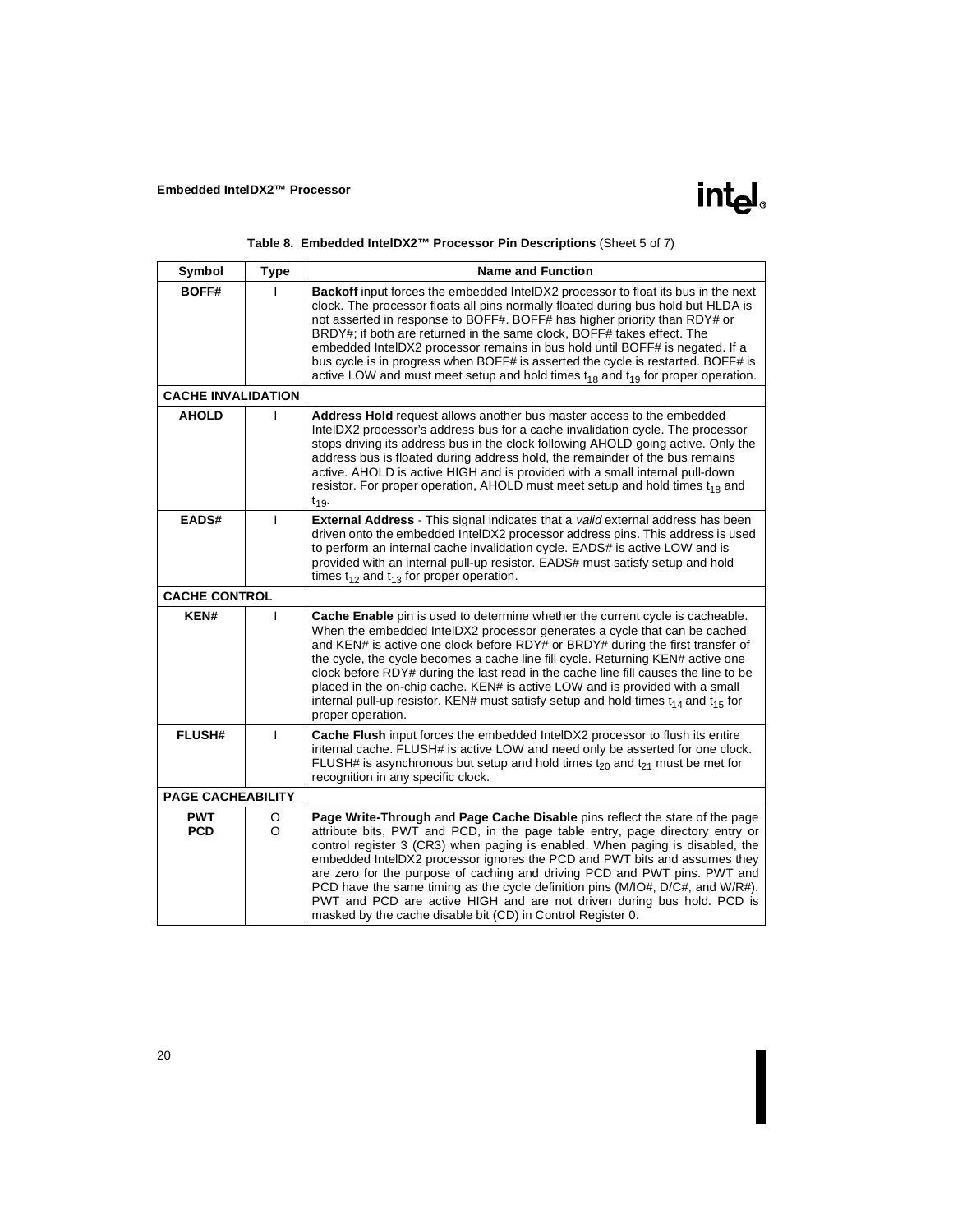

|  |  |  |  |  |  | Table 8. Embedded IntelDX2™ Processor Pin Descriptions (Sheet 6 of 7) |  |
|--|--|--|--|--|--|-----------------------------------------------------------------------|--|
|--|--|--|--|--|--|-----------------------------------------------------------------------|--|

| Symbol                      | <b>Type</b>  | <b>Name and Function</b>                                                                                                                                                                                                                                                                                                                                                                                                                                                                                                                                                                                                                 |
|-----------------------------|--------------|------------------------------------------------------------------------------------------------------------------------------------------------------------------------------------------------------------------------------------------------------------------------------------------------------------------------------------------------------------------------------------------------------------------------------------------------------------------------------------------------------------------------------------------------------------------------------------------------------------------------------------------|
| <b>BUS SIZE CONTROL</b>     |              |                                                                                                                                                                                                                                                                                                                                                                                                                                                                                                                                                                                                                                          |
| <b>BS16#</b><br><b>BS8#</b> | $\mathbf{I}$ | Bus Size 16 and Bus Size 8 pins (bus sizing pins) cause the embedded IntelDX2<br>processor to run multiple bus cycles to complete a request from devices that<br>cannot provide or accept 32 bits of data in a single cycle. The bus sizing pins are<br>sampled every clock. The processor uses the state of these pins in the clock<br>before Ready to determine bus size. These signals are active LOW and are<br>provided with internal pull-up resistors. These inputs must satisfy setup and hold<br>times $t_{14}$ and $t_{15}$ for proper operation.                                                                              |
| <b>ADDRESS MASK</b>         |              |                                                                                                                                                                                                                                                                                                                                                                                                                                                                                                                                                                                                                                          |
| A20M#                       | $\mathbf{I}$ | Address Bit 20 Mask pin, when asserted, causes the embedded IntelDX2<br>processor to mask physical address bit 20 (A20) before performing a lookup to<br>the internal cache or driving a memory cycle on the bus. A20M# emulates the<br>address wraparound at 1 Mbyte, which occurs on the 8086 processor. A20M# is<br>active LOW and should be asserted only when the embedded IntelDX2 processor<br>is in real mode. This pin is asynchronous but should meet setup and hold times<br>$t_{20}$ and $t_{21}$ for recognition in any specific clock. For proper operation, A20M#<br>should be sampled HIGH at the falling edge of RESET. |
| <b>TEST ACCESS PORT</b>     |              |                                                                                                                                                                                                                                                                                                                                                                                                                                                                                                                                                                                                                                          |
| <b>TCK</b>                  | $\mathbf{I}$ | <b>Test Clock</b> , an input to the embedded IntelDX2 processor, provides the clocking<br>function required by the JTAG Boundary scan feature. TCK is used to clock state<br>information (via TMS) and data (via TDI) into the component on the rising edge of<br>TCK. Data is clocked out of the component (via TDO) on the falling edge of TCK.<br>TCK is provided with an internal pull-up resistor.                                                                                                                                                                                                                                  |
| <b>TDI</b>                  | $\mathbf{I}$ | <b>Test Data Input</b> is the serial input used to shift JTAG instructions and data into<br>the processor. TDI is sampled on the rising edge of TCK, during the SHIFT-IR<br>and SHIFT-DR Test Access Port (TAP) controller states. During all other TAP<br>controller states, TDI is a "don't care." TDI is provided with an internal pull-up<br>resistor.                                                                                                                                                                                                                                                                               |
| <b>TDO</b>                  | O            | Test Data Output is the serial output used to shift JTAG instructions and data out<br>of the component. TDO is driven on the falling edge of TCK during the SHIFT-IR<br>and SHIFT-DR TAP controller states. At all other times TDO is driven to the high<br>impedance state.                                                                                                                                                                                                                                                                                                                                                             |
| <b>TMS</b>                  | $\mathbf{I}$ | <b>Test Mode Select</b> is decoded by the JTAG TAP to select test logic operation.<br>TMS is sampled on the rising edge of TCK. To guarantee deterministic behavior<br>of the TAP controller, TMS is provided with an internal pull-up resistor.                                                                                                                                                                                                                                                                                                                                                                                         |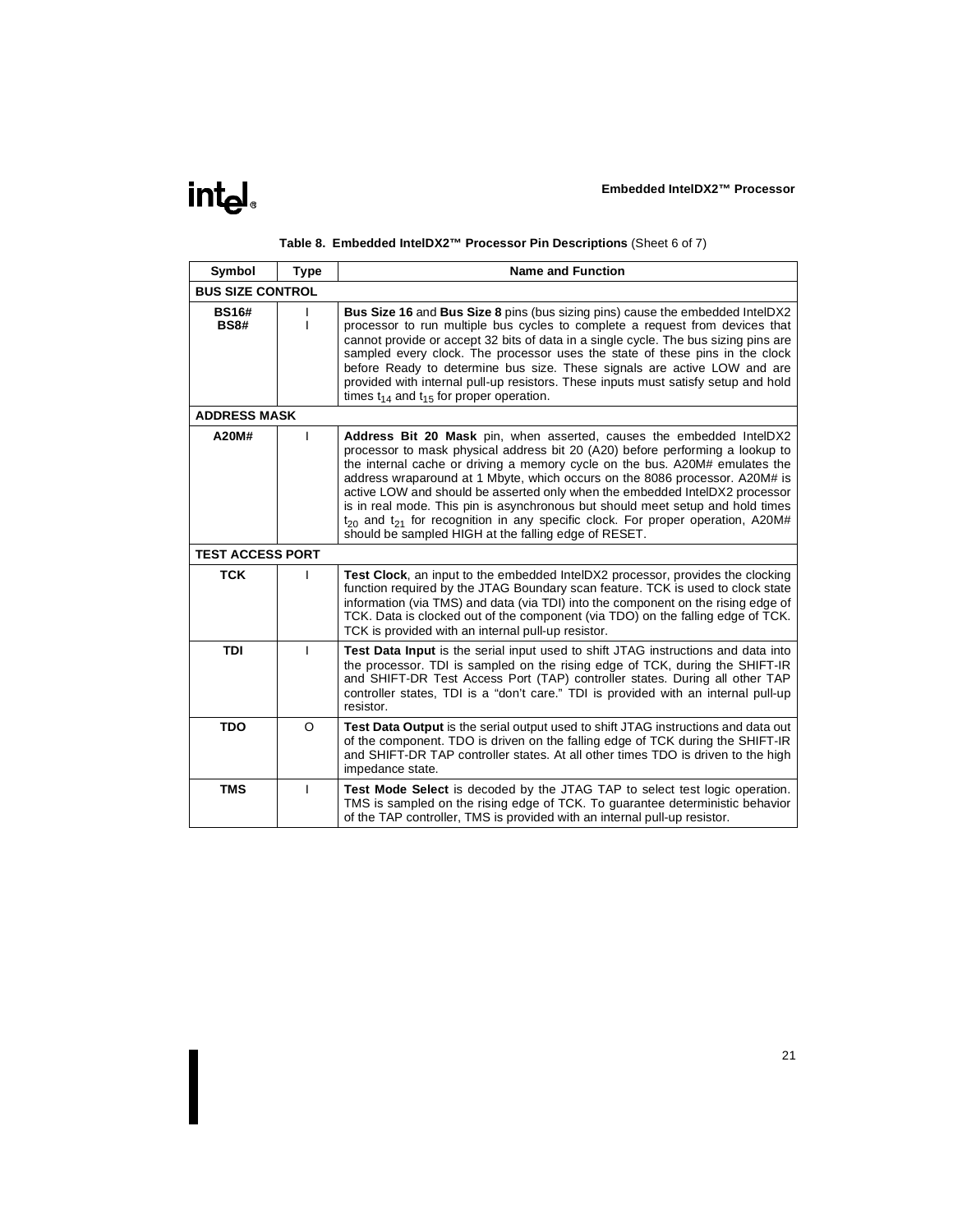| Symbol               | Type                           | <b>Name and Function</b>                                                                                                                                                                                                                                                                                                                                                                                                                                                                                                                                                                                                                                                           |  |  |  |  |
|----------------------|--------------------------------|------------------------------------------------------------------------------------------------------------------------------------------------------------------------------------------------------------------------------------------------------------------------------------------------------------------------------------------------------------------------------------------------------------------------------------------------------------------------------------------------------------------------------------------------------------------------------------------------------------------------------------------------------------------------------------|--|--|--|--|
|                      | <b>NUMERIC ERROR REPORTING</b> |                                                                                                                                                                                                                                                                                                                                                                                                                                                                                                                                                                                                                                                                                    |  |  |  |  |
| FERR#                | $\circ$                        | The <b>Floating Point Error</b> pin is driven active when a floating point error occurs.<br>FERR# is similar to the ERROR# pin on the Intel387™ Math CoProcessor.<br>FERR# is included for compatibility with systems using DOS type floating point<br>error reporting. FERR# will not go active if FP errors are masked in FPU register.<br>FERR# is active LOW, and is not floated during bus hold.                                                                                                                                                                                                                                                                              |  |  |  |  |
| <b>IGNNE#</b>        |                                | When the <b>Ignore Numeric Error</b> pin is asserted the processor will ignore a<br>numeric error and continue executing non-control floating point instructions, but<br>FERR# will still be activated by the processor. When IGNNE# is de-asserted the<br>processor will freeze on a non-control floating point instruction, if a previous<br>floating point instruction caused an error. IGNNE# has no effect when the NE bit<br>in control register 0 is set. IGNNE# is active LOW and is provided with a small<br>internal pull-up resistor. IGNNE# is asynchronous but setup and hold times $t_{20}$<br>and $t_{21}$ must be met to ensure recognition on any specific clock. |  |  |  |  |
| <b>RESERVED PINS</b> |                                |                                                                                                                                                                                                                                                                                                                                                                                                                                                                                                                                                                                                                                                                                    |  |  |  |  |
| <b>RESERVED#</b>     |                                | <b>Reserved</b> is reserved for future use. This pin MUST be connected to an external<br>pull-up resistor circuit. The recommended resistor value is 10 kOhms. The pull-up<br>resistor must be connected only to the RESERVED# pin. Do not share this<br>resistor with other pins requiring pull-ups.                                                                                                                                                                                                                                                                                                                                                                              |  |  |  |  |

|  | Table 8. Embedded IntelDX2™ Processor Pin Descriptions (Sheet 7 of 7) |  |  |  |  |  |  |  |  |
|--|-----------------------------------------------------------------------|--|--|--|--|--|--|--|--|
|--|-----------------------------------------------------------------------|--|--|--|--|--|--|--|--|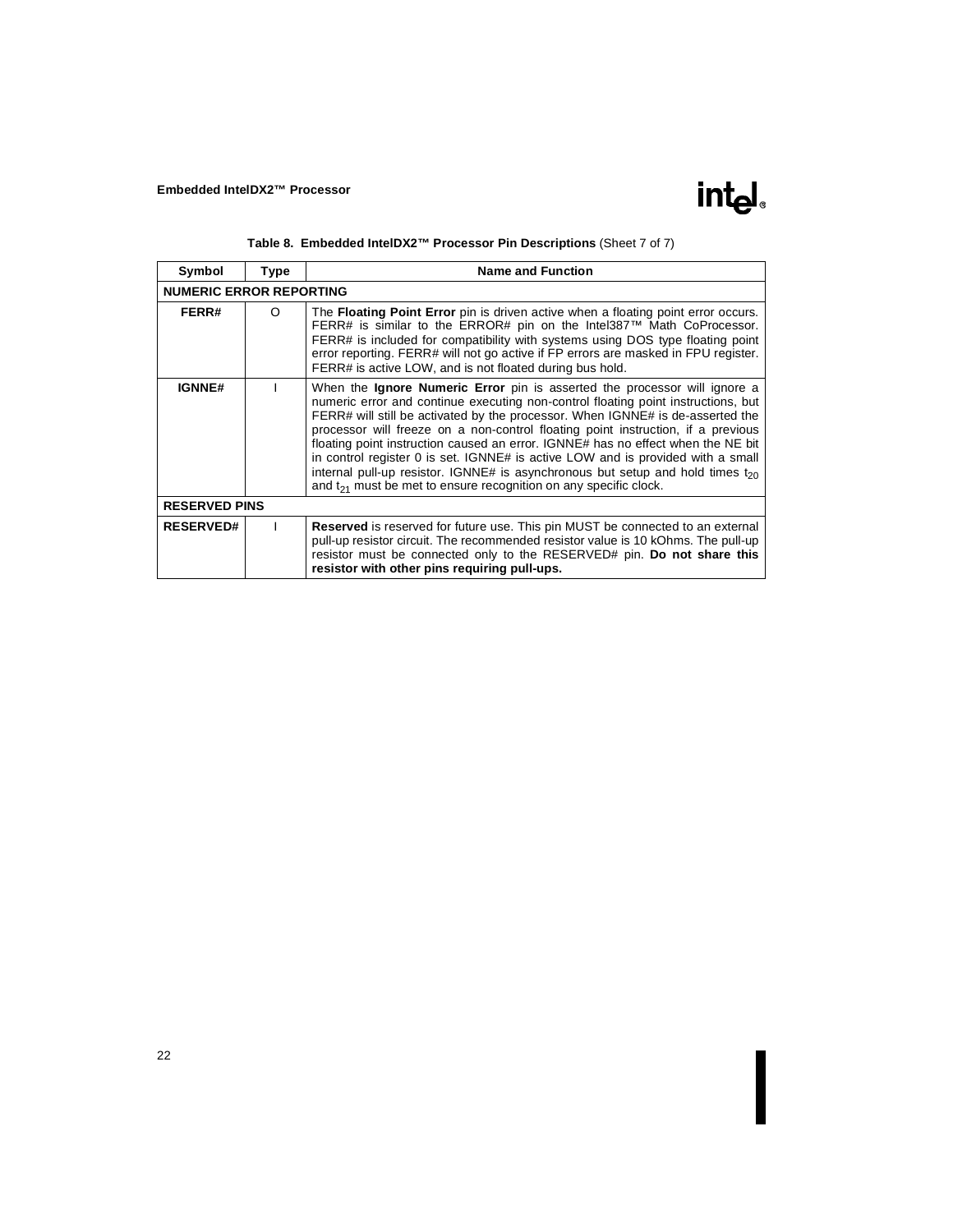

|                   |                     | <b>Output Signal</b>                         |                                          |                                                          |  |  |
|-------------------|---------------------|----------------------------------------------|------------------------------------------|----------------------------------------------------------|--|--|
| Name              | <b>Active Level</b> | <b>Floated During</b><br><b>Address Hold</b> | <b>Floated During</b><br><b>Bus Hold</b> | <b>During Stop Grant and</b><br><b>Stop Clock States</b> |  |  |
| <b>BREQ</b>       | <b>HIGH</b>         |                                              |                                          | <b>Previous State</b>                                    |  |  |
| <b>HLDA</b>       | <b>HIGH</b>         |                                              |                                          | As per HOLD                                              |  |  |
| <b>BE3#-BE0#</b>  | <b>LOW</b>          |                                              | ٠                                        | <b>Previous State</b>                                    |  |  |
| PWT, PCD          | <b>HIGH</b>         |                                              |                                          | <b>Previous State</b>                                    |  |  |
| W/R#, M/IO#, D/C# | HIGH/LOW            |                                              |                                          | <b>Previous State</b>                                    |  |  |
| LOCK#             | LOW                 |                                              |                                          | HIGH (inactive)                                          |  |  |
| <b>PLOCK#</b>     | <b>LOW</b>          |                                              |                                          | HIGH (inactive)                                          |  |  |
| ADS#              | <b>LOW</b>          |                                              | $\bullet$                                | HIGH (inactive)                                          |  |  |
| <b>BLAST#</b>     | <b>LOW</b>          |                                              |                                          | <b>Previous State</b>                                    |  |  |
| PCHK#             | <b>LOW</b>          |                                              |                                          | <b>Previous State</b>                                    |  |  |
| FERR#             | <b>LOW</b>          |                                              |                                          | <b>Previous State</b>                                    |  |  |
| $A3-A2$           | <b>HIGH</b>         | ٠                                            |                                          | <b>Previous State</b>                                    |  |  |
| SMIACT#           | <b>LOW</b>          |                                              |                                          | <b>Previous State</b>                                    |  |  |

**Table 9. Output Pins**

**NOTES:** The term "Previous State" means that the processor maintains the logic level applied to the signal pin just before the processor entered the Stop Grant state. This conserves power by preventing the signal pin from floating.

|  | Table 10. Input/Output Pins |  |
|--|-----------------------------|--|
|--|-----------------------------|--|

|               |                     | <b>Output Signal</b>                         |                                          |                                                          |
|---------------|---------------------|----------------------------------------------|------------------------------------------|----------------------------------------------------------|
| <b>Name</b>   | <b>Active Level</b> | <b>Floated During</b><br><b>Address Hold</b> | <b>Floated During</b><br><b>Bus Hold</b> | <b>During Stop Grant and</b><br><b>Stop Clock States</b> |
| <b>D31-D0</b> | <b>HIGH</b>         |                                              |                                          | Floated                                                  |
| DP3-DP0       | HIGH                |                                              |                                          | Floated                                                  |
| A31-A4        | <b>HIGH</b>         |                                              |                                          | <b>Previous State</b>                                    |

**NOTES:** The term "Previous State" means that the processor maintains the logic level applied to the signal pin just before the processor entered the Stop Grant state. This conserves power by preventing the signal pin from floating.

| <b>Name</b> | Input or Output | Sampled/Driven On   |
|-------------|-----------------|---------------------|
| TCK         | Input           | N/A                 |
| TDI         | Input           | Rising Edge of TCK  |
| TDO         | Output          | Failing Edge of TCK |
| <b>TMS</b>  | Input           | Rising Edge of TCK  |

#### **Table 11. Test Pins**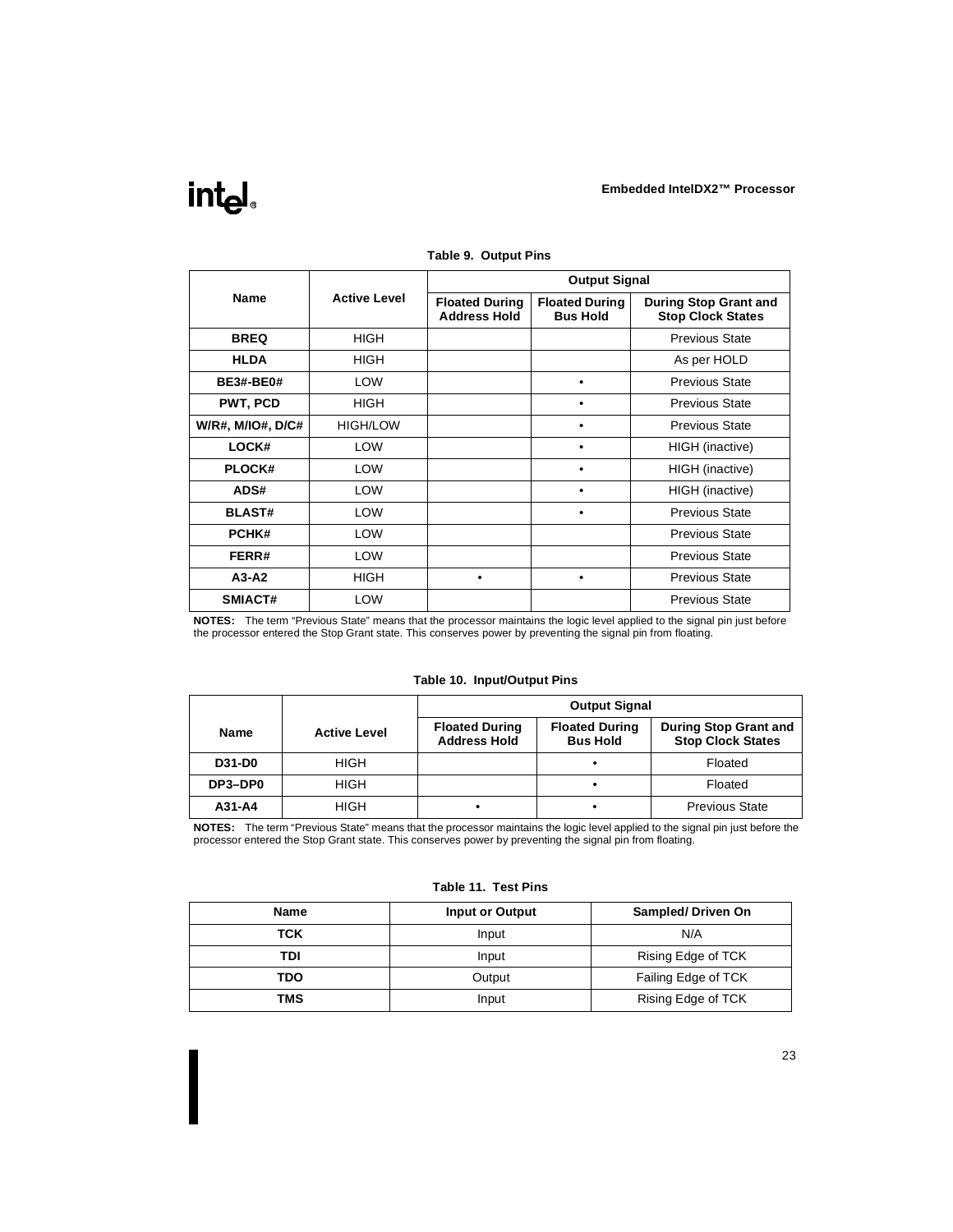

| <b>Name</b>        | <b>Active Level</b> | Synchronous/<br>Asynchronous | Internal Pull-Up/<br><b>Pull-Down</b> |
|--------------------|---------------------|------------------------------|---------------------------------------|
| <b>CLK</b>         |                     |                              |                                       |
| <b>RESET</b>       | <b>HIGH</b>         | Asynchronous                 |                                       |
| <b>SRESET</b>      | <b>HIGH</b>         | Asynchronous                 | Pull-Down                             |
| <b>HOLD</b>        | <b>HIGH</b>         | Synchronous                  |                                       |
| <b>AHOLD</b>       | <b>HIGH</b>         | Synchronous                  | Pull-Down                             |
| EADS#              | LOW                 | Synchronous                  | Pull-Up                               |
| BOFF#              | LOW                 | Synchronous                  | Pull-Up                               |
| <b>FLUSH#</b>      | LOW                 | Asynchronous                 | Pull-Up                               |
| A20M#              | LOW                 | Asynchronous                 | Pull-Up                               |
| <b>BS16#, BS8#</b> | LOW                 | Synchronous                  | Pull-Up                               |
| KEN#               | LOW                 | Synchronous                  | Pull-Up                               |
| RDY#               | LOW                 | Synchronous                  |                                       |
| BRDY#              | LOW                 | Synchronous                  | Pull-Up                               |
| <b>INTR</b>        | <b>HIGH</b>         | Asynchronous                 |                                       |
| <b>NMI</b>         | <b>HIGH</b>         | Asynchronous                 |                                       |
| IGNNE#             | LOW                 | Asynchronous                 | Pull-Up                               |
| <b>RESERVED#</b>   |                     |                              |                                       |
| SMI#               | LOW                 | Asynchronous                 | Pull-Up                               |
| STPCLK#            | LOW                 | Asynchronous                 | Pull-Up <sup>1</sup>                  |
| <b>TCK</b>         | <b>HIGH</b>         |                              | Pull-Up                               |
| <b>TDI</b>         | <b>HIGH</b>         |                              | Pull-Up                               |
| <b>TMS</b>         | <b>HIGH</b>         |                              | Pull-Up                               |

**Table 12. Input Pins** 

#### **NOTES:**

1. Though STPCLK# has an internal pull-up resistor, an external 10-KΩ pull-up resistor is needed if the STPCLK# pin is unused.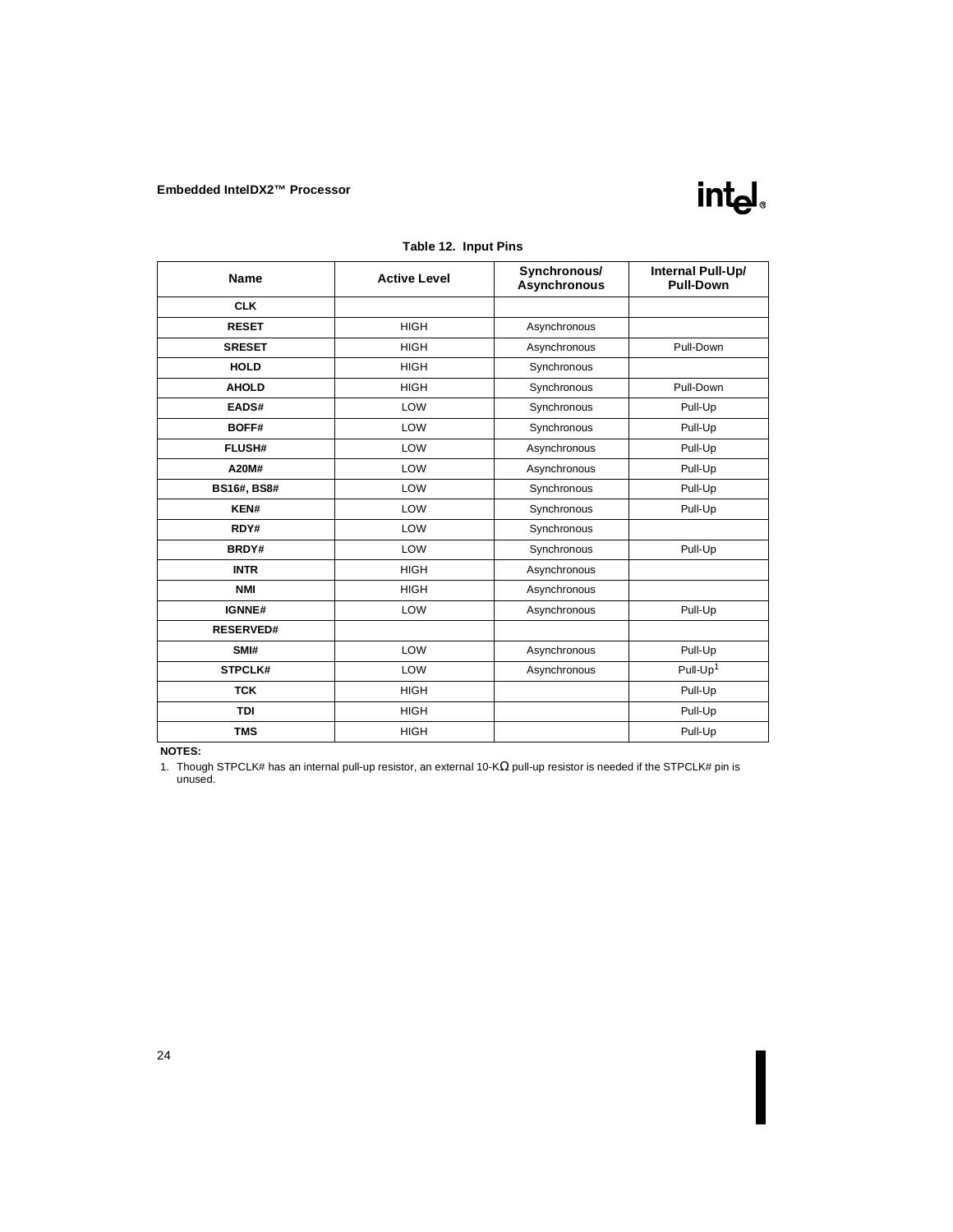## <span id="page-28-0"></span>int<sub>e</sub>l

## **4.0 ARCHITECTURAL AND FUNCTIONAL OVERVIEW**

The embedded IntelDX2 processor architecture is essentially the same as the IntelDX2 processor. Refer to the Embedded Intel486™ Processor Family Developer's Manual for a description of the IntelDX2 processor.

Note that the embedded IntelDX2 processor has one pin reserved for possible future use. This pin, an input signal, is called RESERVED# and must be connected to a 10-KΩ pull-up resistor. The pull-up resistor must be connected only to the RESERVED# pin. **Do not share this resistor with other pins requiring pull-ups.**

can change the value of this flag, the CPUID instruction is available. The actual state of the ID Flag bit is irrelevant and provides no significance to the hardware. This bit is cleared (reset to zero) upon device reset (RESET or SRESET) for compatibility with Intel486 processor designs that do not support the CPUID instruction.

CPUID-instruction details are provided here for the embedded IntelDX2 processor. Refer to Intel Application Note AP-485 Intel Processor Identification with the CPUID Instruction (Order No. 241618) for a description that covers all aspects of the CPUID instruction and how it pertains to other Intel processors.

#### **4.1.1 Operation of the CPUID Instruction**

The CPUID instruction requires the software developer to pass an input parameter to the processor in the EAX register. The processor response is returned in registers EAX, EBX, EDX, and ECX.

## **4.1 CPUID Instruction**

The embedded IntelDX2 processor supports the CPUID instruction (see Table 13). Because not all Intel processors support the CPUID instruction, a simple test can determine if the instruction is supported. The test involves the processor's ID Flag, which is bit 21 of the EFLAGS register. If software

|  | <b>Table 13. CPUID Instruction Description</b> |
|--|------------------------------------------------|
|  |                                                |

| OP CODE           | <b>Instruction</b> | <b>Processor</b><br><b>Core Clocks</b> | Parameter passed in<br><b>EAX</b><br>(Input Value) | <b>Description</b>       |
|-------------------|--------------------|----------------------------------------|----------------------------------------------------|--------------------------|
| OF A <sub>2</sub> | <b>CPUID</b>       |                                        |                                                    | Vendor (Intel) ID String |
|                   |                    | 14                                     |                                                    | Processor Identification |
|                   |                    |                                        |                                                    | Undefined (Do Not Use)   |

**Vendor ID String** - When the parameter passed in EAX is 0 (zero), the register values returned upon instruction execution are shown in the following table.

|                    |            | 31--------------24       | $23$ -------------16     |                                     |                      |
|--------------------|------------|--------------------------|--------------------------|-------------------------------------|----------------------|
| High Value $(= 1)$ | <b>EAX</b> | $0\quad 0\quad 0\quad 0$ | $0\quad 0\quad 0\quad 0$ | $0\quad 0$<br>$\overline{0}$<br>- 0 | 0 <sub>1</sub><br>00 |
|                    |            |                          |                          |                                     |                      |
| Vendor ID String   | <b>EBX</b> | u (75)                   | n (6E)                   | e(65)                               | G(47)                |
| (ASCII             | <b>EDX</b> | I(49)                    | e(65)                    | n (6E)                              | i (69)               |
| Characters)        | <b>ECX</b> | 1(6C)                    | e(65)                    | t (74)                              | n (6E)               |

The values in EBX, EDX and ECX indicate an Intel processor. When taken in the proper order, they decode to the string "GenuineIntel."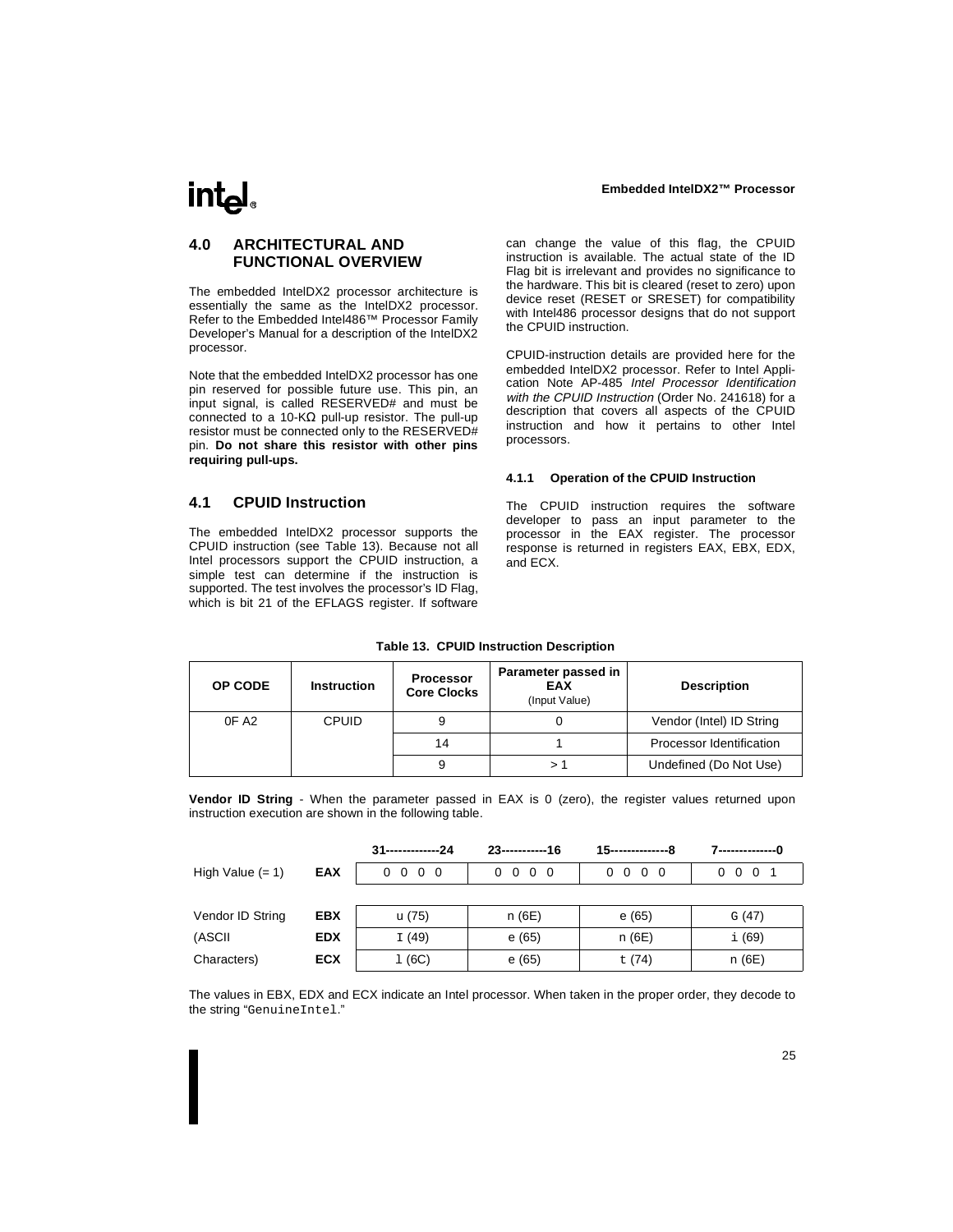<span id="page-29-0"></span>**Processor Identification** - When the parameter passed to EAX is 1 (one), the register values returned upon instruction execution are:

|                      |            | 31----------------------------14                              | 13.12             | $11---8$ | $7 - -4$ |            | $3---0$     |  |
|----------------------|------------|---------------------------------------------------------------|-------------------|----------|----------|------------|-------------|--|
| Processor            | <b>EAX</b> | (Do Not Use)                                                  | 0 <sub>0</sub>    | 0100     | 0011     |            | <b>XXXX</b> |  |
| Signature            |            | Intel Reserved                                                | Processor<br>Type | Family   | Model    |            | Stepping    |  |
|                      |            | (Intel releases information about stepping numbers as needed) |                   |          |          |            |             |  |
|                      |            |                                                               |                   |          |          |            |             |  |
| Intel Reserved       | <b>EBX</b> |                                                               | Intel Reserved    |          |          |            |             |  |
| (Do Not Use)         | <b>ECX</b> | Intel Reserved                                                |                   |          |          |            |             |  |
|                      |            | $31 -$                                                        |                   |          |          |            | 0           |  |
| <b>Feature Flags</b> | <b>EDX</b> |                                                               |                   |          |          |            | $\Omega$    |  |
|                      |            |                                                               |                   |          |          | <b>VME</b> | <b>FPU</b>  |  |

## **4.2 Identification After Reset**

**Processor Identification** - Upon reset, the EDX register contains the processor signature:

| Processor |  |
|-----------|--|
| Signature |  |
|           |  |

|            | 14             | 13.12             | 11----8 | 7----4 | $3---0$     |
|------------|----------------|-------------------|---------|--------|-------------|
| <b>EDX</b> | (Do Not Use)   | 00                | 0100    | 0011   | <b>XXXX</b> |
|            | Intel Reserved | Processor<br>Type | Family  | Model  | Stepping    |

(Intel releases information about stepping numbers as needed)

## **4.3 Boundary Scan (JTAG)**

#### **4.3.1 Device Identification**

Tables 14 and [15](#page-30-0) show the 32-bit code for the embedded IntelDX2 processor. This code is loaded into the Device Identification Register.

|  |  |  | Table 14. Boundary Scan Component Identification Code (3.3 Volt Processor) |  |  |
|--|--|--|----------------------------------------------------------------------------|--|--|
|--|--|--|----------------------------------------------------------------------------|--|--|

| <b>Version</b> |                                  |                                      | Mfg ID                                    |                                                      |                 |   |
|----------------|----------------------------------|--------------------------------------|-------------------------------------------|------------------------------------------------------|-----------------|---|
|                | $V_{CC}$<br>0=5 V<br>$1 = 3.3 V$ | Intel<br><b>Architecture</b><br>Type | Family<br>$0100 =$ Intel486<br>CPU Family | Model<br>$00101 =$<br>embedded IntelDX2<br>processor | $009H = Intel$  |   |
| $31--28$       | 27                               | 26------------21                     | $20--17$                                  | 16--------12                                         | 11------------1 | 0 |
| XXXX           |                                  | 000001                               | 0100                                      | 00101                                                | 00000001001     |   |

(Intel releases information about version numbers as needed) **Boundary Scan Component Identification Code = x828 5013 (Hex)**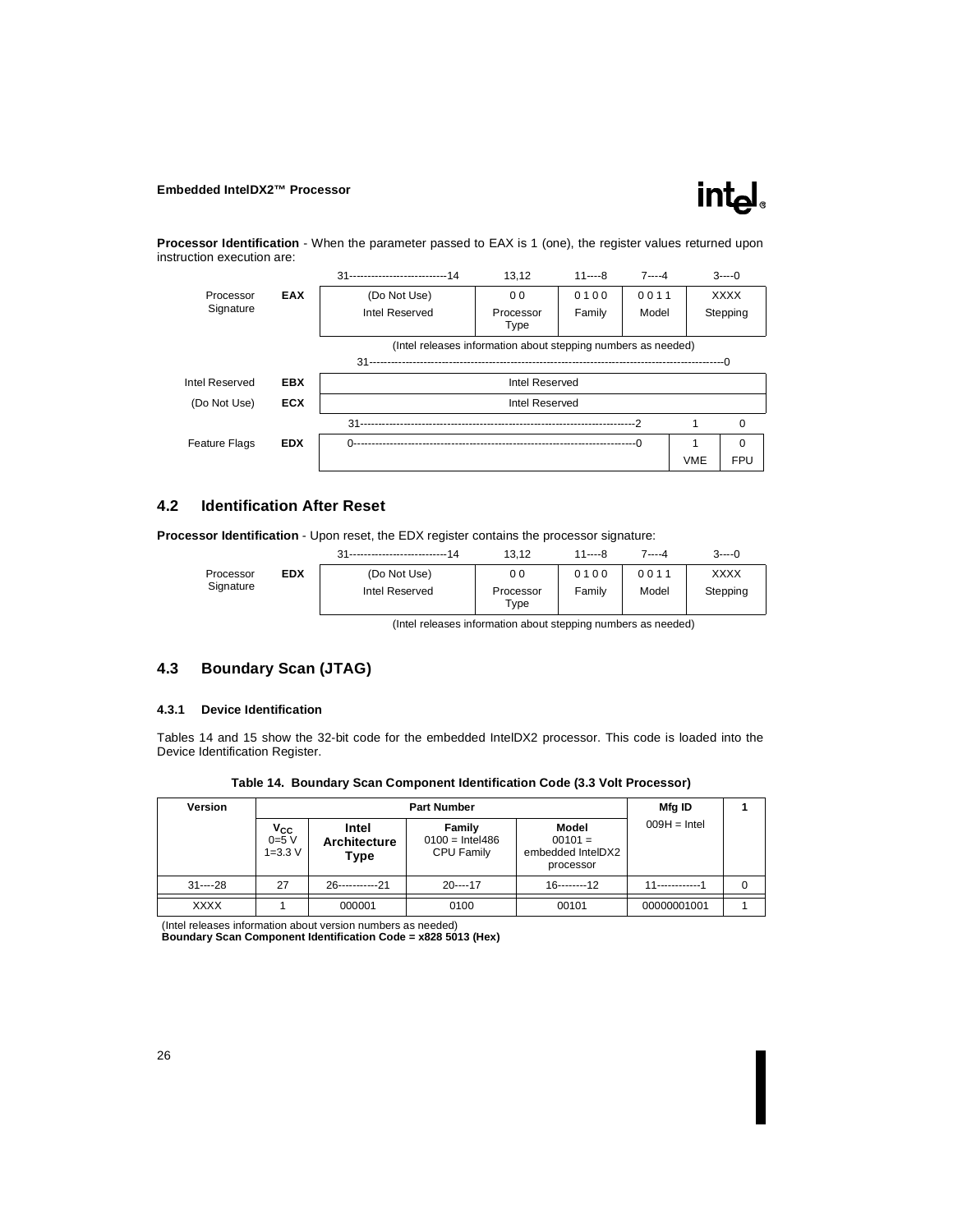<span id="page-30-0"></span>

| <b>Version</b> |                                                   |                                      | Mfg ID                                    |                                                      |                  |   |
|----------------|---------------------------------------------------|--------------------------------------|-------------------------------------------|------------------------------------------------------|------------------|---|
|                | $V_{\text{CC}}$ <sub>0=5</sub> $V$<br>$1 = 3.3 V$ | Intel<br><b>Architecture</b><br>Type | Family<br>$0100 =$ Intel486<br>CPU Family | Model<br>$00101 =$<br>embedded IntelDX2<br>processor | $009H = Intel$   |   |
| $31--28$       | 27                                                | $26$ -----------21                   | $20---17$                                 | $16$ --------12                                      | 11-------------1 | 0 |
| <b>XXXX</b>    |                                                   | 000001                               | 0100                                      | 00101                                                | 00000001001      |   |

**Table 15. Boundary Scan Component Identification Code (5 Volt Processor)**

(Intel releases information about version numbers as needed)

**Boundary Scan Component Identification Code = x028 5013 (Hex)**

#### **4.3.2 Boundary Scan Register Bits and Bit Order**

The boundary scan register contains a cell for each pin as well as cells for control of bidirectional and three-state pins. There are "Reserved" bits which correspond to no-connect (N/C) signals of the embedded IntelDX2 processor. Control registers WRCTL, ABUSCTL, BUSCTL, and MISCCTL are used to select the direction of bidirectional or threestate output signal pins. A "1" in these cells designates that the associated bus or bits are floated if the pins are three-state, or selected as input if they are bidirectional.

- WRCTL controls D31-D0 and DP3–DP0
- ABUSCTL controls A31-A2
- BUSCTL controls ADS#, BLAST#, PLOCK#, LOCK#, W/R#, BE0#, BE1#, BE2#, BE3#, M/IO#, D/C#, PWT, and PCD
- MISCCTL controls PCHK#, HLDA, and BREQ

The following is the bit order of the embedded IntelDX2 processor boundary scan register:

**TDO** ← A2, A3, A4, A5, RESERVED#, A6, A7, A8, A9, A10, A11, A12, A13, A14, A15, A16, A17, A18, A19, A20, A21, A22, A23, A24, A25, A26, A27, A28, A29, A30, A31, DP0, D0, D1, D2, D3, D4, D5, D6, D7, DP1, D8, D9, D10, D11, D12, D13, D14, D15, DP2, D16, D17, D18, D19, D20, D21, D22, D23, DP3, D24, D25, D26, D27, D28,<br>D29, D30, D31, STPCLK#. D29, D30, D31, STPCLK#, IGNNE#, FERR#, SMI#, SMIACT#, SRESET, NMI, INTR, FLUSH#, RESET, A20M#, EADS#, PCD, PWT, D/C#, M/IO#, BE3#, BE2#, BE1#, BE0#, BREQ, W/R#, HLDA, CLK, RESERVED#, AHOLD, HOLD, KEN#, RDY#, BS8#, BS16#, BOFF#, BRDY#, PCHK#, LOCK#, PLOCK#, BLAST#, ADS#, MISCCTL, BUSCTL, ABUSCTL, WRCTL ← **TDI**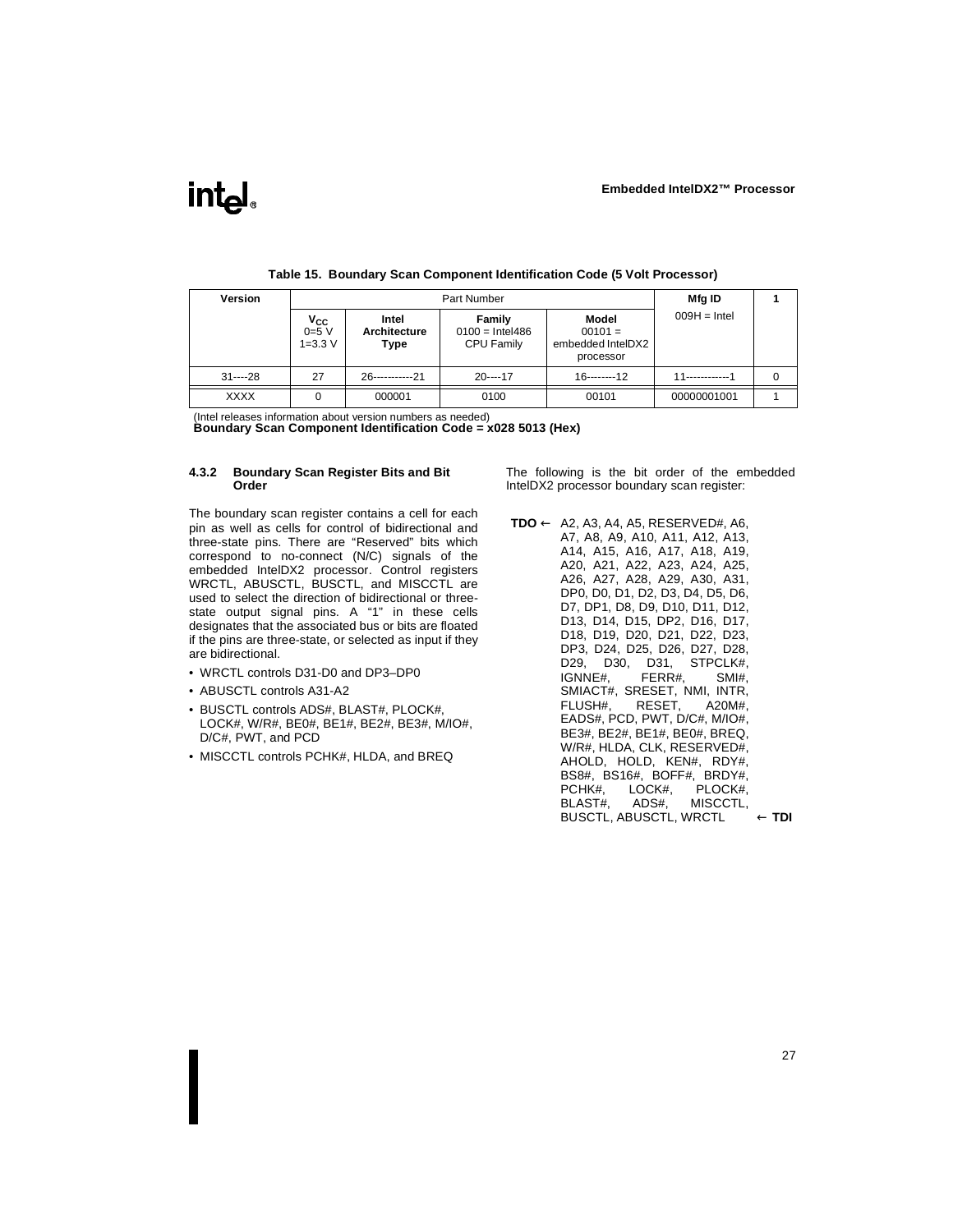## <span id="page-31-0"></span>**5.0 ELECTRICAL SPECIFICATIONS**

### **5.1 Maximum Ratings**

Table 16 is a stress rating only. Extended exposure to the Maximum Ratings may affect device reliability.

Furthermore, although the embedded IntelDX2 processor contains protective circuitry to resist damage from electrostatic discharge, always take precautions to avoid high static voltages or electric fields.

Functional operating conditions are given in **Section 5.2, DC Specifications** and **[Section 5.3, AC Speci](#page-36-0)[fications](#page-36-0)**.

| Table 16. Absolute Maximum Ratings |  |  |  |  |
|------------------------------------|--|--|--|--|
|------------------------------------|--|--|--|--|

| Case Temperature under<br><b>Bias</b>                      | $-65 °C$ to $+110 °C$               |
|------------------------------------------------------------|-------------------------------------|
| Storage Temperature                                        | $-65 °C$ to $+150 °C$               |
| DC Voltage on Any Pin with<br><b>Respect to Ground</b>     | $-0.5$ V to V <sub>CC</sub> + 0.5 V |
| Supply Voltage V <sub>CC</sub> with<br>Respect to $V_{SS}$ | $-0.5$ V to $+6.5$ V                |

### **5.2 DC Specifications**

The following tables show the operating supply voltages, DC I/O specifications, and component power consumption for the embedded IntelDX2 processor.

|  | Table 17. Operating Supply Voltages |  |  |
|--|-------------------------------------|--|--|
|  |                                     |  |  |

| <b>Product</b> | Vcc                |
|----------------|--------------------|
| SB80486DX2SC50 | $3.3 V + 0.3 V$    |
| A80486DX2SA66  | $5.0 V \pm 0.25 V$ |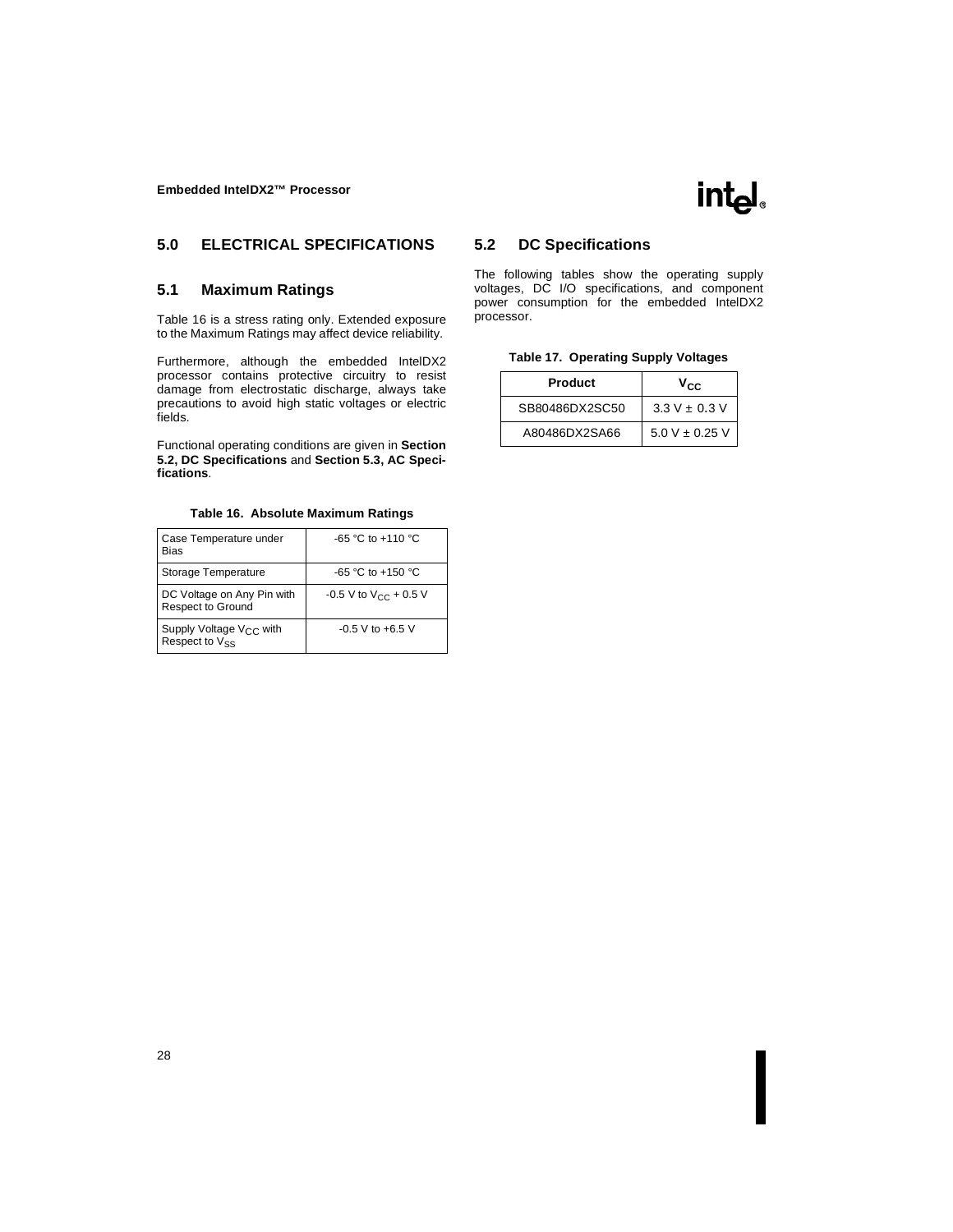| Symbol           | <b>Parameter</b>                | Min.          | Max.                 | Unit   | <b>Notes</b> |
|------------------|---------------------------------|---------------|----------------------|--------|--------------|
| $V_{IL}$         | Input LOW Voltage               | $-0.3$        | $+0.8$               | $\vee$ |              |
| $V_{\text{IH}}$  | Input HIGH Voltage              | 2.0           | $V_{\text{CC}}$ +0.3 | V      | Note 1       |
| $V_{\text{IHC}}$ | Input HIGH Voltage of CLK       | $V_{CC}$ -0.6 | $V_{CC}$ +0.3        | $\vee$ |              |
| $V_{OL}$         | Output LOW Voltage              |               |                      |        |              |
|                  | $I_{\Omega I} = 2.0 \text{ mA}$ |               | 0.4                  | V      |              |
|                  | $I_{\Omega I} = 100 \mu A$      |               | 0.2                  | $\vee$ |              |
| $V_{OH}$         | Output HIGH Voltage             |               |                      |        |              |
|                  | $I_{OH} = -2.0$ mA              | 2.4           |                      | V      |              |
|                  | $I_{OH} = -100 \mu A$           | $V_{CC}$ -0.2 |                      | $\vee$ |              |
| Īц               | Input Leakage Current           |               | 15                   | μA     | Note 2       |
| Ιщ               | Input Leakage Current           |               | 200                  | μA     | Note 3       |
|                  | <b>SRESET</b>                   |               | 300                  | μA     | Note 3       |
| ΙL.              | Input Leakage Current           |               | 400                  | μA     | Note 4       |
| $I_{LO}$         | Output Leakage Current          |               | 15                   | μA     |              |
| $C_{IN}$         | Input Capacitance               |               | 10                   | pF     | Note 5       |
| $C_{\text{OUT}}$ | I/O or Output Capacitance       |               | 10                   | pF     | Note 5       |
| $C_{CLK}$        | <b>CLK Capacitance</b>          |               | 6                    | pF     | Note 5       |

#### **Table 18. 3.3 V DC Specifications**

Functional Operating Range:  $V_{CC}$  = 3.3 V ± 0.3 V, T<sub>CASE</sub>=0 °C to +85 °C

**NOTES:**

1. All inputs except CLK.

2. This parameter is for inputs without pull-up or pull-down resistors and  $0 \vee \leq V_{IN} \leq V_{CC}$ .

3. This parameter is for inputs with pull-down resistors and  $V_{\text{H}} = 2.4V$ .

4. This parameter is for inputs with pull-up resistors and  $V_{IL} = 0.4V$ .

5.  $F_C = 1$  MHz. Not 100% tested.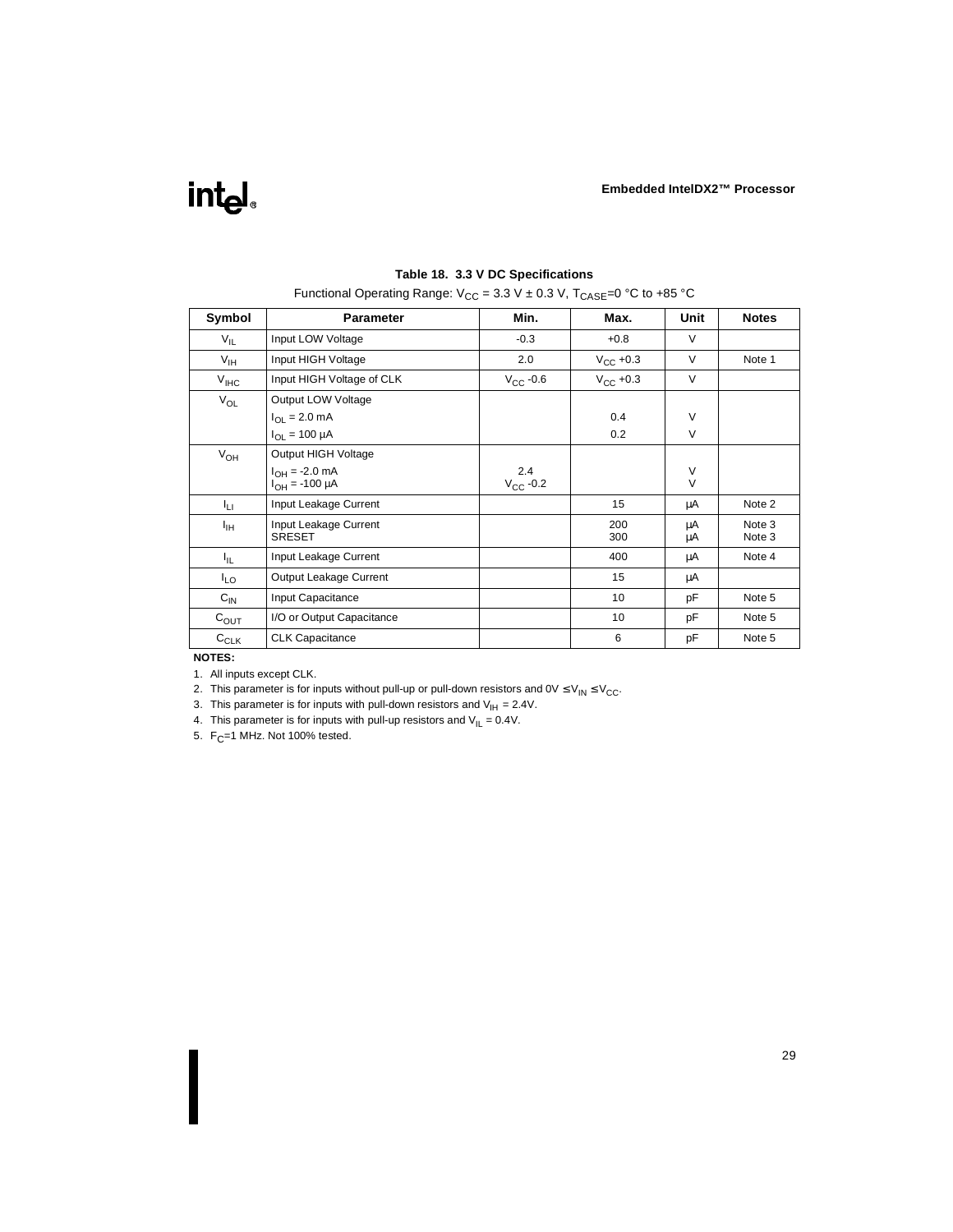

| <b>Parameter</b>                         | Operating<br><b>Frequency</b> | Typ                      | <b>Maximum</b>   | <b>Notes</b>  |
|------------------------------------------|-------------------------------|--------------------------|------------------|---------------|
| $I_{\text{cc}}$ Active<br>(Power Supply) | 40 MHz<br>50 MHz              |                          | 450 mA<br>550 mA | Note 1        |
| $I_{\rm cc}$ Active<br>(Thermal Design)  | 40 MHz<br>50 MHz              | 318 mA<br>395 mA         | 416 mA<br>507 mA | Notes 2, 3, 4 |
| I <sub>cc</sub> Stop Grant               | 40 MHz<br>50 MHz              | $20 \text{ mA}$<br>23 mA | 40 mA<br>50 mA   | Note 5        |
| I <sub>cc</sub> Stop Clock               | 0 MHz                         | 100 µA                   | 1 mA             | Note 6        |

Table 19. 3.3 V I<sub>cc</sub> Values Functional Operating Range:  $V_{CC} = 3.3 \text{ V} \pm 0.3 \text{ V}$ ; T<sub>CASE</sub> = 0°C to +85°C

#### **NOTES:**

1. This parameter is for proper power supply selection. It is measured using the worst case instruction mix at  $V_{CC} = 3.6V$ .

2. The maximum current column is for thermal design power dissipation. It is measured using the worst case instruction mix at  $V_{CC} = 3.3V$ .

3. The typical current column is the typical operating current in a system. This value is measured in a system using a typical device at  $V_{CC} = 3.3V$ , running Microsoft Windows 3.1 at an idle condition. This typical value is dependent upon the specific system configuration.

4. Typical values are not 100% tested.

5. The I<sub>CC</sub> Stop Grant specification refers to the I<sub>CC</sub> value once the embedded IntelDX2 processor enters the Stop Grant or Auto HALT Power Down state.

6. The  $I_{CC}$  Stop Clock specification refers to the  $I_{CC}$  value once the embedded IntelDX2 processor enters the Stop Clock state. The V<sub>IH</sub> and V<sub>IL</sub> levels must be equal to  $V_{CC}$  and 0 V, respectively, to meet the I<sub>CC</sub> Stop Clock specifications.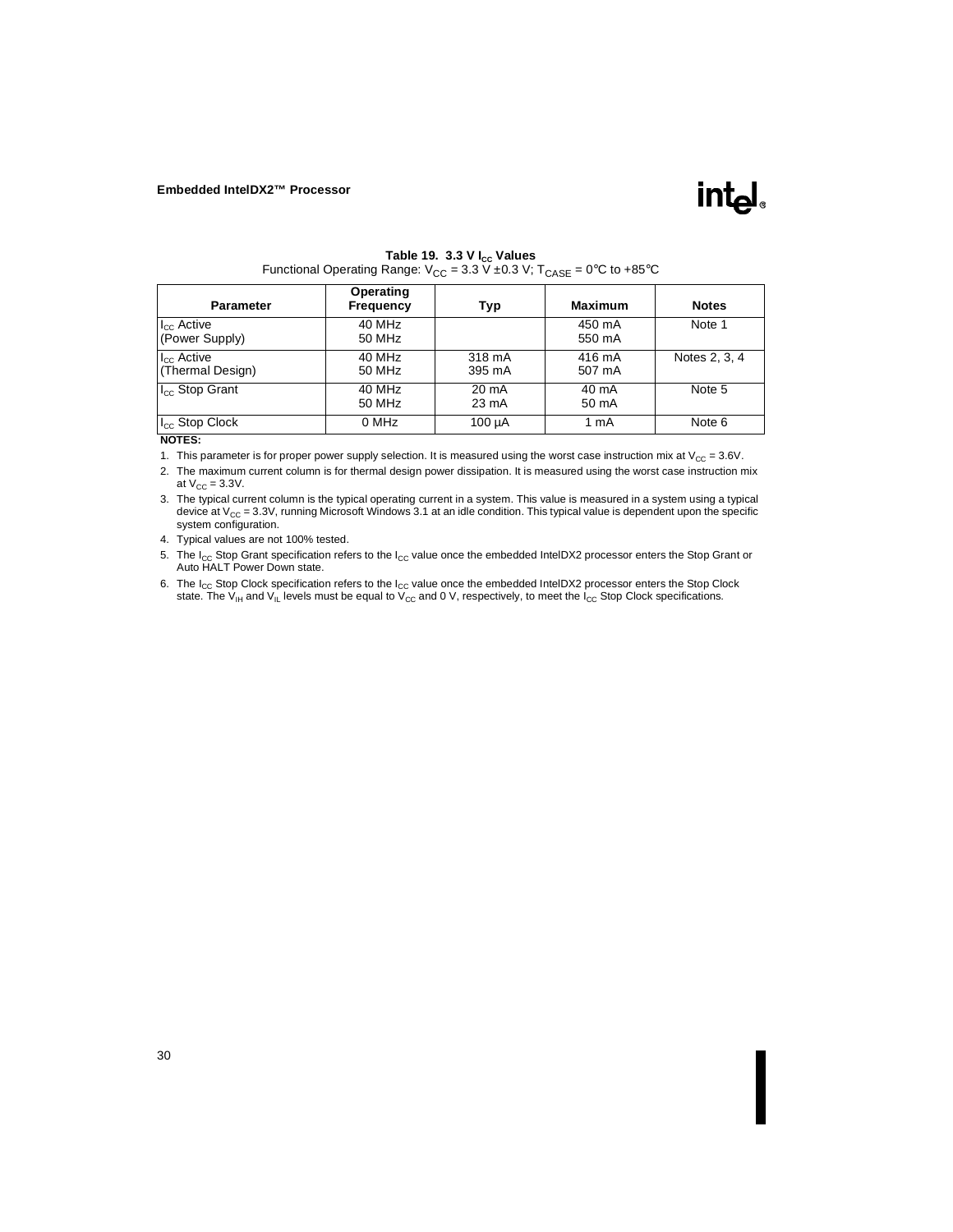# int<sub>e</sub>l

| Symbol                  | <b>Parameter</b>                       | Min    | Max           | Unit     | <b>Notes</b>     |
|-------------------------|----------------------------------------|--------|---------------|----------|------------------|
| $V_{\parallel}$         | Input LOW Voltage                      | $-0.3$ | $+0.8$        | V        |                  |
| $V_{IH}$                | Input HIGH Voltage                     | 2.0    | $V_{cc}$ +0.3 | $\vee$   |                  |
| $V_{OL}$                | Output LOW Voltage                     |        | 0.45          | $\vee$   | Note 1           |
| $V_{OH}$                | <b>Output HIGH Voltage</b>             | 2.4    |               | V        | Note 2           |
| Iц                      | Input Leakage Current                  |        | 15            | μA       | Note 3           |
| $I_{\text{IH}}$         | Input Leakage Current<br><b>SRESET</b> |        | 200<br>300    | μA<br>μA | Note 4<br>Note 4 |
| Ιı.                     | Input Leakage Current                  |        | 400           | μA       | Note 5           |
| I <sub>LO</sub>         | Output Leakage Current                 |        | 15            | μA       |                  |
| $C_{\text{IN}}$         | Input Capacitance                      |        | 20            | рF       | Note 6           |
| $C_{\text{OUT}}$        | Output or I/O Capacitance              |        | 20            | рF       | Note 6           |
| $C_{\text{\tiny{CLK}}}$ | <b>CLK Capacitance</b>                 |        | 20            | рF       | Note 6           |

#### **Table 20. 5 V DC Specifications**

Functional operating range:  $V_{CC} = 5V \pm 0.25V$ ; T<sub>CASE</sub> = 0°C to +85°C

**NOTES:**

- 1. This parameter is measured at: Address, Data, BEn# 4.0 mA Definition, Control 5.0 #mA
- 2. This parameter is measured at: Address, Data, BEn# -1.0 mA Definition, Control -0.9 mA
- 3. This parameter is for inputs without pull-ups or pull-downs and  $0 \vee \leq V_{IN} \leq V_{CC}$ .

4. This parameter is for inputs with pull-downs and  $V_{\text{H}} = 2.4V$ .

5. This parameter is for inputs with pull-ups and  $V_{IL} = 0.45V$ .

6.  $F_C = 1$  MHz; Not 100% tested.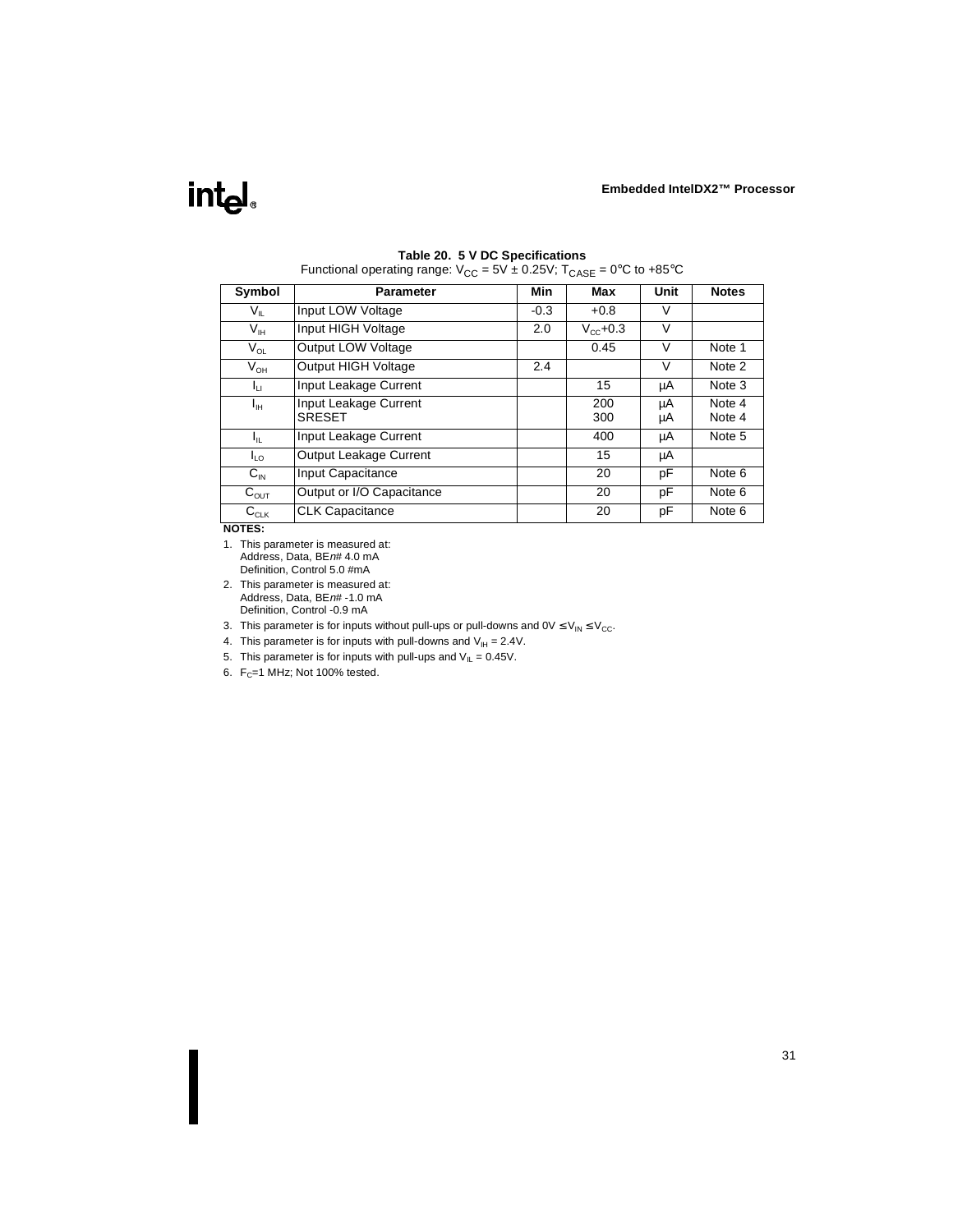

| <b>Parameter</b>                           | Operating<br>Frequency | Typ              | <b>Maximum</b>    | <b>Notes</b>  |
|--------------------------------------------|------------------------|------------------|-------------------|---------------|
| $I_{\rm CC}$ Active<br>(Power Supply)      | 50 MHz<br>66 MHz       |                  | 950 mA<br>1200 mA | Note 1        |
| I <sub>cc</sub> Active<br>(Thermal Design) | 50 MHz<br>66 MHz       | 680 mA<br>901 mA | 906 mA<br>1145 mA | Notes 2, 3, 4 |
| I <sub>cc</sub> Stop Grant                 | 50 MHz<br>66 MHz       | 35 mA<br>40 mA   | 70 mA<br>90 mA    | Note 5        |
| I <sub>cc</sub> Stop Clock                 | 0 MHz                  | $200 \mu A$      | 2 <sub>m</sub> A  | Note 6        |

Table 21. 5 V I<sub>cc</sub> Values Functional Operating Range:  $V_{CC} = 5V \pm 0.25V$ ;  $T_{CASE} = 0^{\circ}C$  to  $+85^{\circ}C$ 

#### **NOTES:**

1. This parameter is for proper power supply selection. It is measured using the worst case instruction mix at  $V_{CC} = 5.25V$ .

2. The maximum current column is for thermal design power dissipation. It is measured using the worst case instruction mix at  $V_{CC} = 5V$ .

3. The typical current column is the typical operating current in a system. This value is measured in a system using a typical device at  $V_{CC} = 5V$ , running Microsoft Windows 3.1 at an idle condition. This typical value is dependent upon the specific system configuration.

4. Typical values are not 100% tested.

5. The I<sub>CC</sub> Stop Grant specification refers to the I<sub>CC</sub> value once the embedded IntelDX2 processor enters the Stop Grant or Auto HALT Power Down state.

6. The I<sub>CC</sub> Stop Clock specification refers to the I<sub>CC</sub> value once the processor enters the Stop Clock state. The V<sub>IH</sub> and V<sub>IL</sub> levels must be equal to  $V_{CC}$  and OV, respectively, in order to meet the  $I_{CC}$  Stop Clock specifications.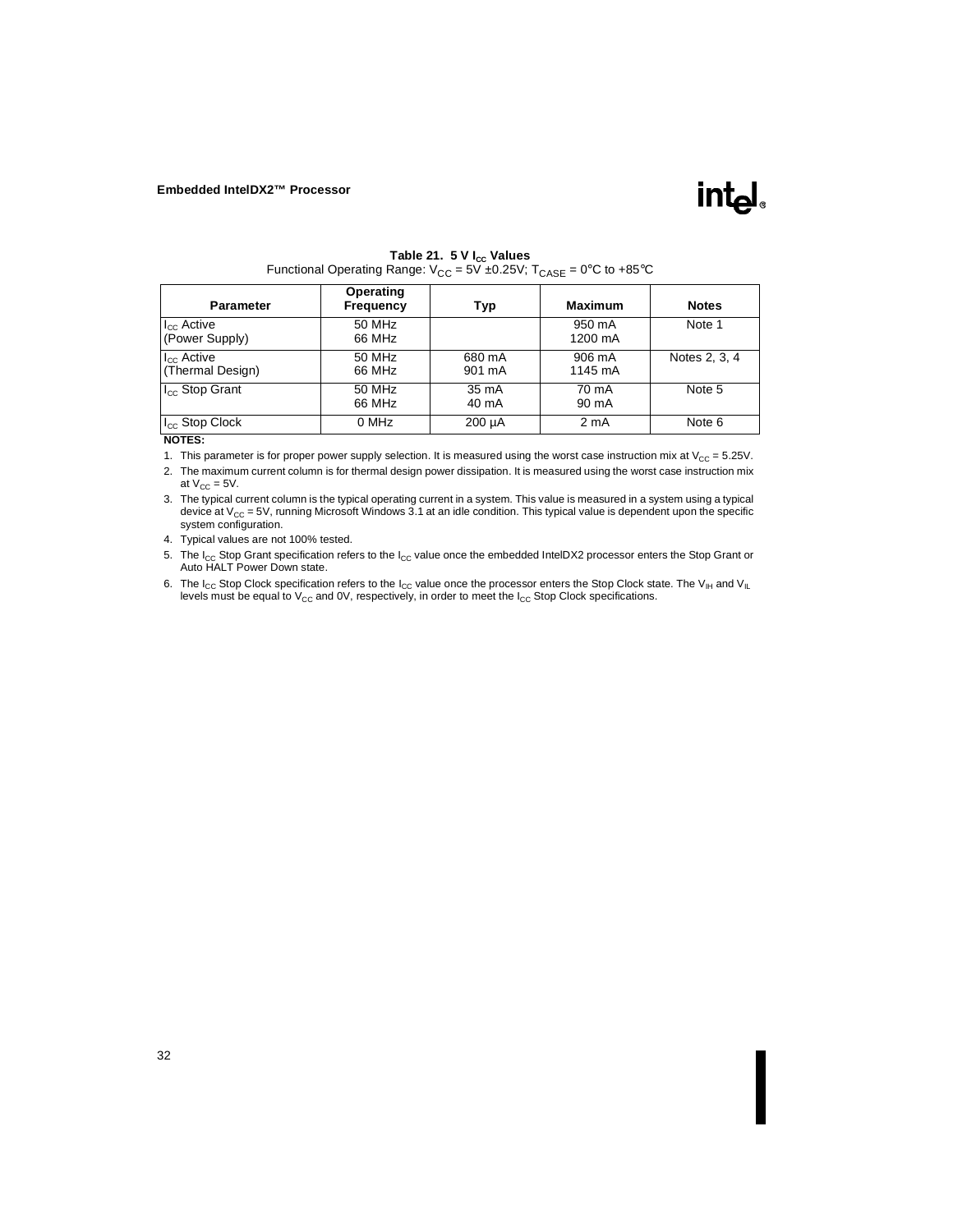## <span id="page-36-0"></span>intel.

## **5.3 AC Specifications**

The AC specifications for the embedded IntelDX2 processor are given in this section.

|                |                                                                                                             | Vcc (Package)   |                            |                        |                 |            |                         |                    |
|----------------|-------------------------------------------------------------------------------------------------------------|-----------------|----------------------------|------------------------|-----------------|------------|-------------------------|--------------------|
| Symbol         | <b>Parameter</b>                                                                                            |                 | 3.3V<br>(208-Lead<br>SQFP) | 5V<br>(168-Pin<br>PGA) |                 |            |                         |                    |
|                |                                                                                                             | <b>Min</b>      | <b>Max</b>                 | <b>Min</b>             | Max             | Unit       | <b>Figure</b>           | <b>Notes</b>       |
|                | <b>CLK Frequency</b>                                                                                        | 8               | $\overline{25}$            | 8                      | $\overline{33}$ | <b>MHz</b> |                         | Note 1             |
| t <sub>1</sub> | <b>CLK Period</b>                                                                                           | 40              | 125                        | $\overline{30}$        | 125             | ns         | $\overline{\mathbf{4}}$ |                    |
| $t_{1a}$       | <b>CLK Period Stability</b>                                                                                 |                 | ±250                       |                        | ±250            | ps         | 4                       | Adjacent<br>clocks |
| $t_{2}$        | <b>CLK High Time</b>                                                                                        | $\overline{14}$ |                            | 11                     |                 | ns         | 4                       | at $2V$            |
| $t_3$          | <b>CLK Low Time</b>                                                                                         | $\overline{14}$ |                            | $\overline{11}$        |                 | ns         | 4                       | at $0.8V$          |
| $t_4$          | <b>CLK Fall Time</b>                                                                                        |                 | 4                          |                        | $\overline{3}$  | ns         | 4                       | 2V to 0.8V         |
| $t_{5}$        | <b>CLK Rise Time</b>                                                                                        |                 | 4                          |                        | 3               | ns         | 4                       | $0.8V$ to $2V$     |
| $t_{6}$        | A31-A2, PWT, PCD, BE3-BE0#,<br>M/IO#, D/C#, W/R#, ADS#, LOCK#,<br>BREQ, HLDA, SMIACT#, FERR#<br>Valid Delay | 3               | $\overline{19}$            | 3                      | $\overline{16}$ | ns         | $\overline{8}$          |                    |
| t <sub>7</sub> | A31-A2, PWT, PCD, BE3-BE0#.<br>M/IO#, D/C#, W/R#, ADS#, LOCK#,<br>BREQ, HLDA Float Delay                    |                 | $\overline{28}$            |                        | $\overline{20}$ | ns         | 9                       | Note 2             |
| $t_{8}$        | <b>PCHK# Valid Delay</b>                                                                                    | 3               | 24                         | 3                      | $\overline{22}$ | ns         | $\overline{7}$          |                    |
| $t_{8a}$       | BLAST#, PLOCK# Valid Delay                                                                                  | 3               | 24                         | 3                      | 20              | ns         | 8                       |                    |
| $t_{\rm g}$    | BLAST#, PLOCK# Float Delay                                                                                  |                 | $\overline{28}$            |                        | $\overline{20}$ | ns         | 9                       | Note 2             |
| $t_{10}$       | D31-D0, DP3-DP0 Write Data Valid<br>Delay                                                                   | 3               | $\overline{20}$            | 3                      | $\overline{18}$ | ns         | $\overline{8}$          |                    |
| $t_{11}$       | D31-D0, DP3-DP0 Write Data Float<br>Delay                                                                   |                 | $\overline{28}$            |                        | $\overline{20}$ | ns         | $\overline{9}$          | Note 2             |
| $t_{12}$       | <b>EADS# Setup Time</b>                                                                                     | 8               |                            | 5                      |                 | ns         | 5                       |                    |
| $t_{13}$       | <b>EADS# Hold Time</b>                                                                                      | $\overline{3}$  |                            | 3                      |                 | ns         | 5                       |                    |
| $t_{14}$       | KEN#, BS16#, BS8# Setup Time                                                                                | 8               |                            | 5                      |                 | ns         | 5                       |                    |
| $t_{15}$       | KEN#, BS16#, BS8# Hold Time                                                                                 | $\overline{3}$  |                            | $\overline{3}$         |                 | ns         | 5                       |                    |
| $t_{16}$       | RDY#, BRDY# Setup Time                                                                                      | $\overline{8}$  |                            | $\overline{5}$         |                 | ns         | 6                       |                    |
| $t_{17}$       | RDY#, BRDY# Hold Time                                                                                       | 3               |                            | 3                      |                 | ns         | 6                       |                    |
| $t_{18}$       | <b>HOLD, AHOLD Setup Time</b>                                                                               | $\overline{10}$ |                            | 6                      |                 | ns         | 5                       |                    |
| $t_{18a}$      | <b>BOFF# Setup Time</b>                                                                                     | 10              |                            | 8                      |                 | ns         | 5                       |                    |
| $t_{19}$       | HOLD, AHOLD, BOFF# Hold Time                                                                                | $\overline{3}$  |                            | $\overline{3}$         |                 | ns         | 5                       |                    |

TCASE =  $0^{\circ}$ C to +85 $^{\circ}$ C; C<sub>L</sub> = 50pF, unless otherwise specified. (Sheet 1 of 2)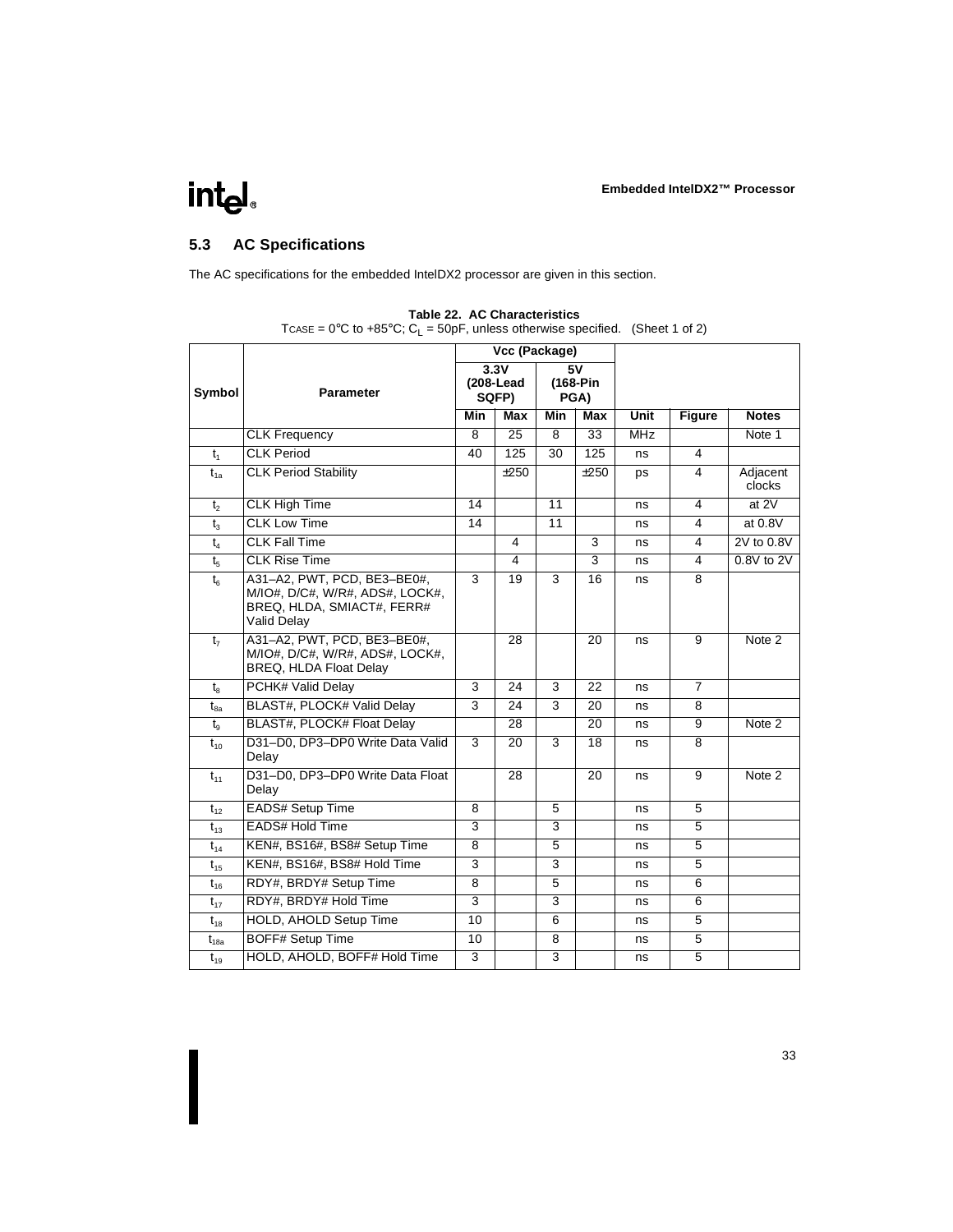

#### **Table 22. AC Characteristics**

TCASE =  $0^{\circ}$ C to +85 $^{\circ}$ C; C<sub>L</sub> = 50pF, unless otherwise specified. (Sheet 2 of 2)

|          |                                                                                        |                            | Vcc (Package) |     |     |                  |               |              |  |  |
|----------|----------------------------------------------------------------------------------------|----------------------------|---------------|-----|-----|------------------|---------------|--------------|--|--|
| Symbol   | <b>Parameter</b>                                                                       | 3.3V<br>(208-Lead<br>SQFP) |               | 5٧  |     | (168-Pin<br>PGA) |               |              |  |  |
|          |                                                                                        | Min                        | Max           | Min | Max | Unit             | <b>Figure</b> | <b>Notes</b> |  |  |
| $t_{20}$ | FLUSH#. A20M#. NMI. INTR. SMI#.<br>STPCLK#, SRESET, RESET.<br><b>IGNNE# Setup Time</b> | 10                         |               | 5   |     | ns               | 5             | Note 3       |  |  |
| $t_{21}$ | FLUSH#, A20M#, NMI, INTR, SMI#.<br>STPCLK#, SRESET, RESET,<br>IGNNE# Hold Time         | 3                          |               | 3   |     | ns               | 5             | Note 3       |  |  |
| $t_{22}$ | D31-D0, DP3-DP0.<br>A31-A4 Read Setup Time                                             | 6                          |               | 5   |     | ns               | 6<br>5        |              |  |  |
| $t_{23}$ | D31-D0, DP3-DP0,<br>A31-A4 Read Hold Time                                              | 3                          |               | 3   |     | ns               | 6<br>5        |              |  |  |

#### **NOTES:**

1. 0-MHz operation is guaranteed when the STPCLK# and Stop Grant bus cycle protocol is used.

2. Not 100% tested, guaranteed by design characterization.

3. A reset pulse width of 15 CLK cycles is required for warm resets (RESET or SRESET). Power-up resets (cold resets) require RESET to be asserted for at least 1 ms after  $V_{CC}$  and CLK are stable.

#### **Table 23. AC Specifications for the Test Access Port**

(Both 3.3V SQFP and 5V PGA Processors)

 $T_{\text{CASE}} = 0^{\circ}\text{C}$  to +85 $^{\circ}\text{C}$ ; C<sub>L</sub> = 50 pF

| Symbol   | <b>Parameter</b>                             | Min | Max | Unit       | <b>Figure</b> | <b>Notes</b> |
|----------|----------------------------------------------|-----|-----|------------|---------------|--------------|
| $t_{24}$ | <b>TCK Frequency</b>                         |     | 8   | <b>MHz</b> |               | Note 1       |
| $t_{25}$ | <b>TCK Period</b>                            | 125 |     | ns         | 10            |              |
| $t_{26}$ | <b>TCK High Time</b>                         | 40  |     | ns         | 10            | @ 2.0V       |
| $t_{27}$ | <b>TCK Low Time</b>                          | 40  |     | ns         | 10            | @ 0.8V       |
| $t_{28}$ | <b>TCK Rise Time</b>                         |     | 8   | ns         | 10            | Note 2       |
| $t_{29}$ | <b>TCK Fall Time</b>                         |     | 8   | ns         | 10            | Note 2       |
| $t_{30}$ | TDI, TMS Setup Time                          | 8   |     | ns         | 11            | Note 3       |
| $t_{31}$ | TDI, TMS Hold Time                           | 10  |     | ns         | 11            | Note 3       |
| $t_{32}$ | <b>TDO Valid Delay</b>                       | 3   | 30  | ns         | 11            | Note 3       |
| $t_{33}$ | <b>TDO Float Delay</b>                       |     | 36  | ns         | 11            | Note 3       |
| $t_{34}$ | All Outputs (except TDO) Valid Delay         | 3   | 30  | ns         | 11            | Note 3       |
| $t_{35}$ | All Outputs (except TDO) Float Delay         |     | 36  | ns         | 11            | Note 3       |
| $t_{36}$ | All Inputs (except TDI, TMS, TCK) Setup Time | 8   |     | ns         | 11            | Note 3       |
| $t_{37}$ | All Inputs (except TDI, TMS, TCK) Hold Time  | 10  |     | ns         | 11            | Note 3       |

#### **NOTES:**

1. TCK period ≤ CLK period.

2. Rise/Fall times are measured between 0.8V and 2.0V. Rise/Fall times can be relaxed by 1 ns per 10-ns increase in TCK period.

3. Parameters  $t_{30}$  –  $t_{37}$  are measured from TCK.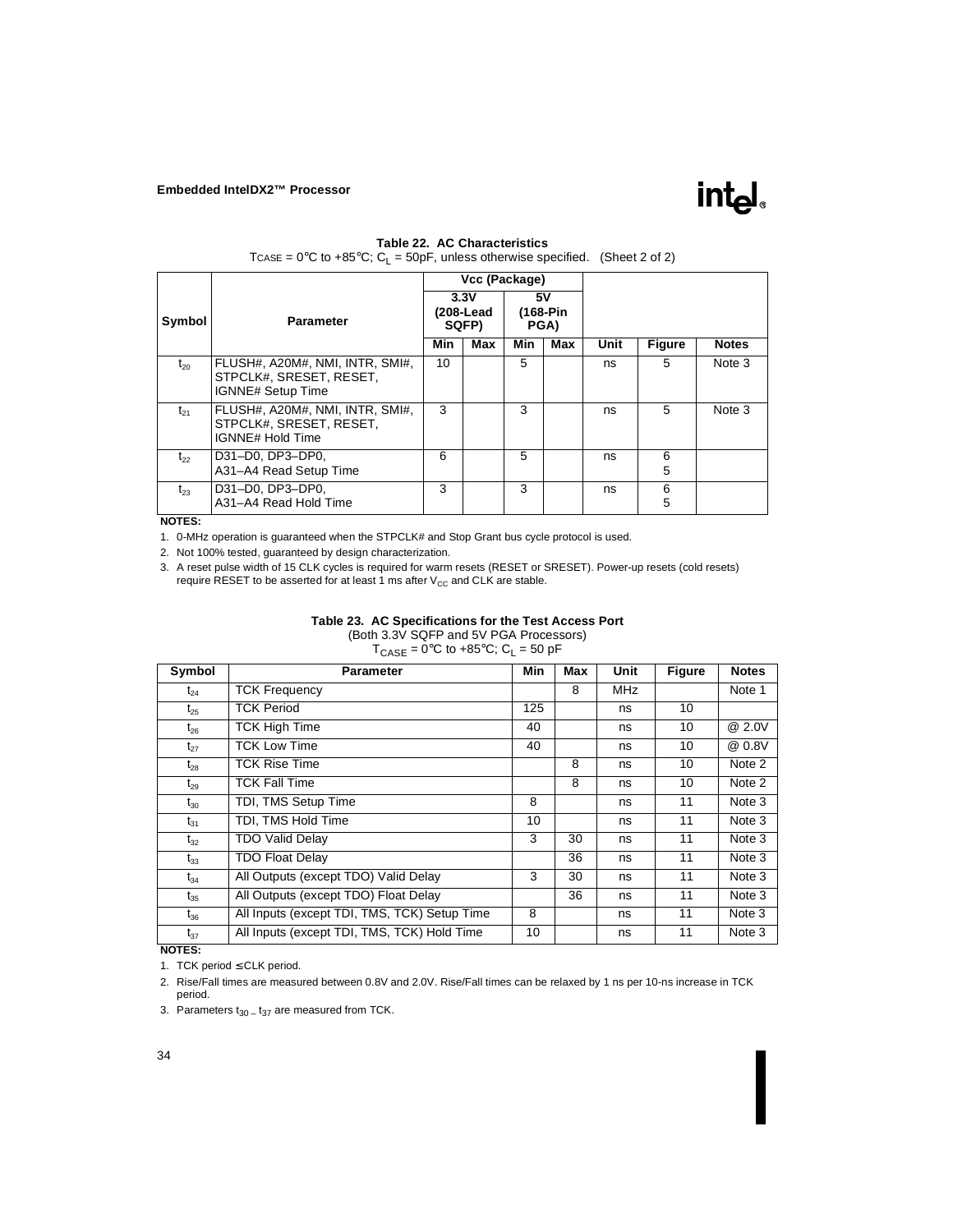# <span id="page-38-0"></span>int<sub>el</sub>



**Figure 4. CLK Waveform**



**Figure 5. Input Setup and Hold Timing**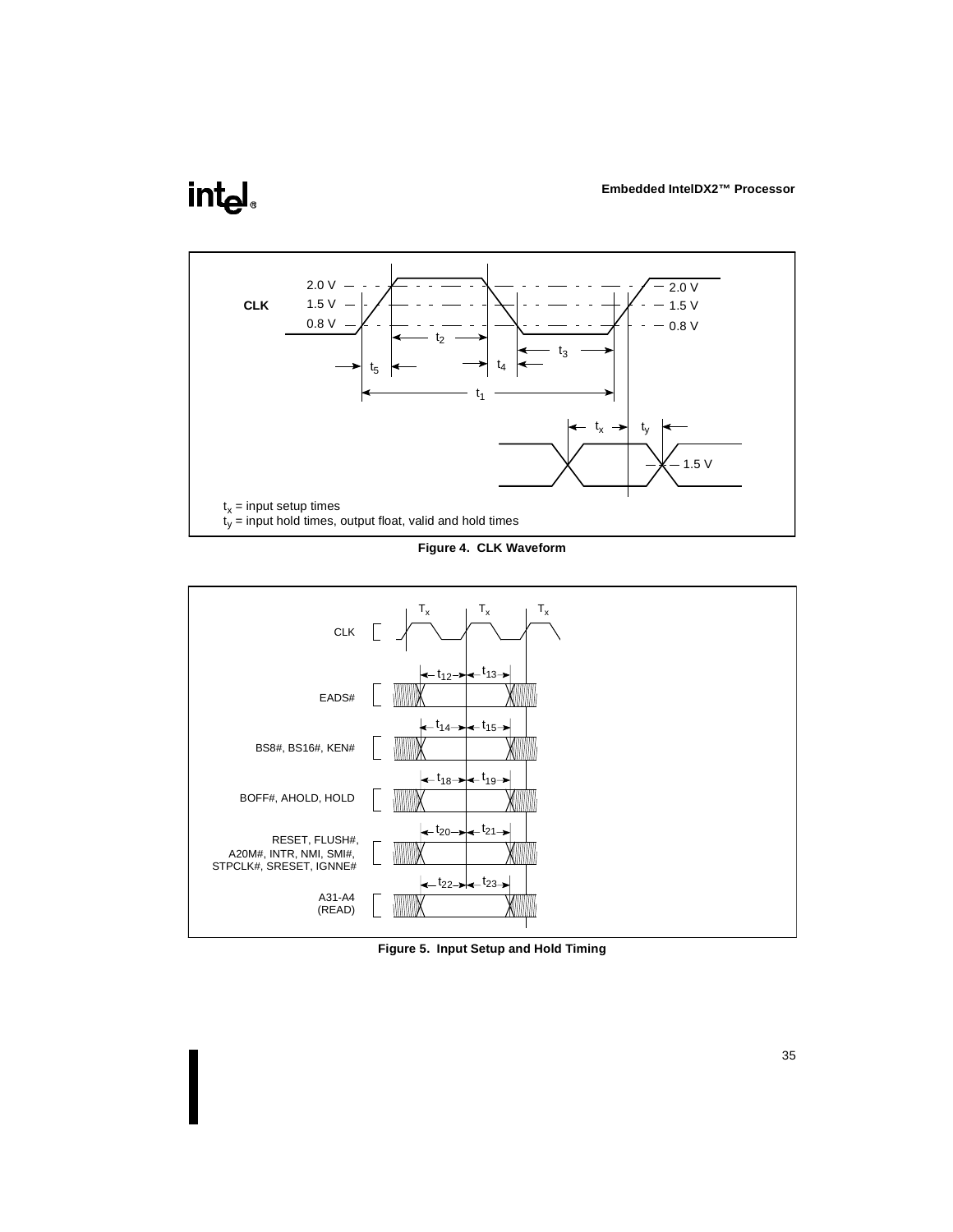**intel** 

<span id="page-39-0"></span>

**Figure 6. Input Setup and Hold Timing**



**Figure 7. PCHK# Valid Delay Timing**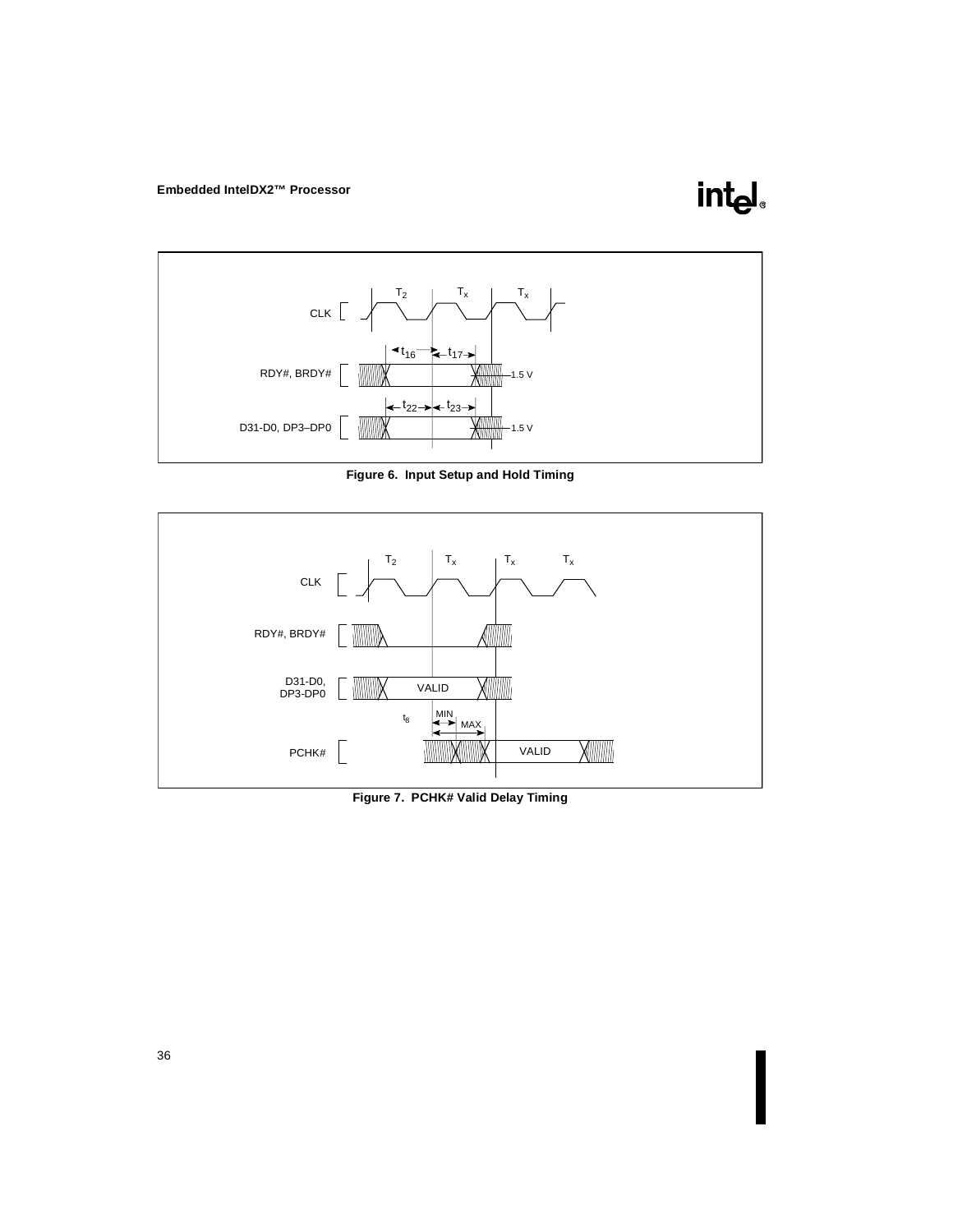## <span id="page-40-0"></span>intel.



**Figure 8. Output Valid Delay Timing**

![](_page_40_Figure_4.jpeg)

**Figure 9. Maximum Float Delay Timing**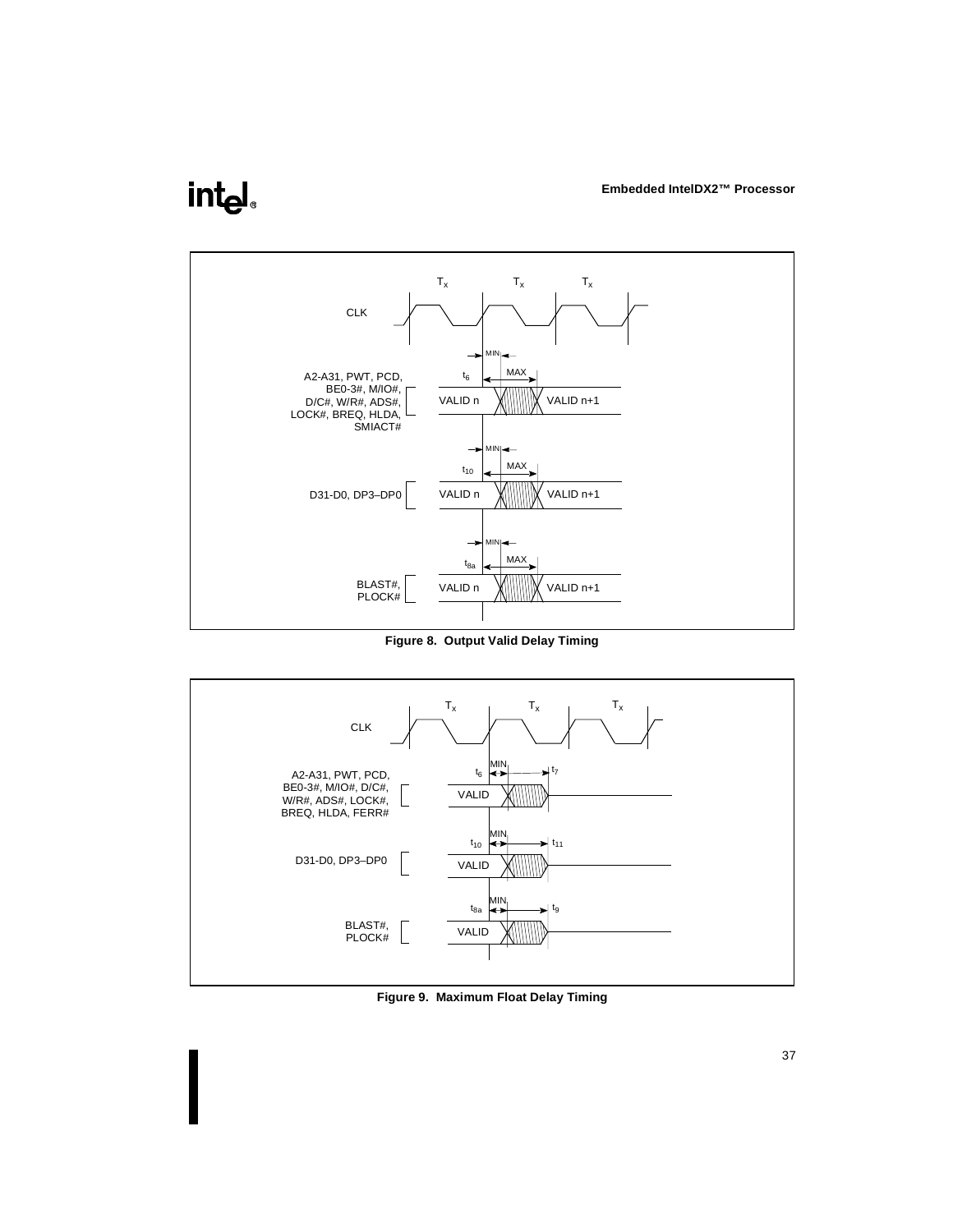![](_page_41_Picture_1.jpeg)

<span id="page-41-0"></span>![](_page_41_Figure_2.jpeg)

**Figure 10. TCK Waveform**

![](_page_41_Figure_4.jpeg)

**Figure 11. Test Signal Timing Diagram**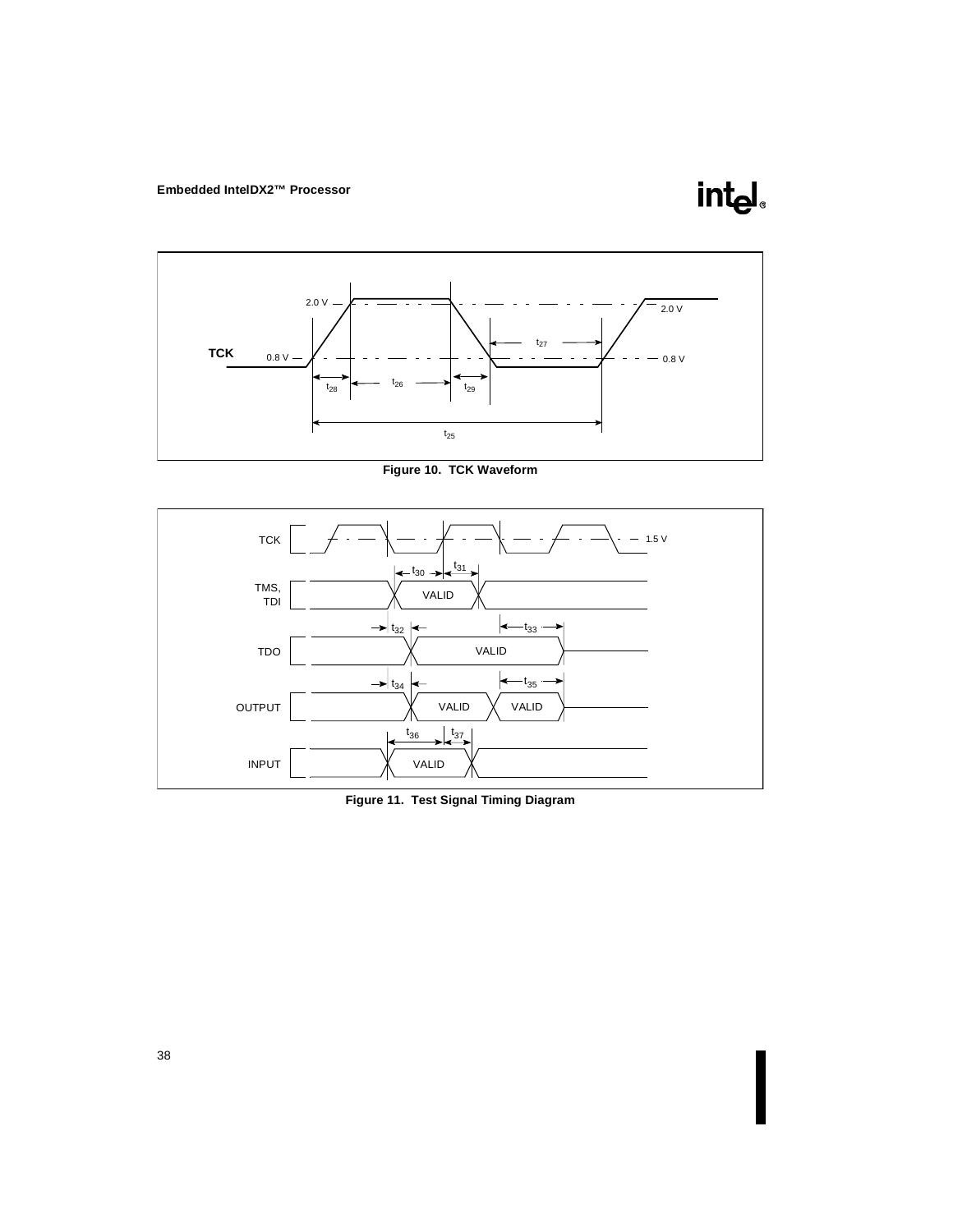<span id="page-42-0"></span>![](_page_42_Picture_1.jpeg)

## **5.4 Capacitive Derating Curves**

![](_page_42_Figure_3.jpeg)

The following graphs are the capacitive derating curves for the embedded IntelDX2 processor.

**Figure 12. Typical Loading Delay versus Load Capacitance under Worst-Case Conditions for a Low-to-High Transition, 3.3 V Processor**

![](_page_42_Figure_6.jpeg)

**Figure 13. Typical Loading Delay versus Load Capacitance under Worst-Case Conditions for a High-to-Low Transition, 3.3 V Processor**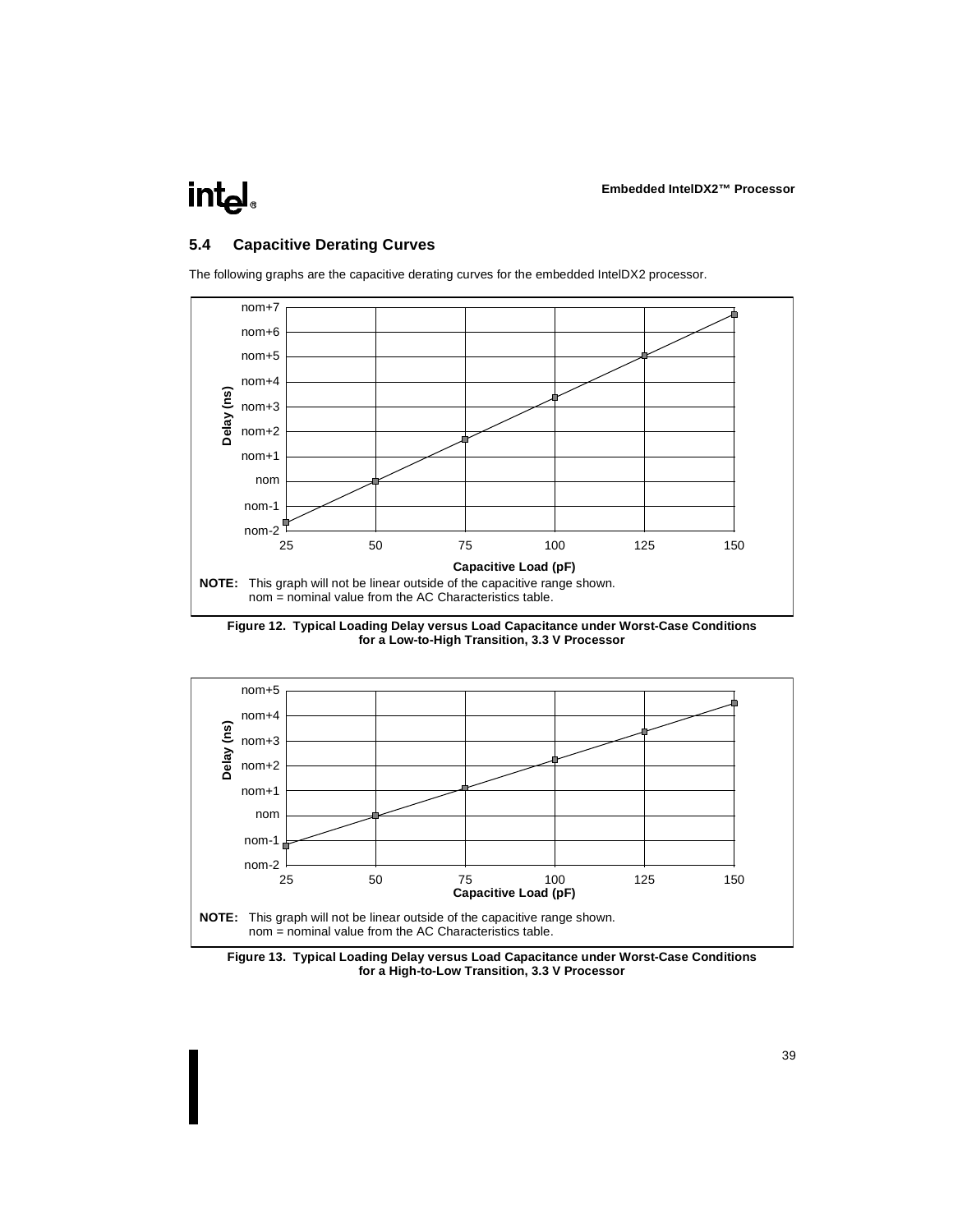![](_page_43_Figure_1.jpeg)

<u>intم</u>

![](_page_43_Figure_2.jpeg)

![](_page_43_Figure_3.jpeg)

**Figure 15. Typical Loading Delay versus Load Capacitance under Worst-Case Conditions for a High-to-Low Transition, 5 V Processor**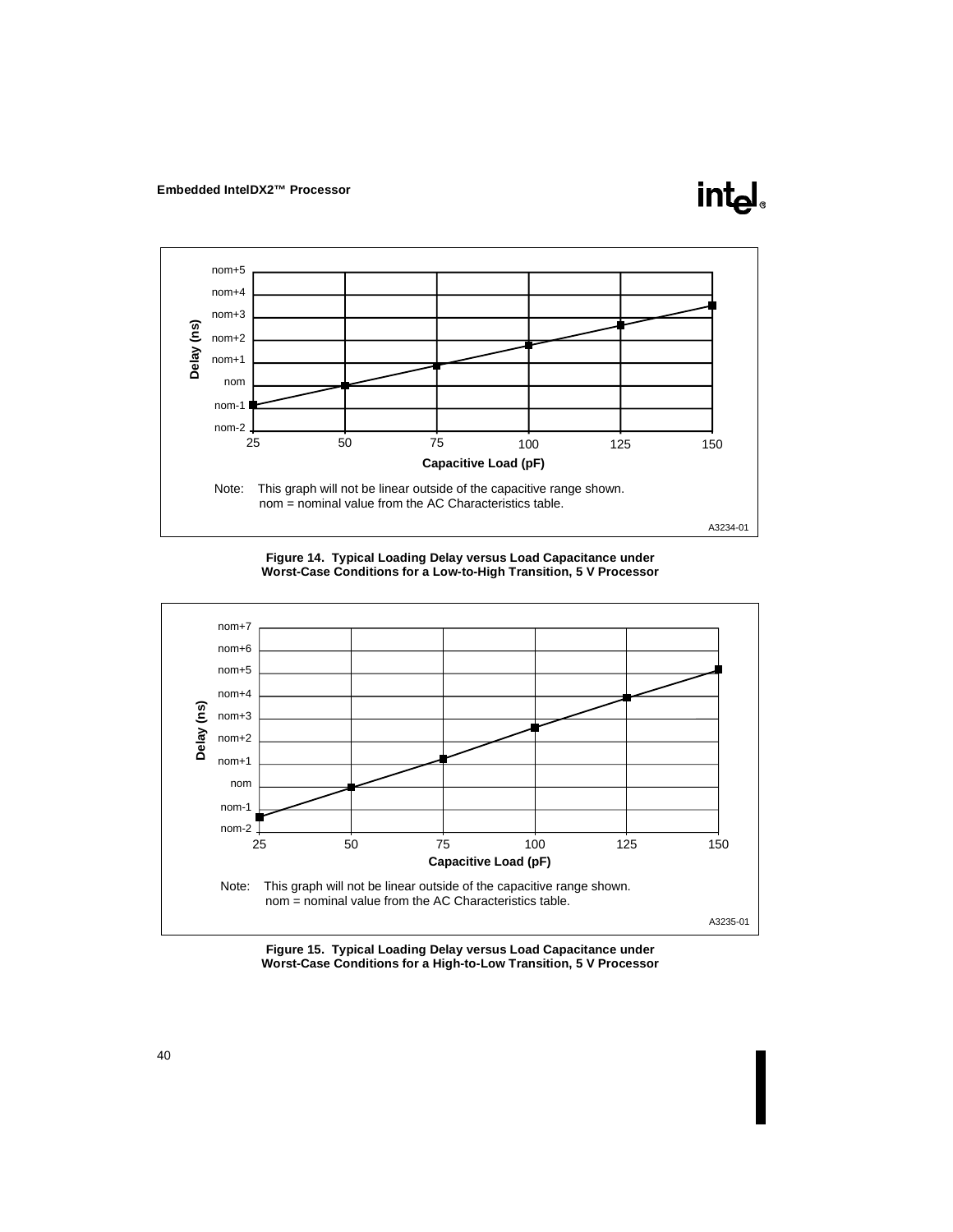## <span id="page-44-0"></span>**6.0 MECHANICAL DATA**

This section describes the packaging dimensions and thermal specifications for the embedded IntelDX2 processor.

## **6.1 Package Dimensions**

![](_page_44_Figure_5.jpeg)

**Figure 16. 208-Lead SQFP Package Dimensions**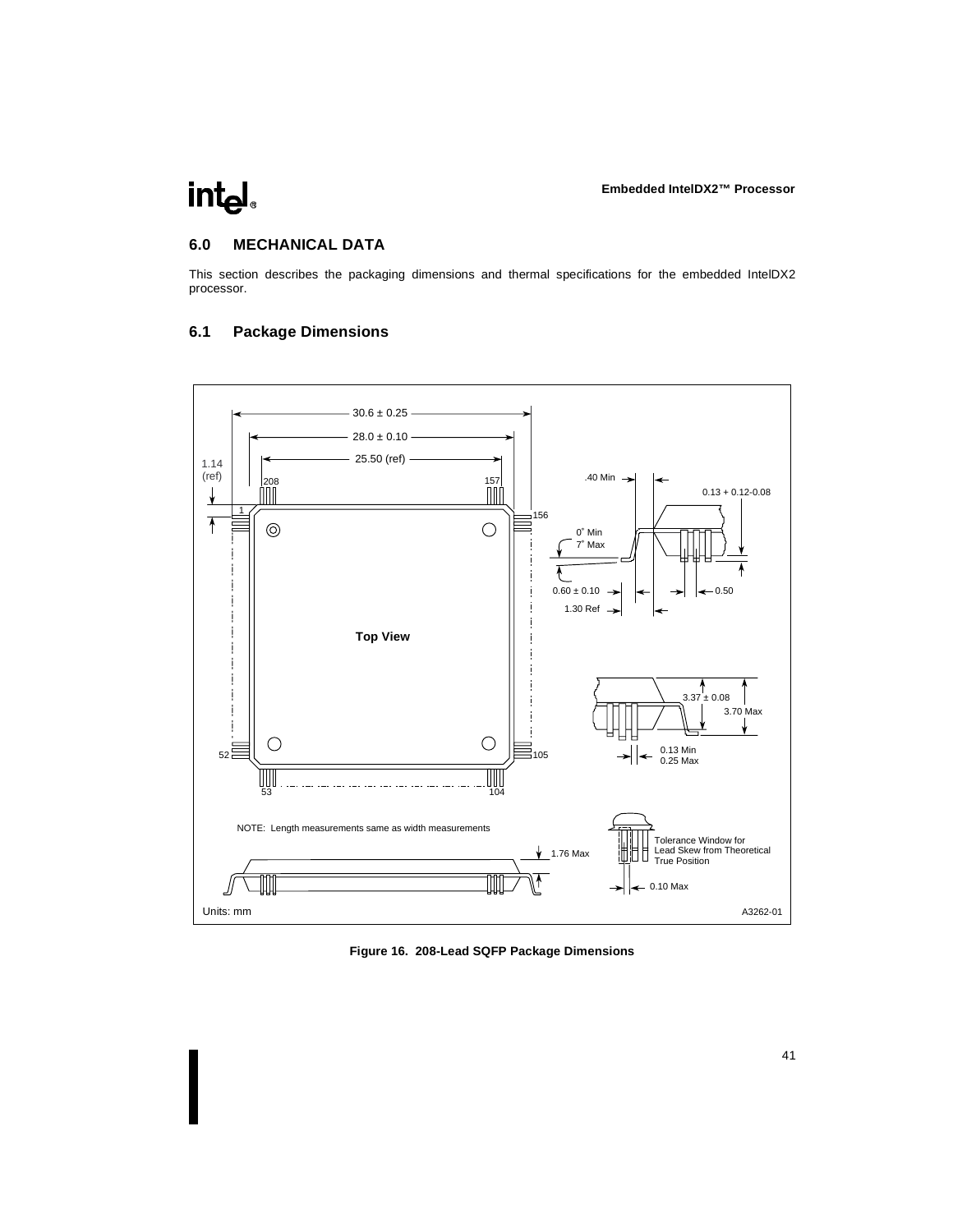![](_page_45_Figure_1.jpeg)

![](_page_45_Figure_2.jpeg)

**Figure 17. Principal Dimensions and Data for 168-Pin Pin Grid Array Package**

| Symbol         | <b>Millimeters</b> |       |                  |       |       |                  |
|----------------|--------------------|-------|------------------|-------|-------|------------------|
|                | Min                | Max   | <b>Notes</b>     | Min   | Max   | <b>Notes</b>     |
| A              | 3.56               | 4.57  |                  | 0.140 | 0.180 |                  |
| $A_1$          | 0.64               | 1.14  | <b>SOLID LID</b> | 0.025 | 0.045 | <b>SOLID LID</b> |
| A <sub>2</sub> | 2.8                | 3.5   | <b>SOLID LID</b> | 0.110 | 0.140 | <b>SOLID LID</b> |
| $A_3$          | 1.14               | 1.40  |                  | 0.045 | 0.055 |                  |
| В              | 0.43               | 0.51  |                  | 0.017 | 0.020 |                  |
| D              | 44.07              | 44.83 |                  | 1.735 | 1.765 |                  |
| $D_1$          | 40.51              | 40.77 |                  | 1.595 | 1.605 |                  |
| e <sub>1</sub> | 2.29               | 2.79  |                  | 0.090 | 0.110 |                  |
|                | 2.54               | 3.30  |                  | 0.100 | 0.130 |                  |
| N              |                    | 168   |                  |       | 168   |                  |
| $S_1$          | 1.52               | 2.54  |                  | 0.060 | 0.100 |                  |

**Table 24. 168-Pin Ceramic PGA Package Dimensions**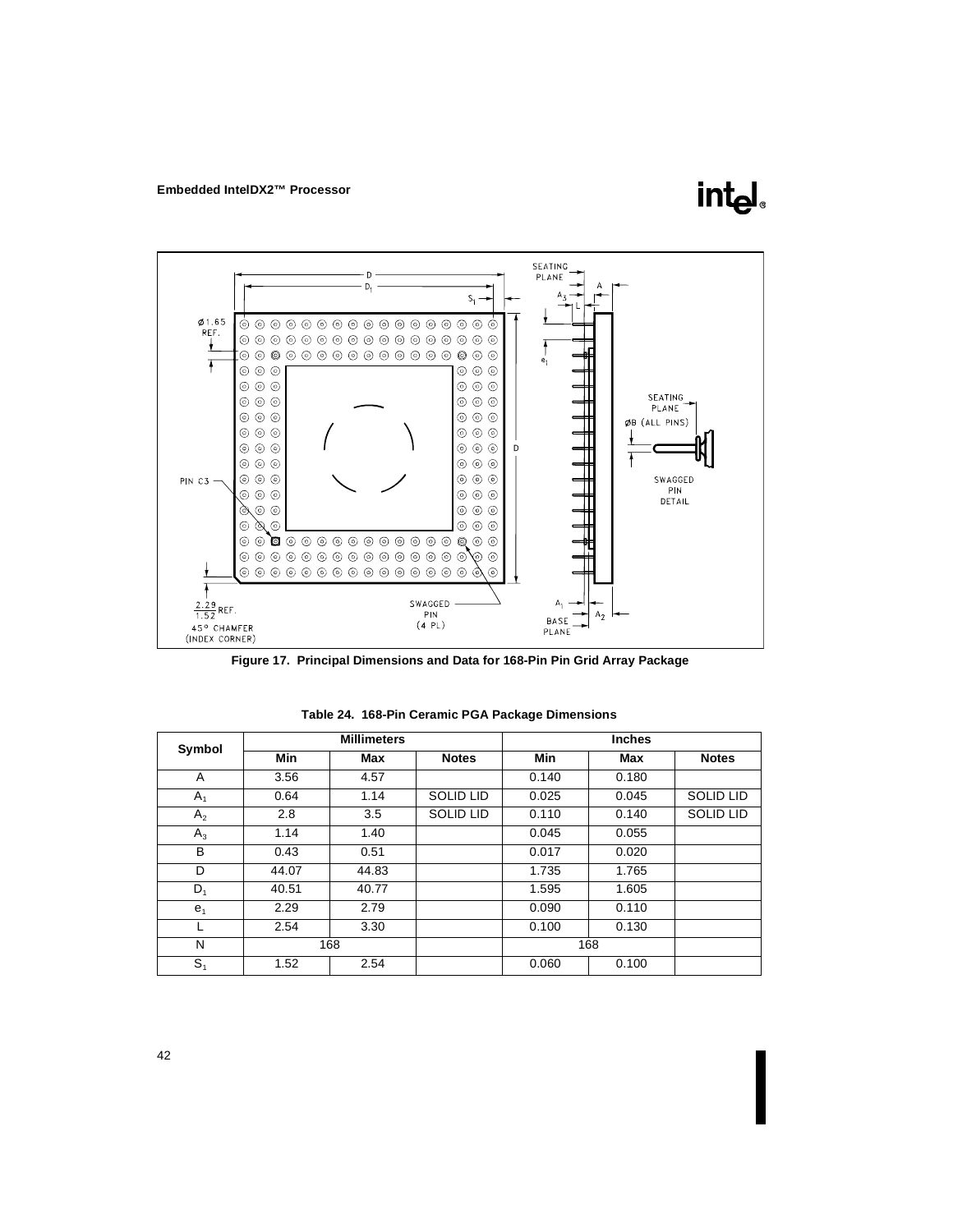![](_page_46_Picture_1.jpeg)

| Letter or Symbol | <b>Description of Dimensions</b>                                |
|------------------|-----------------------------------------------------------------|
| A                | Distance from seating plane to highest point of body            |
| $A_1$            | Distance between seating plane and base plane (lid)             |
| A <sub>2</sub>   | Distance from base plane to highest point of body               |
| $A_3$            | Distance from seating plane to bottom of body                   |
| B                | Diameter of terminal lead pin                                   |
| D                | Largest overall package dimension of length                     |
| $D_1$            | A body length dimension, outer lead center to outer lead center |
| e <sub>1</sub>   | Linear spacing between true lead position centerlines           |
|                  | Distance from seating plane to end of lead                      |
| S <sub>1</sub>   | Other body dimension, outer lead center to edge of body         |

#### **Table 25. Ceramic PGA Package Dimension Symbols**

#### **NOTES:**

1. Controlling dimension: millimeter.

2. Dimension " $e_1$ " ("e") is non-cumulative.

3. Seating plane (standoff) is defined by P.C. board hole size: 0.0415–0.0430 inch.

4. Dimensions "B", "B<sub>1</sub>" and "C" are nominal.

5. Details of Pin 1 identifier are optional.